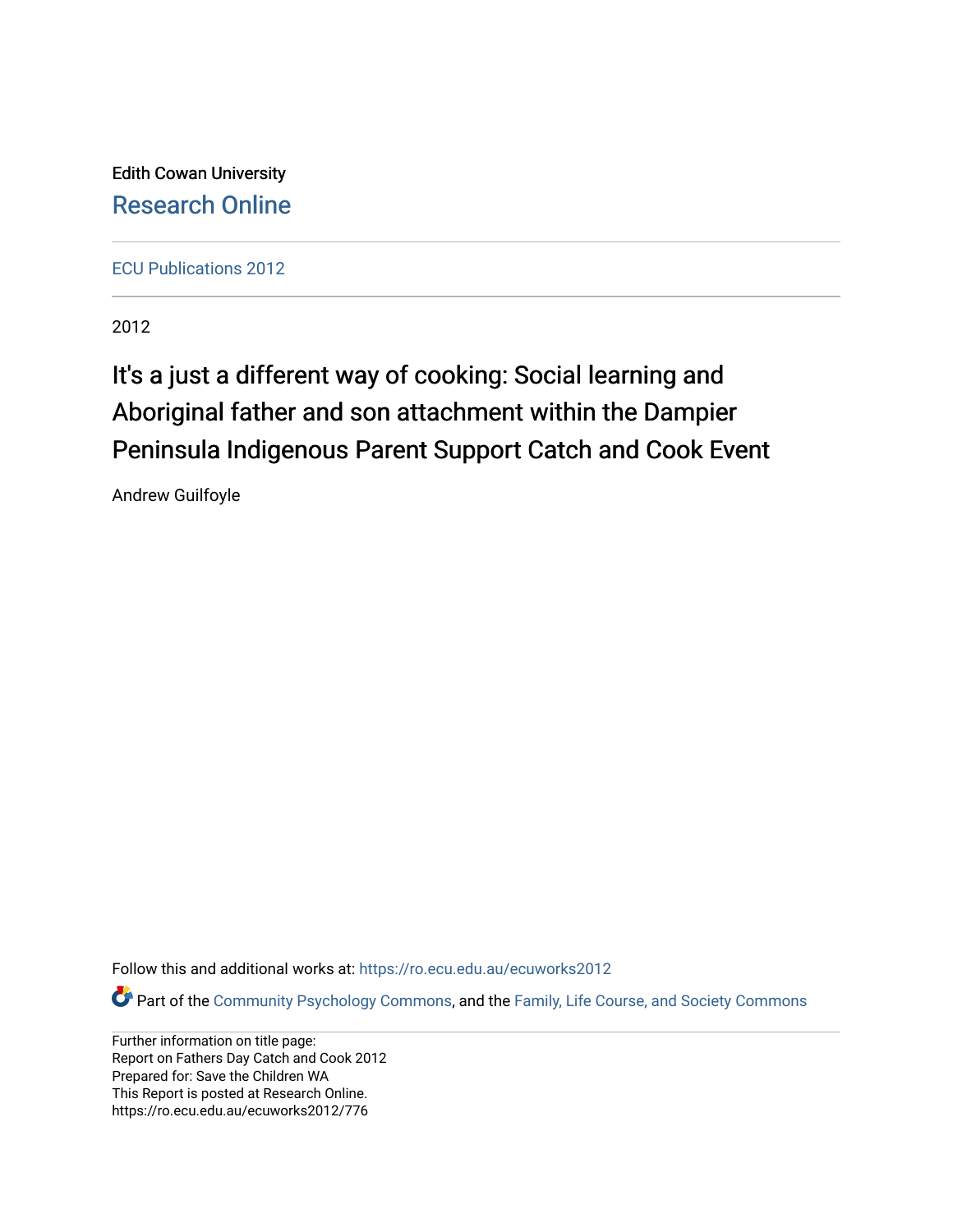

It's a just a different way of cooking: Social learning and Aboriginal father and son attachment within the Dampier Peninsula Indigenous Parent Support Catch and Cook Event.

REPORT ON FATHERS DAY CATCH AND COOK 2012 Prepared for: Save the Children WA

1074 Hay Street, West Perth WA, 6005 GPO Box 9912, Perth, WA, 6848 Direct +61 8 9267 3912 Mobile +61 4 05 284 443 Fax +61 8 486 9503 Email: [juan.larranaga@savethechildren.org.au](mailto:tatjana.klein@savethechildren.org.au)

Written by: Dr Andrew M Guilfoyle School of Psychology and Social Science [a.guilfoyle@ecu.edu.au](https://staffmail.ecu.edu.au/owa/redir.aspx?C=0a490cb620ac4b3aa76ccb138824f836&URL=mailto%3aa.guilfoyle%40ecu.edu.au) | P: +61 8 6304 5192 |F: + 61 8 6304 5834 Faculty of Computing Health and Science Edith Cowan University |270 Joondalup Drive | Joondalup |Western Australia | 6027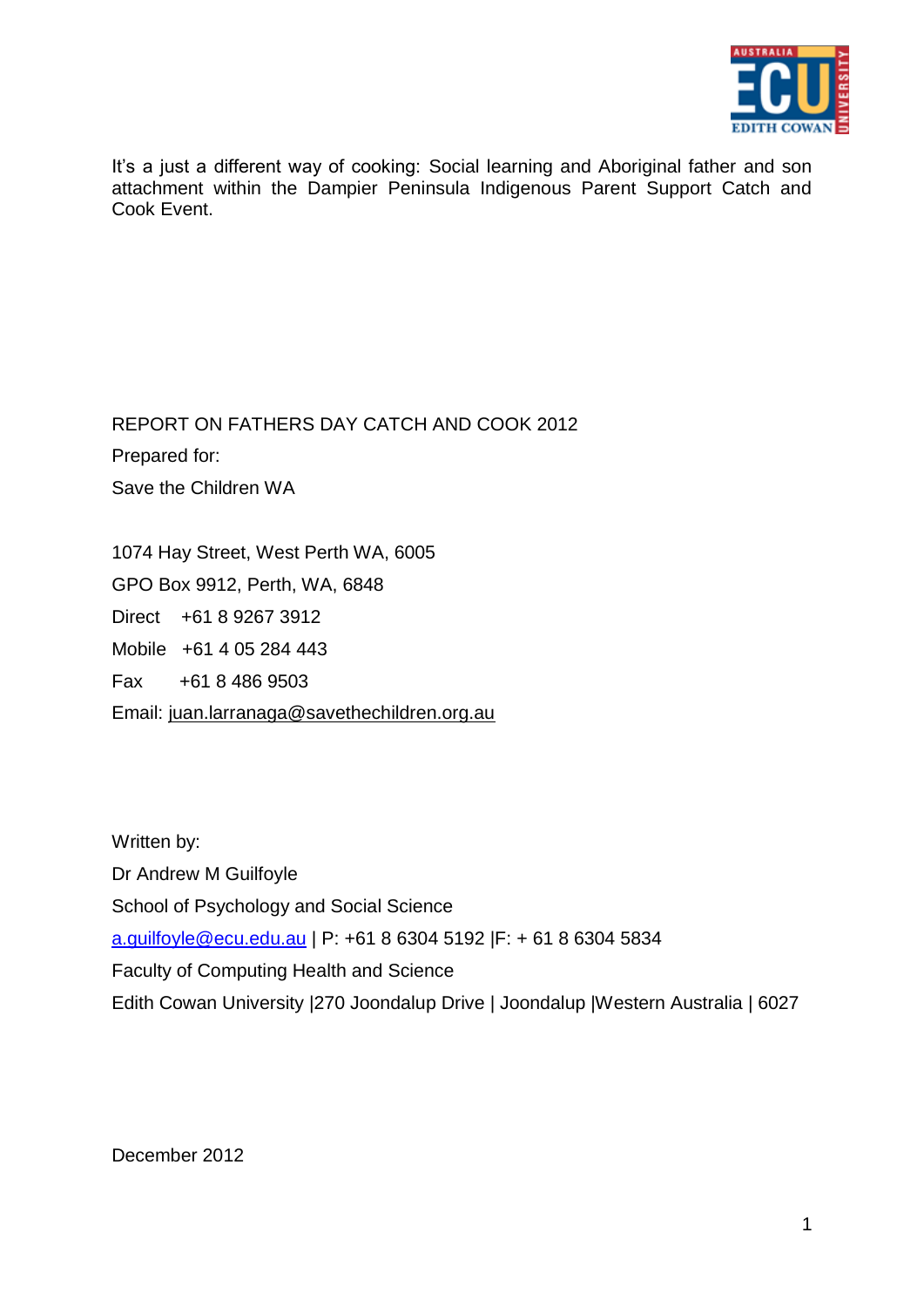

# **INTRODUCTION**

# **The 2012 IPS Father's Day Catch & Cook events**

The 2012 Father"s Day events held in each of the communities, built on the events held in Djarindjin and Ardyaloon the previous year. Last year the events were dedicated for fathers catching food and then cooking together with their sons. This year the event included the fathers and sons preparing food for women. With this shift there was a whole of family focus and also a shift of venue. In Djarindjin the event was held at the school grounds near the basketball courts. In Ardyaloon, rather than away from the main buildings on the beach, the event was held in the community hall. This year Beagle Bay held the event for the first time and it was situated near the women's centre.

The report below concludes how the IPS is characterised by this exceptional event. The event is unique within the general FSP suite of services and programs that can be evaluated using the current FSP framework. I have extended the FSP indicators in this report. On one level, if the FSP requires 80% of responses from men being surveyed at the event to provide a satisfactory rating, I can conclude, from my observations and recorded interviews with all men attending, there was 100% satisfaction. All the men that I talked to expressed their deep satisfaction with this event. However if the general more qualitative FSP question is do we have an impact; are we making a difference to clients through improved knowledge and skills: The overwhelming answer is yes. But the yes is qualified by two things. The impact is perhaps, in many more ways, potentially more subtle and powerful than any limited view of knowledge and skills would allow. The participation and thus the extent of the event was lower than anticipated, thus the greater the participation of men within the community the greater these subtle and powerful impacts will unfold.

With these points in mind, below I evaluate how the event is exceptional as its potential as a best practice approach, aimed at bringing father and sons together. This is a powerful aim, given the past research literature in this area.

# *Attachment and modelling between fathers and sons*

Berlin, Cassidy, & Appleyard (2008) suggest for example behavioural problems and social competence in insecure children increase or decline with deterioration or improvement in quality of parenting and the degree of risk in the family environment. Avoidant children are especially vulnerable to family risk, however an early secure attachment appears to have a lasting protective function.

Most of the literature on parent-child attachment however has focused mainly on mother-child interactions. Grossman et al. (2002) found that it is important to consider child attachments to mother and father uniquely. They found children"s attachment to fathers may be mediated by the fathers" motivational attitudes towards their family and role. Grossman et al. conducted a longitudinal study of German father and mother attachment at ages 6, 10 and 16. Fathers were more involved with their sons than daughters, as reported by mothers. Grossman et al. stated that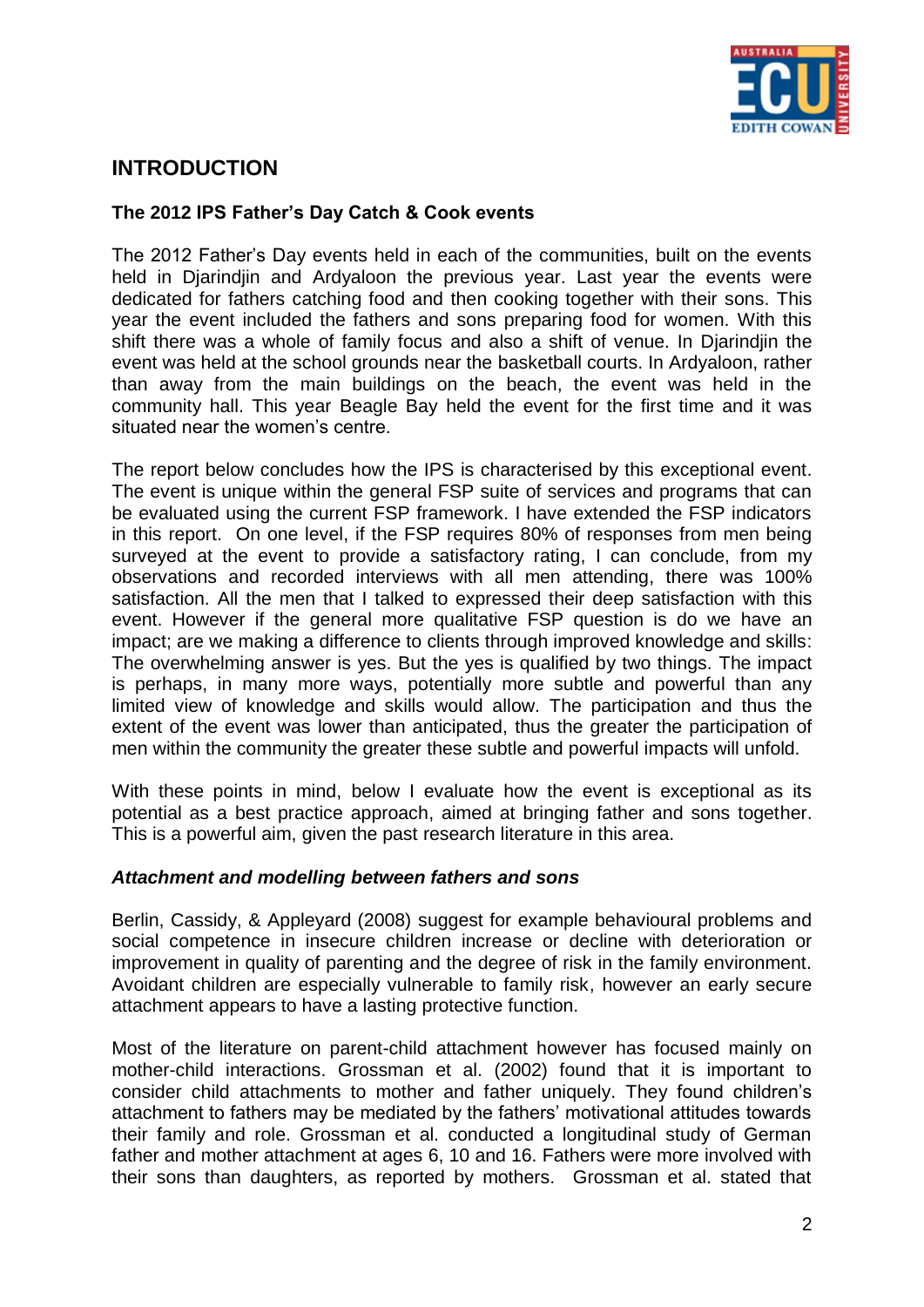

securely attached 10 year olds had fathers who were more sensitive and challenging during play. Additionally, secure 16 year olds" fathers were also cooperative and responsive. It was found that fathers who exhibited these behaviours were more likely to value attachment relationships. Grossman et al. concluded that mother and father attachment are dissimilar, yet complementary in the socialisation of children.

While the father son attachment seems critical, in a large review of literature on how parental attachment affects child outcomes, Saracho and Spodek (2008) concluded that historically, it seems the effects of good father-child attachment is overlooked in preference of mother-child relationships They concluded there was need for more educational activities seeking to improve the father-child relationship (Ortiz et al, 1999; Stile & Ortiz, 1999; Ortiz, & Ordonez-Jasis, 2005). Saracho and Spodek state research shows fathers often do not have the knowledge or experience in fathering, are often uncertain of their paternal role and experience isolation from men in similar circumstances (Fagan & Iglesias, 1999). Through increasing this experience and knowledge through educational activities, they suggest child outcomes can be achieved, through fathers" responsiveness to their children (Donate-Bartfield & Passman, 1985) leading to positive developmental outcomes for the child, such as higher self esteem and better ability to form good peer relationships (Green, 2003).

The key role of fathers" involvement in general has been neglected in understanding early childhood development and the impact of this relationship on later behaviour. Ramchandani et al. (2012) found interactions as early as those between fathers and their 3 month old infants predicted child behavioural problems at 1 year. At a year old, boys who experienced disengaged and remote interactions with their fathers, as reported by the mother, were more "oppositional, aggressive and overactive", concluding they were highly susceptible to their father"s influence.

Secure attachments between fathers and sons will have many benefits. For example, research based on data from longitudinal studies, such as the Sroufe, Egeland, Carlson, & Collins', (2005) National Institute of Child Health and Human [Development Study of Early Child Care](http://en.wikipedia.org/wiki/National_Institute_of_Child_Health_and_Human_Development) and the Minnesota Study of Risk and Adaption from Birth to Adulthood Cross-sectional studies like these consistently shows associations between early attachment and peer relationships as to both quantity and quality. Predictions are stronger for close relationships than for less intimate ones. Secure boys will have more positive and fewer negative peer reactions and establish more and better friendships.

Videon (2005) has highlighted the importance of fathers continuing positive fatherchild attachment into adolescence; showing while maternal relationship satisfaction did not influence psychological well-being in adolescent boys, their paternal relationship satisfaction declined over time. However if relationship satisfaction with fathers increased, adolescent depressive symptoms decreased.

Fathers often are more involved with sons than daughters, sometimes despite thinking/claiming they are not, and there is a need for programs that can build on this inherent male bond. Rouyer, Frascarolo, Zaouche-Gaudron and Lavanchy (2007) examined whether child gender plays a part in father involvement in a sample of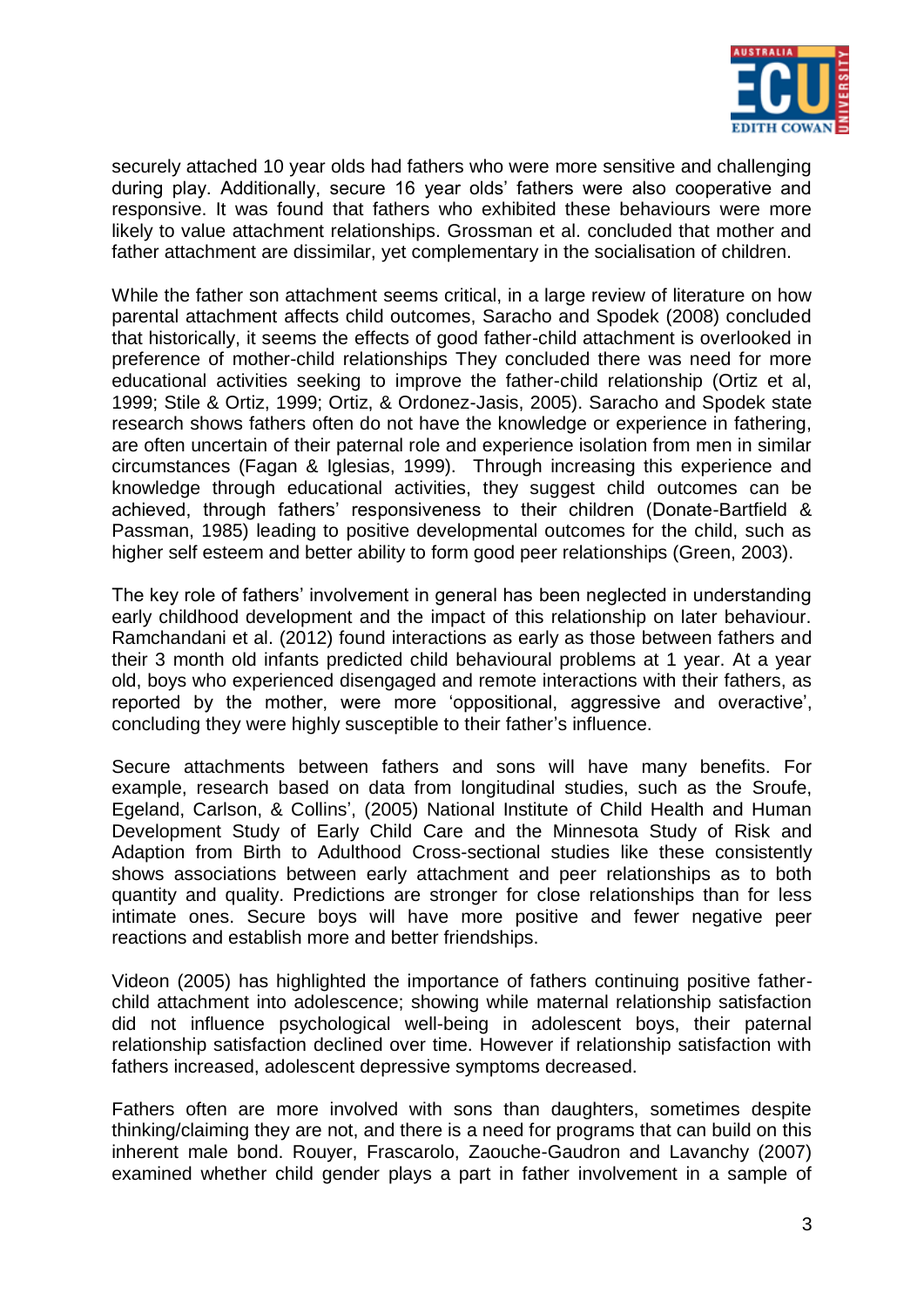

Swiss fathers. The results were contradictory, in that fathers reported the gender of their child was not related and did not influence their relationship with the child; however fathers of boys were found to be more involved than fathers of girls at 18 months.

We know that, particularly for fathers, a lot depends on the early attachments they had with their father. Utilising fathers' attachment representations, based on recollections of relationships with their parents in childhood, McFarland-Piazza, Hazen, Jacobvitz and Boyd-Soisson (2012) sought to establish whether these have an impact on caregiving, noting such research has largely focused on mothers. The authors found that lower hostility and higher sensitivity was related to secure adult attachment, whilst higher hostility and disengagement from children was related to insure attachment representations. Childhood experiences were not predictive of caregiving. Thus, levels of caregiving in fathers, and therefore current father-child attachment, may be related to fathers" representations of attachment with their own parents in childhood. Any work such as that of the Catch and Cook event which can build solid representations of attachment is important.

There is evidence of a powerful generational effect of fathers and sons forming or not forming secure attachments. Chae and Lee (2011) examined whether fathers" attachment style with their parents impacted on their child"s social competence. Fathers" attachment to their parents influences their parenting style, which directly influences their child"s social competence. When fathers recalled a secure attachment in childhood, they were more likely to model their fathers" positive parenting practices, leading to higher levels of social competence in their sons; however recollections of insecure attachment predicted the opposite. This study highlights the importance of forming secure father-son attachments in early childhood; a boy"s attachment to his father is directly influenced by parenting behaviour and these behaviours are modeled by the sons in their own parenting practices in later life, therefore indirectly influencing father-child attachment in later generations.

Based on the evidence of the need for attachment between father and children, a range of studies have evaluated various approaches to supporting this attachment.

There has been work with marginalised Latino communities which shows how important environmental factors are on parenting approaches. This literature shows how vital social context is to the way a parenting ideal is formed. Taylor and Behnke (2005) for example investigated differences in Latino fathering ideas and practices both in the U.S. and Mexico, concluding that the divergence in perceptions was based on social context, prominent others and the media. Utilising ecological theory, Taylor and Behnke focused on the macrosystem (geographic location and cultural beliefs) as a major influence on parenting beliefs and practices. All fathers indicated that their roles were important in their children"s lives, however the U. S. sample displayed higher progressive gender attitudes, reported less physical discipline and were critical of fathering practices in Mexico. Although the majority of first generation Latino immigrants to the U.S. believed their parenting practices had not changed, Taylor and Behnke state that noteworthy differences in the perception of the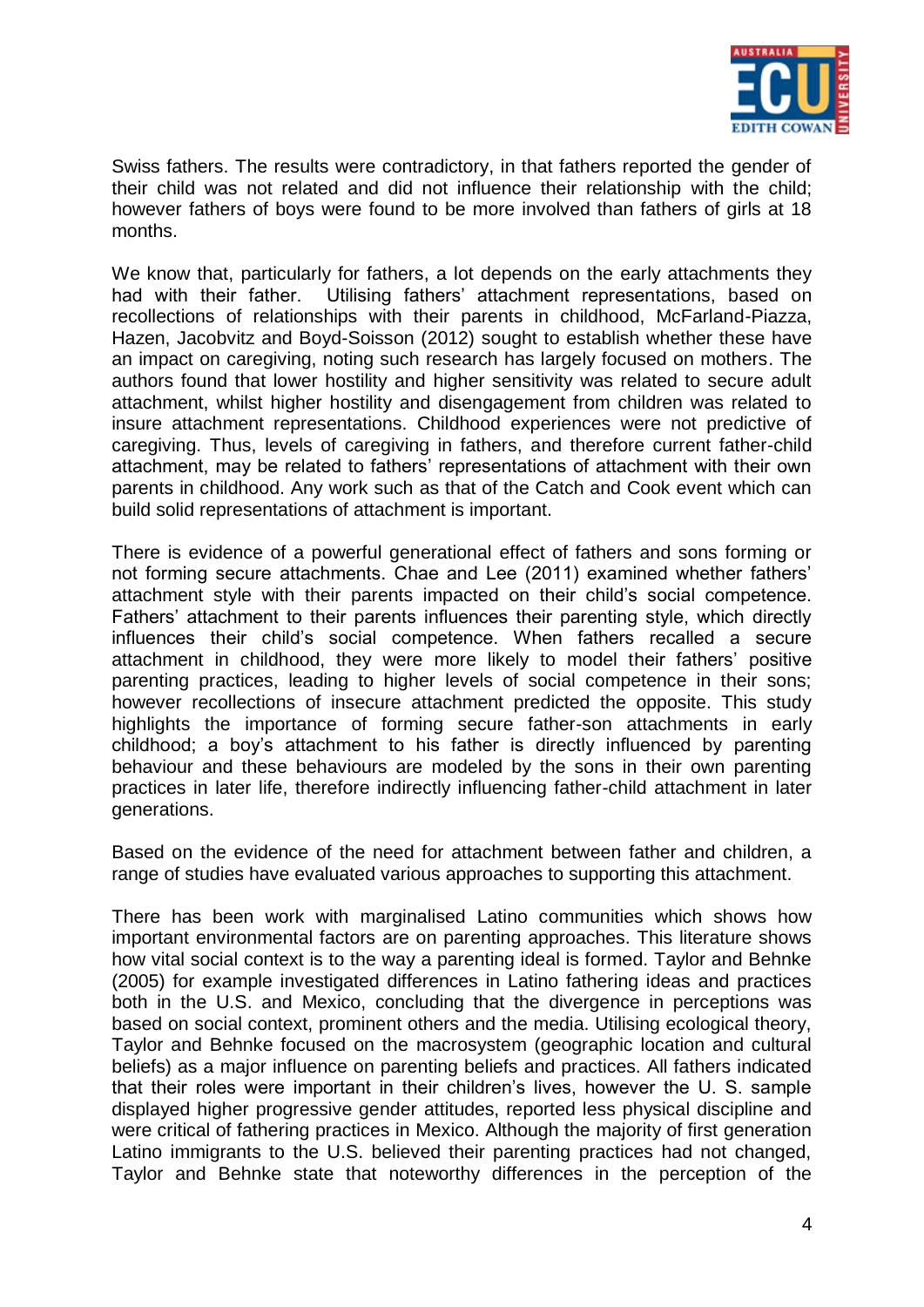

fathering role were displayed. The Catch and Cook event is designed to inspire fathers to create a new social-context around their parenting.

Ortiz and Ordonez-Jasis (2005) focused their work on Latino children"s literacy, suggesting strengths based, sociocultural approaches are essential, and highlighting the need to move away from deficit based research when working with marginalised parents. They concluded that learning is a mutual experience, and parental involvement is reciprocally rewarding; leading to a "bonding" experience, building upon and fostering mutual skills and interests. Through reviewing the literature, they identified how non-mainstream families do help their children with literacy, however often do so in a non-academic context (for example, asking their children to take down phone messages or write grocery lists). Ortiz and Ordonez-Jasis argue that in order to build successful family literacy programs, facilitators must link the activities to shared parent-child interests. Cooking is a potential shared interest for children and parents, one that the Catch and Cook can successfully build on.

Research in other marginalised settings shows a focus on an empowering, strengths-based approach, including father-child activities such as trips and "handson" projects work. Examining the success of a one year pilot program in the north of England aimed at engaging disadvantaged fathers in their children"s transition to school, Potter, Walker and Keen (2012) noted (the literature indicated) that fathers" involvement is predictive of child outcomes and well-being. Whilst initially hesitant to become involved in the project, both fathers and children benefited, with fathers reporting positive experiences such as learning new things together. At conclusion fathers were delighted to have done so. Potter et al. found the most important factor in engaging fathers' interest was shared 'cultural recognition' between the fathers and the worker heading the program. Additionally, involving mothers in the process led to higher father engagement.

Gearing, Colvin, Popova and Regehr (2008) also highlighted building on broad skills rather than working on individual strengths or deficits. The researchers evaluated the Re:Membering Fatherhood program, which was designed to increase selfawareness and confidence in fathering, thereby strengthening father-child relationships and, indirectly, the whole family. It was designed in light of previous programs seeking to teach particular parenting skills to fathers, rather than building on individual strengths to increase competency. Whilst fathers indicated an enhancement in communication, role and task performance, decrease in control issues, increased self-esteem and less parental stress following the intervention; these improvements did not hold over time, indicating a need for on-going support to assist fathers in facilitating and maintaining close father-child relationships, as well as positive family outcomes.

The Catch and Cook event aims to help fathers participate in their child"s development. Programs that organise and encourage fathers" interactions, including through special events, can help fathers participate in their children"s development. For example Green (2003) investigated what attempts early childhood educators were taking to involve fathers in programs and the success of these efforts. Employing (Epstein's, 2001) theory of 'overlapping spheres of influence', Green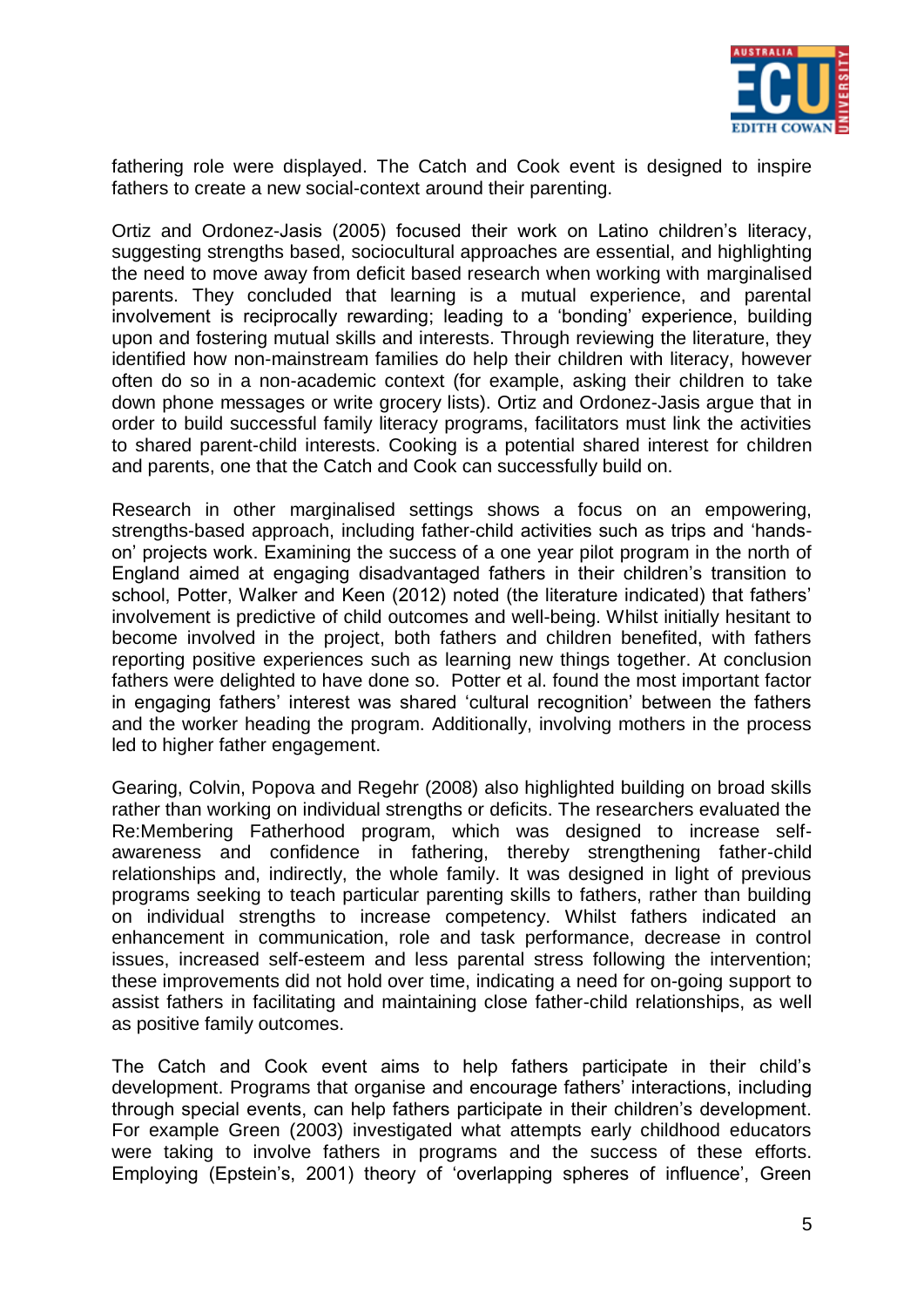

suggests that greater father participation in early childhood settings will lead to a closer connection, and therefore better outcomes for children both academically and socially, in the 'spheres' of home and school. Green found that early childhood facilitators who worked to encourage fathers to participate on a daily and special event level obtained higher participation of fathers.

How the behaviour of fathers impacts child attachment security has not been fully explored. Mainstream research shows it is the quality of interactions between fathers and children which counts most. Brown, Mangelsdorf and Neff (2012) drew the distinction between quality and quantity of fathering. They investigated father-child attachment at 13 months and 3 years in the United States. The authors found that fathers who were both sensitive (quality) and involved (quantity) were more likely to have stronger attachments with their children at 3 years. It was noted that fathers who were more involved displayed lower sensitivity than less involved fathers; highlighting the importance of quality in father-child attachment. Additionally, attachment levels remained stable from 13 months to 3 years and the authors state that through a secure attachment with their child, fathers are reinforced to continue with sensitive parenting and their levels of parental confidence are also increased. Brown et al. posit this stability may continue in later years.

Brown, McBride, Shin and Bost (2007) state that father-child attachments are formed at a similar rate as, however are independent to mother-child attachments. Citing a lack of a unifying theory and outcomes of father behaviour on the development of child attachment, the authors investigated whether interaction, accessibility and responsivity played a mediating factor in attachment outcomes. Brown et al. state that paternal involvement is related to negative outcomes when parenting quality is low, thus the parenting quality of fathers (sensitive interactions with, accessibility and responsivity to children) mediates the father-child relationship via involvement. When secure attachments are formed through quality interactions, the amount of time fathers spend with their children has no affect on the relationship, however a lack of quality interactions leads to insure attachment, even if the amount of time spent with the child (involvement) is increased. The focus of the report below is on evidence of how the Catch and Cook event creates and builds quality interactions between fathers and sons.

We know from a range of studies that mainstream research points to the role of support and modelling from other parents on new ways to interact with children; building parenting self efficacy and mitigating stress involved in parenting. Bloomfield and Kendall (2012) explored the success of '123Magic', a parenting program in the UK (based in social cognitive theory) aimed at increasing the self-efficacy of parents with challenging children, through modelling and vicarious experience. The parents discussed their parenting experiences in a group context and, in this way, obtained support from other parents and facilitators. Brown and Kendall state that parenting stress decreased as self-efficacy increased and this remained constant 3 months after completion of the program. Child behaviour did not change as a result of the program however the authors state this may occur in the long term, after children and parents become used to their new ways of interacting. However parenting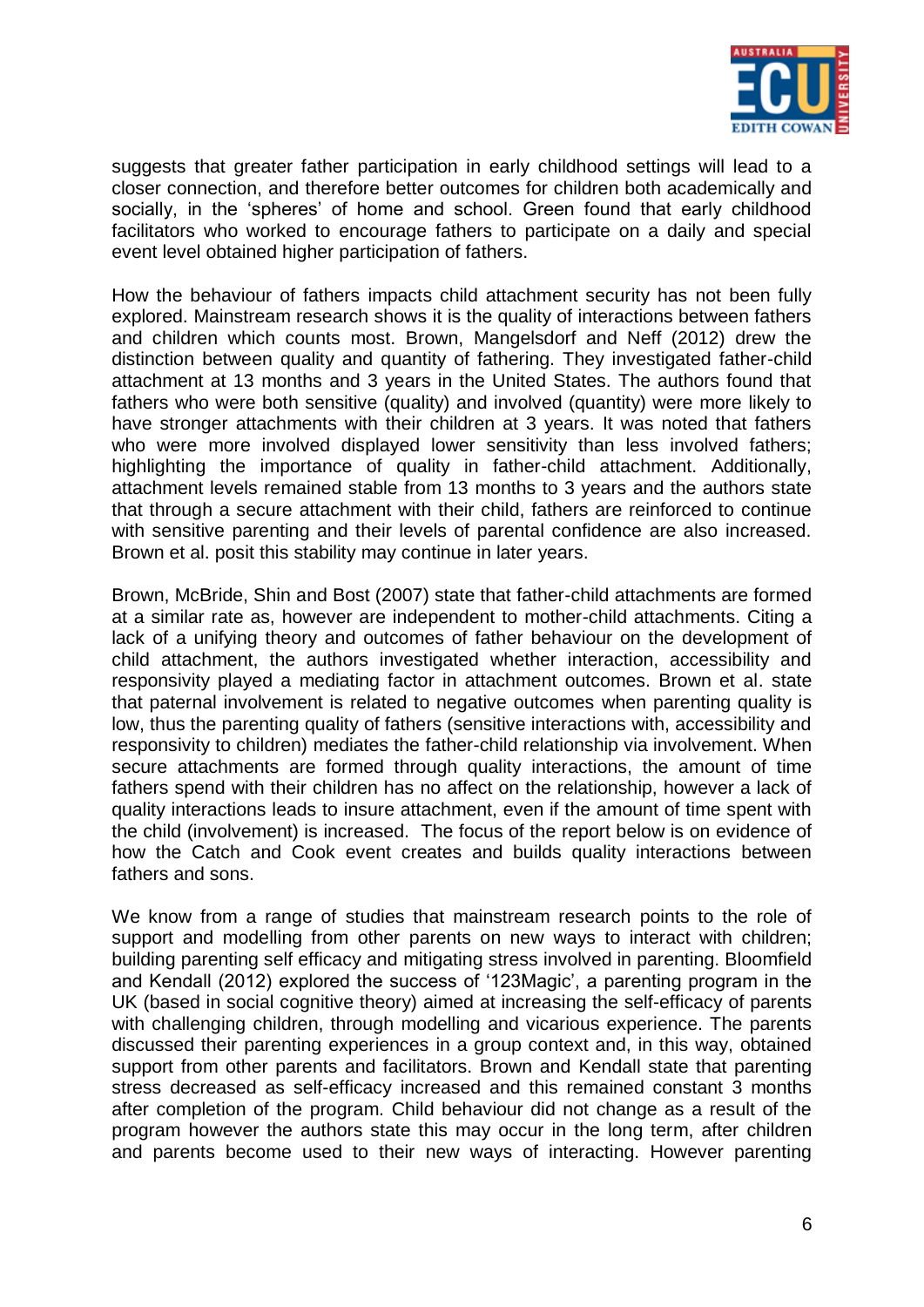

programs that address peer support for new ways of interacting with children for Aboriginal men are few and far between.

Fathers appreciate the need for social support and group efforts in finding their parenting skills or "wanting to be a good father". For example in the Southwest of the U. S. the Parent Empowerment Project (PEP) was established with a goal to involve young Latino (teenage) fathers in a group psycho-educational and therapeutic intervention. Parra-Cardona, Wampler and Sharp (2006) found the program was aimed at resolving issues associated with becoming a father, relationships with the child"s mother, increasing involvement with the child and teaching parenting skills; in an effort to foster positive father-child relationships. Fathers appreciated that the groups were specifically designed for them, and although initially reluctant to participate, found the groups facilitated an opportunity for connecting with the person they wanted to be; "good fathers". In learning how to promote stronger relationships with their children, fathers' desire to remain involved and be 'good fathers' increased. Fathers also expressed a desire for the groups to continue, as an on-going basis of support.

In mainstream parenting research there is a focus on bonding between men and boys through sport and leisure. Kay (2007) highlighted the need for research into parental outcomes in family studies and investigated leisure and fathering. Kay states that during shared "leisure" times, fathers and children grow closer emotionally and that sport (children's soccer in the UK) is an activity which allows a comfortable and secure space for fathers to bond with their sons, as well as construct a new "fathering" identity. Additionally, in becoming involved with their sons, fathers may reduce their own leisure time, finding these activities may not fit with the fathering/partner role, leading to stronger family bonds. Fathers who were previously uninterested in soccer, found they became inspired and their involvement often became a foundation for shared activities outside of soccer.

The need for fathers and sons to bond through play based activity is clear in the literature. In reviewing the literature on father-child attachment, Bretherton (2010) noted boys are more drawn to their fathers and fathers are more active with their sons than their daughters. Father-child play is vital to fostering attachment, and activities that seek to include the child"s point of view, the teaching of more mature ways of playing and inspiring continued motivation results in the most positive outcomes.

Jeanes and Magee (2011) explored the negative aspects that can arise from father and son bonding through sport, stating previous research has focused only on positive outcomes. Although aimed at discussing negative aspects, such as modeled aggression, the authors did find that fathers and sons were able to build stronger relationships in a comfortable and familiar context, through communication and time spent together. Additionally, Jeanes and Magee claim that fathers build on their own status and identity through the sporting success of their sons, however when the context is removed, fathers may struggle in maintaining a connection with their sons.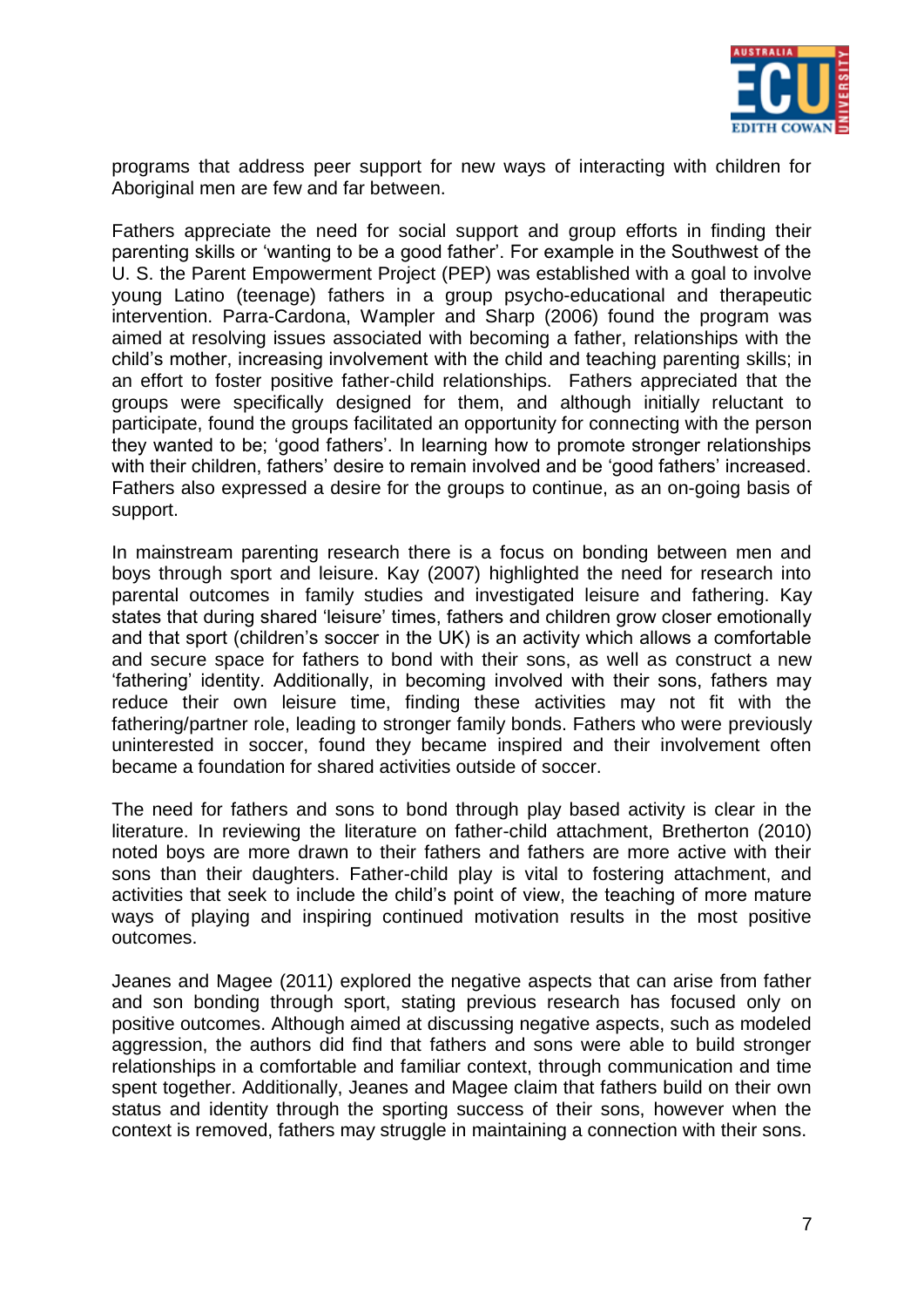

For Aboriginal men and boys the situation is different, there are traditional activities, and while bonding can and does occur through sport and leisure it is also powerfully connected to traditional activities such as hunting and fishing. Here they are able to "build stronger relationships in a comfortable and familiar context, through communication and time spent together". It is important to investigate how this context for bonding contributes to father and son attachment, and the report below adds to this research gap. It is important to examine how the Catch and Cook event has the potential to build on these natural bonds between men and boys.

I argue that data from the Catch and Cook can extend research such as Ashbourne, Daly and Brown (2011) and for us to consider how we can best develop ideal contexts for father son interaction. They examined responsiveness to children in a range of Canadian fathers, noting previous research had focused primarily on mothers. The authors found that responsiveness occurs "in the moment" and over time: Child care, teaching, and activities which are mutually enjoyable (such as sports), lead fathers to be present 'in the moment'; time shared together was identified as a pleasurable experience. In being responsive over time, fathers build on their interactions and anticipated differences in future relationships with their children due to developmental changes. Ashbourne et al. identified that fathers learned to respond to children's needs through their own understandings and experiences. Additionally, when fathers were able to assist or teach their children, they experienced positive feelings; fathers looked forward to being able to teach their children values through mutually enjoyable activities such as fishing.

In evaluating the Catch and Cook we are adding to research which only recently is starting to identify the diversity of fathering contexts, and that the father-child relationship is its own developing system as well as a part of larger developing systems (such as family and community).

Goodsell and Meldrum (2010) identified how context is particularly important in father-child attachment; it is the quality, not quantity, of interactions that a father has with their child that is vital to formation of secure attachment. Goodsell and Meldrum suggest that attachment changes over time and that childhood attachments may continue and new attachments may be formed in adulthood. Thus new circumstances or contexts will lead to the reinterpretation of existing attachments.

Palkovitz (2007) states that all father-child research literature to date shows fatherchild relationships develop over time within shifting larger contexts and the history of the relationship. The author notes that we need to fully examine "affective climate" (including attachment), "behavioural style" (including modeling) and "relational synchrony' (including 'capitalising on emerging interests and abilities') as important aspects of the father-child relationship. The interest is therefore how these aspects of father-child realities play out in the Catch and Cook intervention in the Dampier Peninsula communities.

The Catch and Cook event potentially adds some best practice evidence to a body of literature which examines the need to support Aboriginal fathers in defining their roles within their socio-historical context, connecting to traditional practices and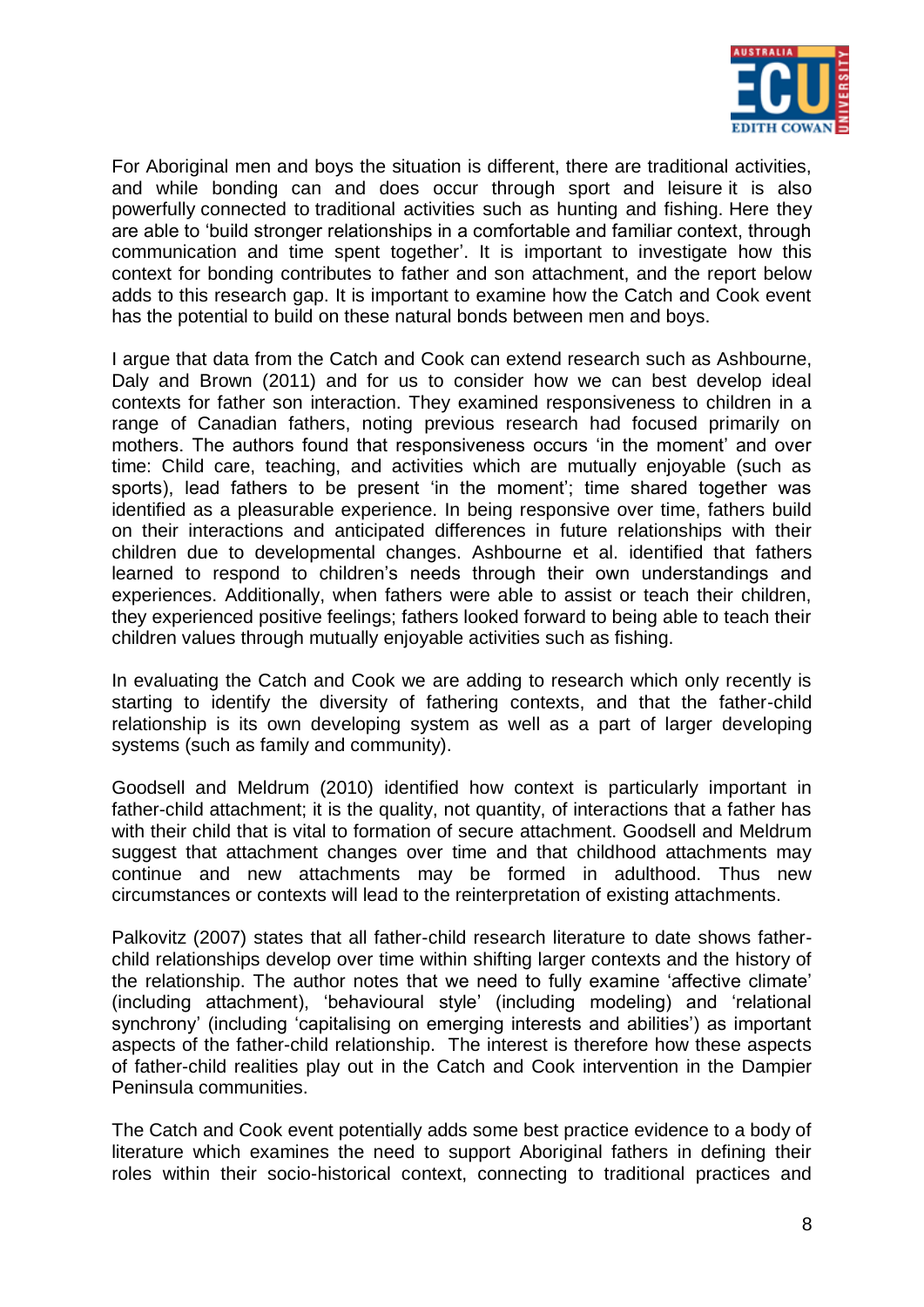

cultural identity. For example, as part of a large Canadian study on fathers, Manahan and Ball (2007) reviewed the Aboriginal Fathers Project and spoke with Aboriginal men who had children under 7 years of age, in an effort to establish how programs in the community could assist fathers in their roles. The identification of "father" was determined by the men involved and included step-fathers, uncles and so forth. Fathers stated that the traumatic effects of assimilation and colonialism continued to negatively influence their fathering practices; many men grew up without a father and expressed their hopes that their children would have positive male role models (in themselves) which would assist in breaking down the "cycle of trauma". Fathers stated that being able to watch other fathers or similar men interacting with their children helped them learn and assisted with their confidence. Additionally, fathers wanted programs to include traditional practices, stating that this would assist in fostering family relationships and renewing their cultural identity.

There is a large gap in the literature around social learning theory and Aboriginal men, and data from the Catch and Cook helps to fill this gap. One of the few examples of current work is the research is by Turner, Richards and Sanders (2007) and the Triple-P Program. They suggested that previous literature investigating the success of parenting programs set in social learning theory, although successful, was focused on mainstream families. The authors examined the success of a culturally appropriate version of the Triple-P Program in Queensland with Indigenous Australians who had children aged 1-13 years. Turner et al. found that upon completion of the program, parents reported a decrease in negative child behaviour and an increase in positive parenting practices. Additionally, the gains made in the program continued to be displayed 6 months following the intervention. Parents however did not experience any improvement in stress and suggested that more time should be allocated to group sessions and that client engagement required improvement.

Catch and Cook can add to a body of evidence around involving young fathers in programs which involve role models. For example it can add to the work of the Young Aboriginal Fathers Project set up in the Hunter region of NSW to investigate established services and what needs young Aboriginal fathers perceive as required. Hammond, Lester, Fletcher and Pascoe (2004) noted that only 10% of local programs were designed for men only. Informal networks and male workers/volunteers appeared to be the best method of engaging fathers in programs. In interviewing Indigenous fathers, Hammond et al. established that there was a need for more father support and the opportunity to interact both formally and informally (through shared activities) with other Aboriginal men. Fathers stated that the support they found to be most important and helpful to them were role models, as well as the support of their families and communities.

Although often Aboriginal workers on the ground know this point all too well, it must be appreciated by service providers and funding bodies, that often men"s sense of community and how this transfers between contexts, takes a while to gain momentum. For example Jia (2000) discussed a young father"s support group in Queensland evaluating its success some 10 months following inception. The group was formed for men 16-25 years of age and was designed to help fathers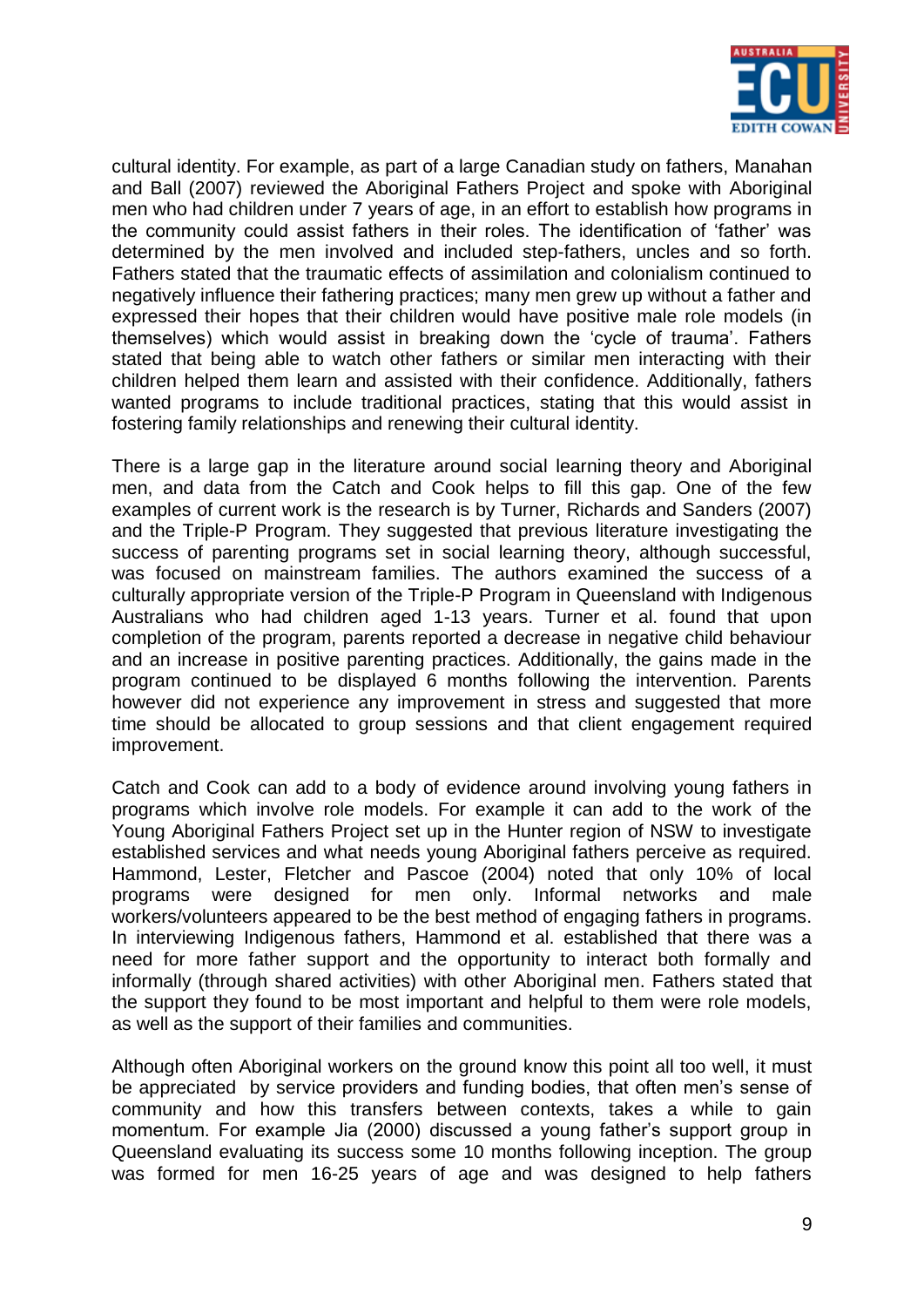

understand their children"s needs, the importance of bonding with children, their parenting roles, how to better support their partners, and social skills that assist in maintaining a strong family unit. The fathers determined the process, structure and content of the meetings and stated that they hoped to become better role models for their children and build a better, safer future for their families. At 10 months from its beginning, he notes the group provided fathers with a safe and supportive environment to discuss important issues. Jia states that when the fathers formed an indoor cricket team, initial interest and engagement was low, however as more fathers became involved, the team became more popular and the fathers were able to support each other in a different context. The Catch and Cook event should be seen as one developing way to build men's sense of community around attachment with sons.

# **METHODOLOGY**

In FSP terms a client is a person who receives direct service delivery, excluding intake and assessment, information only, and referrals. Below the clients are assumed as the participating men and the service delivery was in the form of a community event.

The evaluation of this event was based on the FSP immediate outcomes performance indicators. Here client outcomes expected as a result of the FSP in the short term (at the time of service). These in turn contribute to the intermediate outcomes.

The methods below were designed to be suitable given the FSP aims of increased flexibility around measurement of immediate and intermediate outcomes. The FSP supports service providers selecting the method most appropriate for their clients and service type. It supports service providers adapting their own data collection methods for the performance indicators (or "their own methods to collect data"). Below the interview questions and analysis were designed to be aligned with the FSP performance indicators in a way that links the performance reporting of this specific activity to the overall IPS program performance, including the achievement of FSP outcomes. Rather than survey participating IPS clients (community members and those attending IPS events and activities), the methods were qualitative. They were based on ethnographic participant observation of the researcher and field based individual interviewing. Focus group was potentially to be used, though it was deemed less appropriate (useful) to ask clients for feedback as part of a group session at this activity, as that would interrupt the whole event for a period of time; whereas individual interviews allowed men to each take some personal time out from the event and participate.

# **Interview questions**

To avoid selecting relevant questions for each performance indicator for this activity or presenting a selection of questions with instruction for the client to select the most appropriate; a series of broad open ended questions using a hermeneutic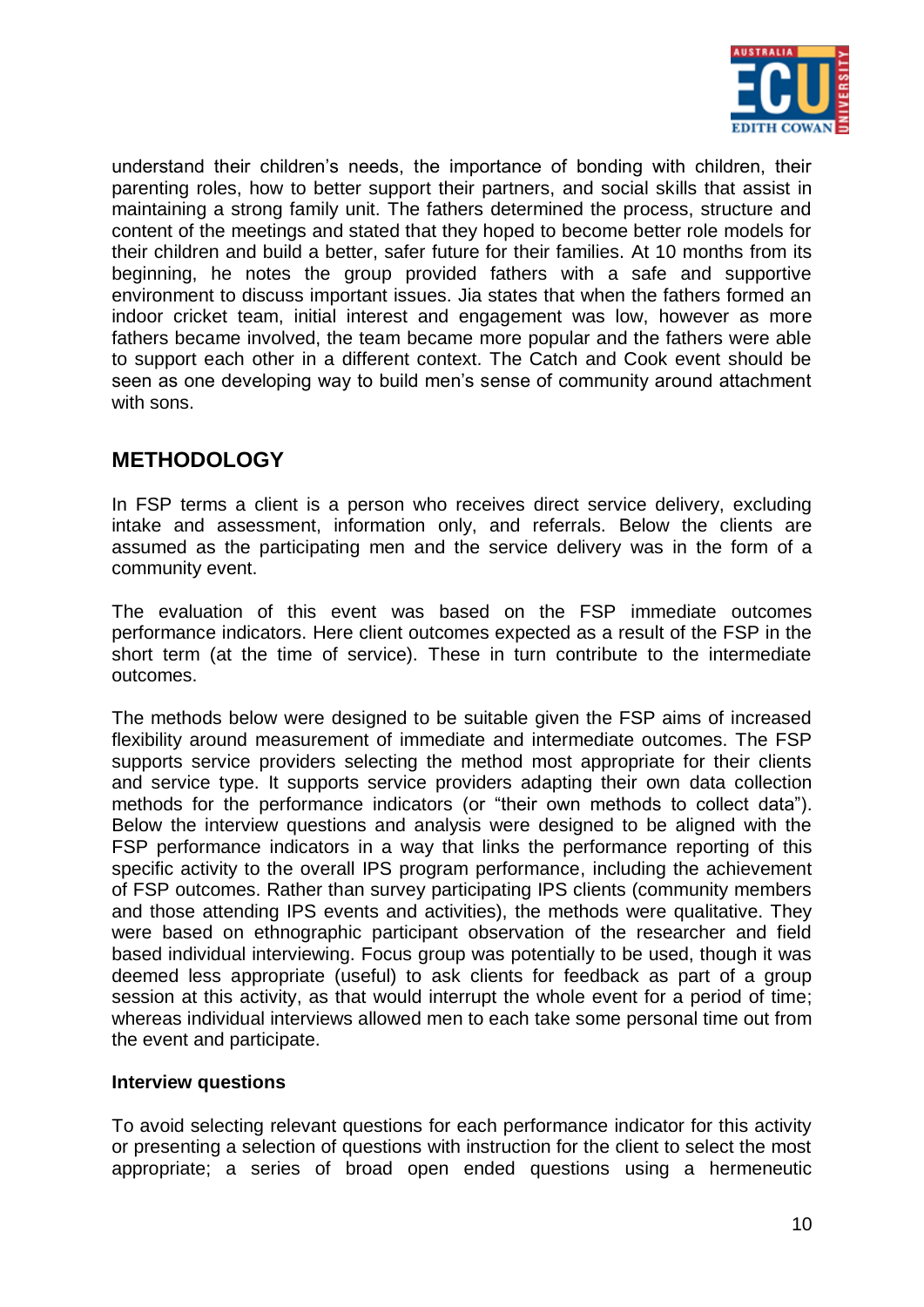

phenomenology approach (Laverty, 2003) were used to collect qualitative data. These open-ended questions allowed us to seek information according to FSP needs, on clients" opinions about what works, what does not work and make suggestions for improvements to the service. Examples of questions are these:

- What do you think it means for dads or for you as a dad, to do something like this?
- For the boys themselves, what do you think they get out of it?
- What about for the community itself, how is this good for the community?

Additional probes were added to keep the conversation going and ask about the meaning of the event as it connected with broader IPS activities as needed, such as:

- Normally, would the boys get involved with their dads and cooking?
- Is there a men's group sort of forming?
- $\bullet$  Is it, I hope it is ok to ask, please say if not, is it hard to get all the men involved?
- Are there people there that you know you are surprised to see, you know that you haven"t seen for a long time?

# **Participant observation**

The focus of these was on observations of behavioural interactions during the event: parent-parent (men-men; women-women, women-men/men-women), parent-child, child-child and parent-facilitator. In addition, the set up and organisation of the event, its structure, including beginning and ending sequences were observed. These observations are critical to the evaluation approach adopted. The role of the evaluator is in line with what Elias (1994) calls a participant conceptualiser and praxis explicator drawn from *Nicomachean Ethics* written around 350 BC, where Aristotle divided knowledge into three types, theoria, praxis and techne. Theoria refers to knowledge gained from contemplation and theory, praxis refers to knowledge gained from action, and techne refers to knowledge gained from production or labour. Theoria is concerned with knowing, praxis arrives from practice wisdom, and techne from knowing how. Elias (1994, p. 5) defined this as:

"A participant conceptualizer and praxis explicator has the role an evaluator not only of working within settings to understand and help conceptualize change processes but also of reflecting on action processes that are a part of the setting, of reflecting on theory, (see the literature review attached) and of generating products that share relevant learnings [the report]. To connect theory and practice the evaluator needs to participate, thus be a praxis explicator who works to identify the elusive, dynamic processes of multifaceted, multisystemic interrelationships that are the essence of change."

In this way I observed community workers interacting with men and women, I watched how one worker approached a grandmother, and asked kindly if she enjoyed her meal and engaged in discussions ending with planning a service based interaction in future..."see you at the office then, make sure you know where to go...".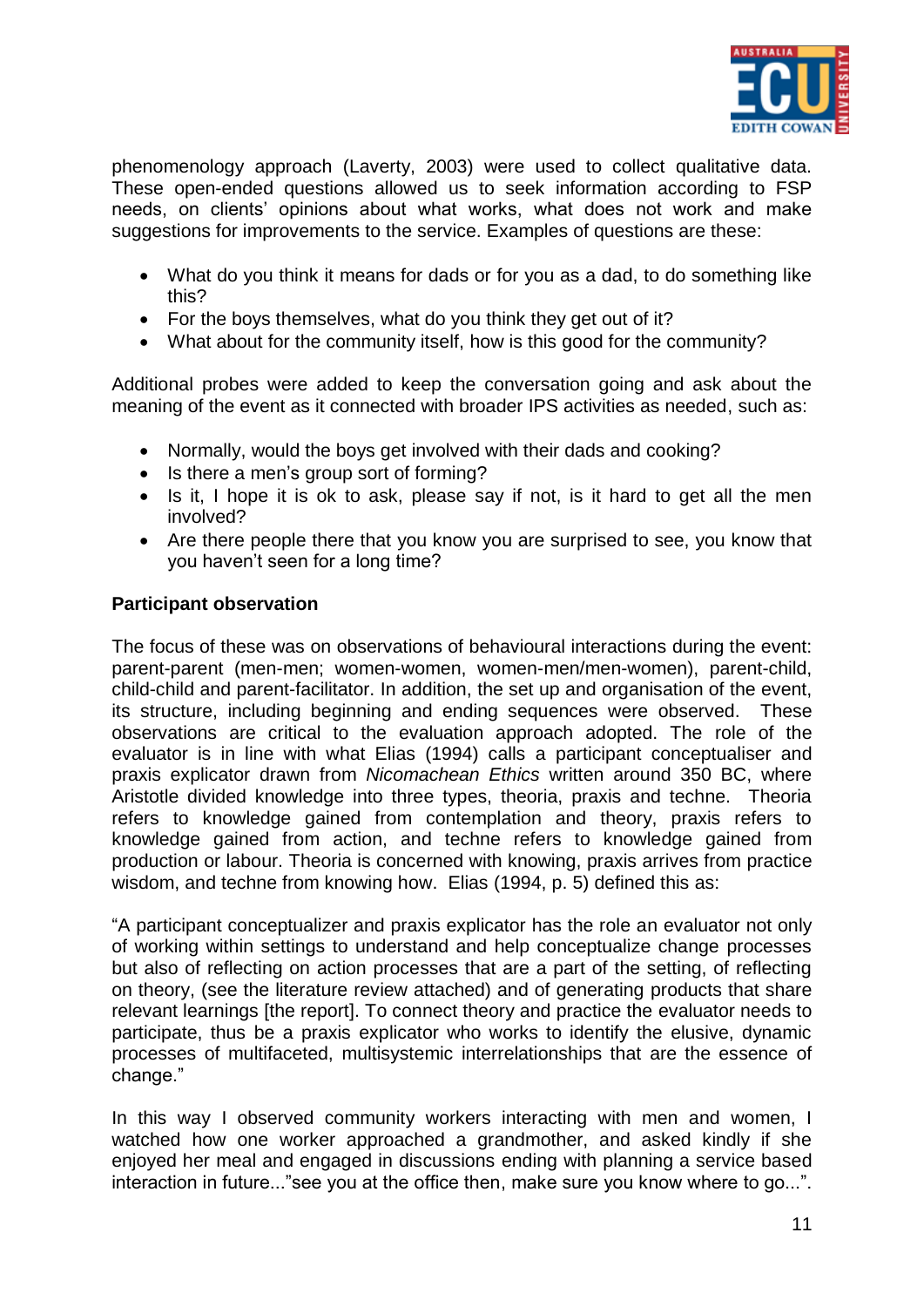

I observed the Rangers arrive in Beagle Bay with much respect from others, to help set up. These actions have ripple effects which are important to fully analyse and assess impact.

# **Research participants**

Participating clients were approached while attending the event. In addition, one IPS staff member was interviewed. Only men participating in the event were interviewed, that is not other community members attending or members of collaborating agencies. Two non Aboriginal community members (one participating) were interviewed as a validation check; however the data below is from Aboriginal members only. Square brackets indicate an identifier can be placed such as Community Man or Local Service Provider however no identifiers are included in this report to ensure confidentially.

To satisfy the FSP requirement of survey (interview methods cannot achieve this % normally) that a minimum of 50% of clients will respond; all clients from all locations attending the activity in this period were interviewed at Djarindjin and Ardyaloon. In Beagle Bay only participant observations was achieved. Thus 12 clients responded through an interview.

Table 1 below shows the number of people attending and indicates those who participated in a research interview. Note though all members who were present even for a short or intermediate time are listed. For some, attendance was brief (e.g. two rangers helped set up in Beagle Bay but did not stay for the event and children floated in and out). The women at Beagle Bay were present the entire time and also in Djarindjin there was strong presence of women. At Ardyaloon all those listed, including many children, were participating for most of the event especially the long table was very full.

|                                         | Beagle Bay | Djarindjin | Ardyaloon |
|-----------------------------------------|------------|------------|-----------|
| <b>Cooking</b>                          |            |            |           |
| Community men cooking                   | $3^*$      | $2**$      | $5***$    |
| Community boys cooking                  | 3          | 6          | 6         |
| Local service provider                  |            |            |           |
| Non-Aboriginal local service provider ^ |            | $1*$       |           |
|                                         |            |            |           |
| Non-cooking                             |            |            |           |
| <b>Community Women</b>                  | 9          | 8          | 10        |

Table 1 Total number of people attending and those who participated in a research interview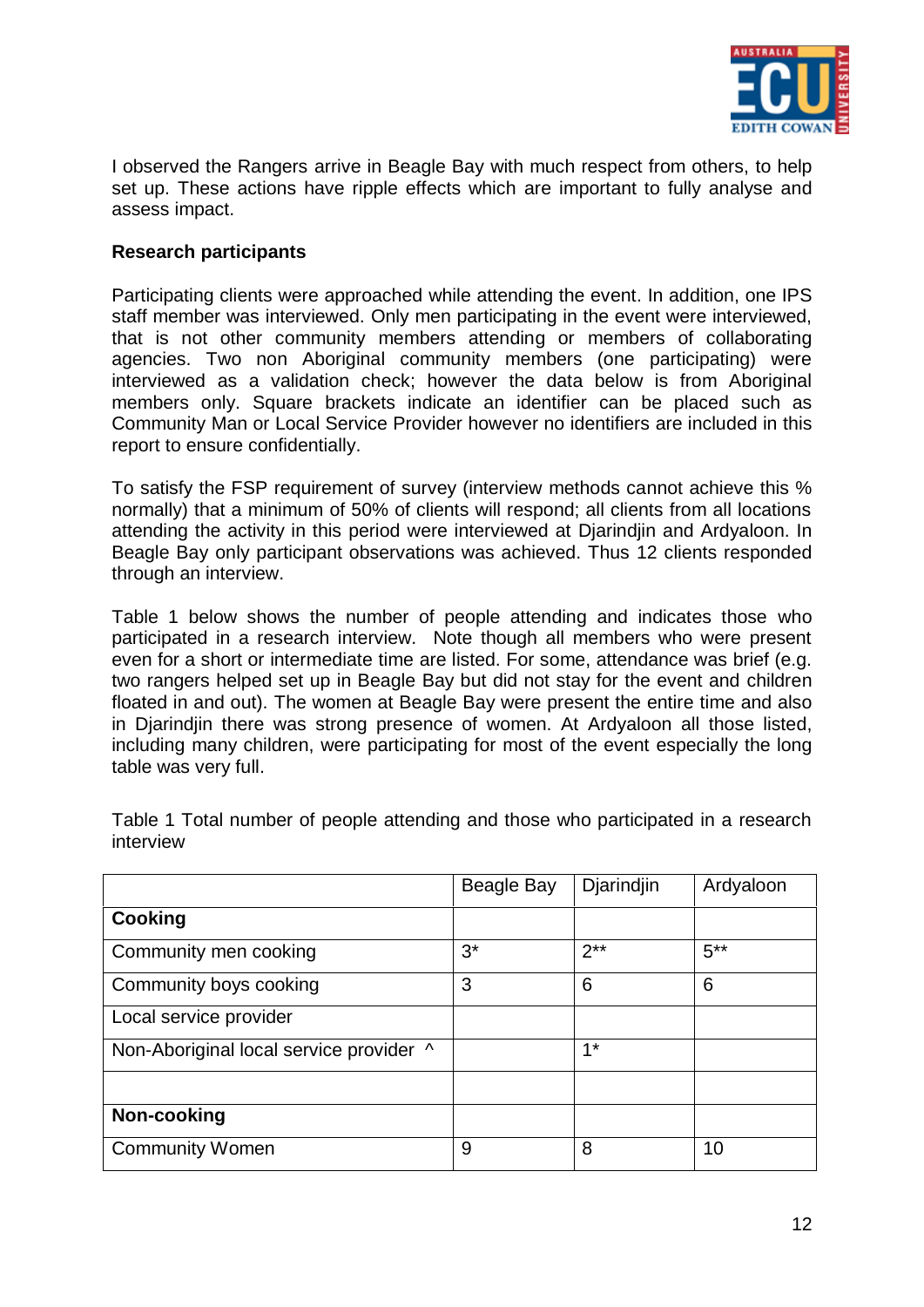

| <b>Community Children</b>               | 12             | $15+$ | $20+$ |
|-----------------------------------------|----------------|-------|-------|
| Community men                           | 3              | 3     | 4     |
| Service providers Broome                |                |       |       |
| Local service provider                  |                | $2^*$ | $4*$  |
| Non-Aboriginal local service provider ^ |                | $4*$  |       |
| <b>IPS</b> staff                        | $\overline{2}$ | 3     | 3     |
| <b>Total interviews</b>                 |                | 5     | 6     |
| Total participants (not all at once)    | 35             | 40    | 54    |

- \* n= 1 participated in a one-to-one research interview
- $\bullet$  \*\* n = all participated in a one-to-one research interview
- ^ e.g., from Police, School etc

# **Data collection**

The FSP framework suggests immediate client outcomes (or client feedback) should be collected at or near the time of service. The immediate client data was collected during the event and towards the end of the event, when the cooking was finished and participating men were able to relax and had time to talk. Rather than employ follow-up processes over the 4 weeks post the event, the event interview method was considered the most appropriate period in which to collect the immediate client outcomes when sufficient numbers of clients can be asked for feedback. It was combined with participant observation and care was taken in inviting participation. The facilitator is a highly respected Aboriginal man and celebrity chef. It was vital that he introduced the research and the need for men to participate in the evaluation by lending their voice to give meaning to the event in a 10 -15 minute interview. With this, all men attending participated in an interview. Interviews were kept short, and each sitting/recording was paused if needed (as men needed to temporarily stop the interview and continue participating in the event).

# **Ethics**

Clearly anonymous data collection is preferred however in this instance, as the data was collected through interview, confidentiality was applied. Information was stored as required by the Privacy Act (1998) and with the NHMRC guidelines.

The facilitator introduced the evaluator at the start of the event (except in Beagle Bay where one to one introductions applied) and the evaluator outlined the need for valuable opinion, and feedback about the event, what it meant to the participants, and views on the service received from IPS; in order to help improve the services. Also, that no special knowledge was needed to answer these questions and there were no right or wrong answers. The interviews were expected to take approximately 10 minutes, however this time was flexible. The evaluator would approach men or men could approach the evaluator during the event to do an interview at a time and place that was suitable for them. The evaluator advised that, with their permission,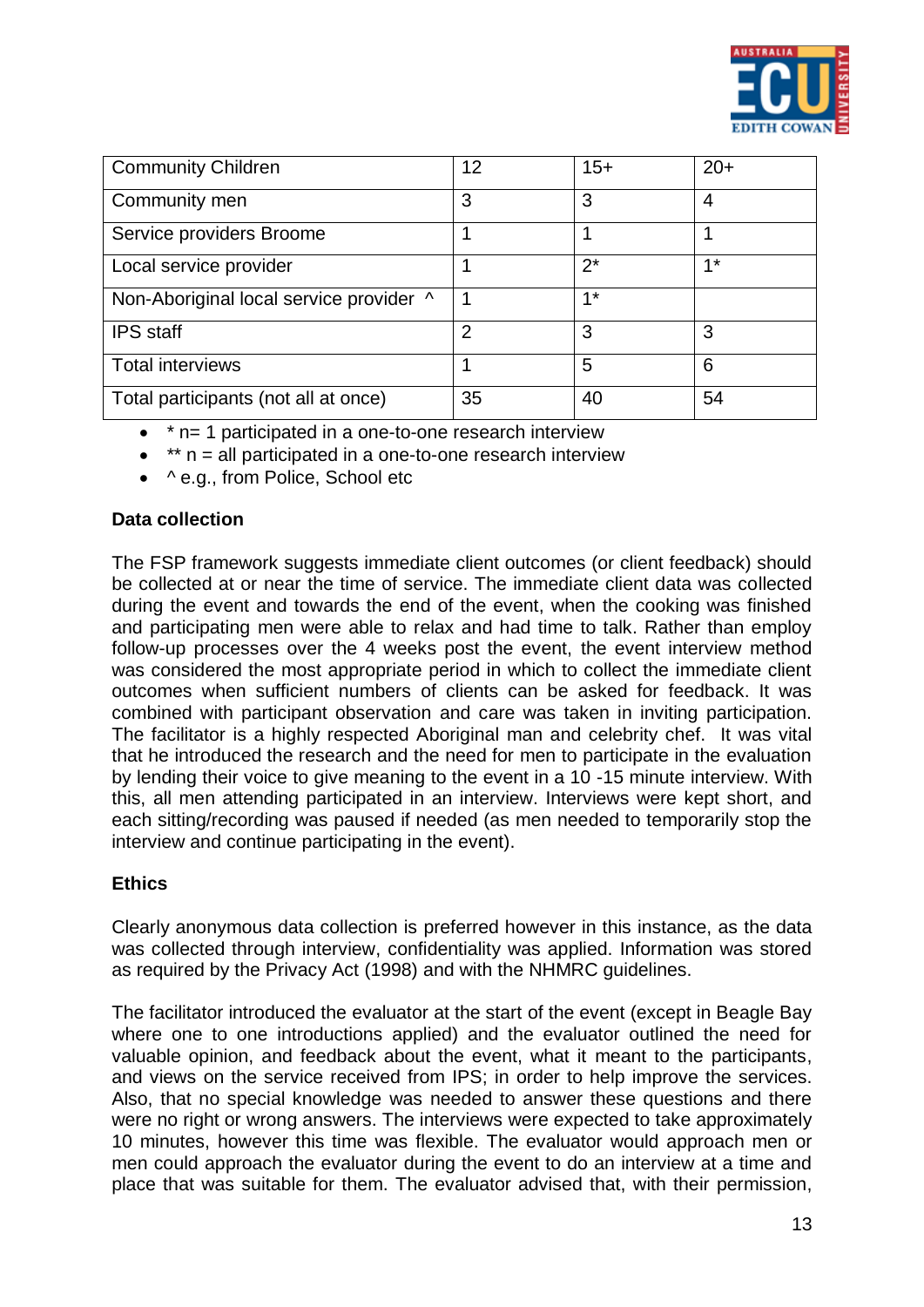

he hoped to audio-record the interviews; stating that to participate via a recorded or non-recorded interview was voluntary, and consent could be withdrawn at any time, even after the interview. Men could choose not to answer all or any particular questions if they wished and were informed that answers would be kept confidential. Additionally, the evaluator advised that this study may be published, although no names or identifying data will be included and no participants would-be identified in any of the results.

# **Analysis**

Men spoke very reflectively, articulately, and responded in-depth to the questions asked. The aim was not to force client ratings on FSP items, but allow the participant to frame their experience and give meaning to it in their own terms. This meaning was then coded back into FSP dimensions and examined in terms of specific FSP indicators related to each dimension. This is an approach deemed more culturally appropriate. It also affords rich data about how the performance indicators were and indeed can be realised in the context of these three community settings and this IPS activity.

In developing interview questions and the coding of data, we used the FSP Performance Framework and its four sections. For Immediate outcomes: Client outcomes expected as a result of the FSP in the short term (at the time of service). The report below is focused on immediate outcomes only. It also focused not on how much is being done, but how well it is being done and the impact the event had for clients. It concludes on how the event-activity operated and achieved its outcomes.

# **FINDINGS**

# **Immediate outcomes/impacts: Did we make an immediate difference?**

The first immediate impact indicator for FSP is focused on improved knowledge and skills. Here I identified ways the activity improved families' (vis a vis fathers) knowledge and skills for life and learning. Below men reported improved knowledge and skills related to their parenting practices and applying new knowledge and skills. I note the emphasis on gaining knowledge or more skills must be treated with caution here on two levels. First men did not talk directly about the event improving their parenting per se and this idea of improving was not asked. This is a difficult question (concept) to put to the men directly, in particular at an event like this. It is an awkward thing to ask when men are clearly being a good parent at this moment in time; something which implies deficits in parenting requiring improvement. Second, the men I talked with were a sample who voluntarily attended and seemingly already had high levels of knowledge and skill in regards to parenting. Before the question of need for improvement could be uttered, men described the event in way that showed they were acutely aware of the need for father-son bonding, men"s roles, and the way an event like this championed these causes.

# **FSP Indicator 2.1 Clients with improved knowledge and skills**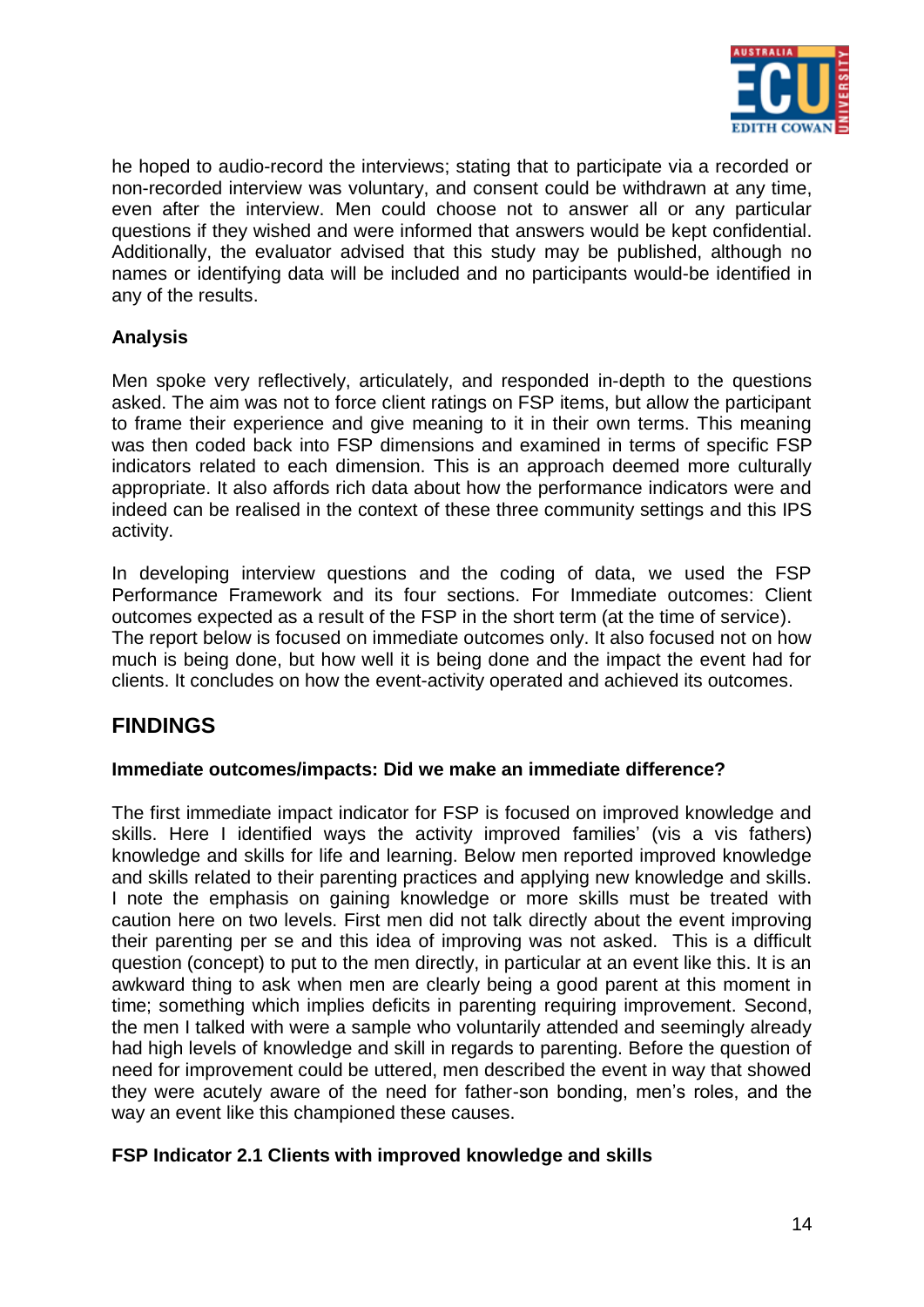

This indicator of immediate outcomes suggests impacts for clients should be assessed using the following dimensions.

I know more about how to care for and parent my child I am more able to care for and parent my child I know more about how to help and support my child to develop I know more about how to find help to support my child to develop I am more able to find help to support my child to develop I have new skills and knowledge to use in my family relationships My relationships with my family have improved Parenting arrangements are workable I am more confident in parenting my child I know what my child should do at this age I know more about how to help my child do new things I have new strategies to deal with conflict with my child"s other parent

The analysis of interview data below concludes that the total number of clients attending (n=12) were demonstrating knowledge and skills within the following dimensions.

#### **I am more confident in parenting my child**

Men did not talk directly about the impact of the event on increased confidence in parenting their child. They commented on how the event supported them by treating fathers as special and, in accepting this limelight, there is an implicit confidence in being a good father. "Shine the light" does not refer to being under the scrutiny of a spotlight; it refers to men proudly and confidently acknowledging their special role.

*I think it is a good event; for fathers because we don"t have much, much stuff like this, happening for fathers to shine the light on fathers because it definitely doesn"t happen much, yeah its good its good, last year was good and everybody was looking forward to this year [ ]*

#### **I have new skills and knowledge to use in my family relationships**

Men talked about this event being special for allowing fathers and sons to get together. They highlighted the need for encouraging family based father-son interactions within the community generally. However they talked about this in context of the whole family as an "ecological system".

*I think it is a a good thing that happens and we need a lot of father and son"s engagement in the community and it is a good program where where indigenous men need to gain, and get better interactions with their families and especially with their fathers and sons stuff [ ]*

For the men present, there was a clear focus on a powerful, gender/parenting role reversal. Men were aware of the event supporting their increased participation in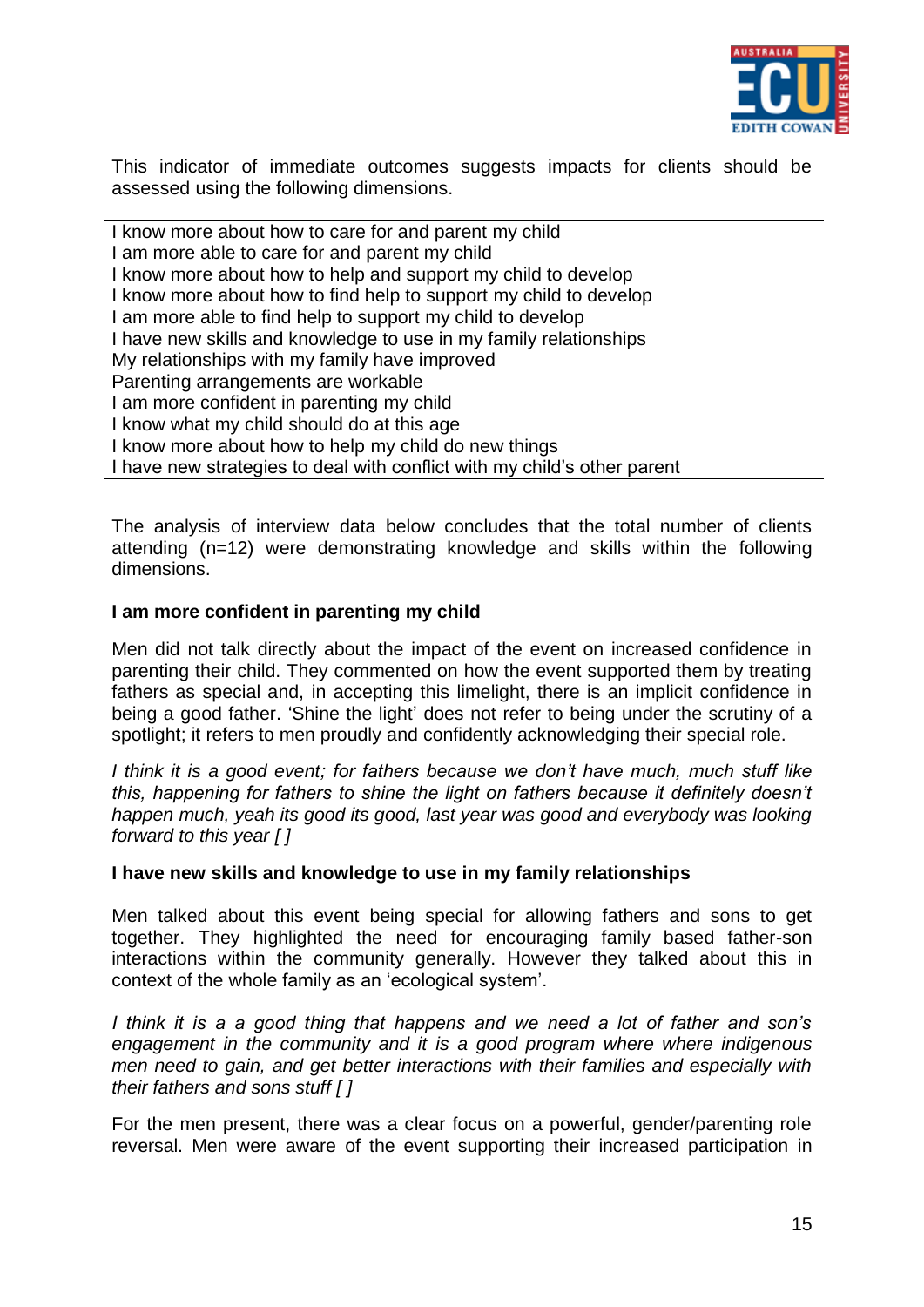

positive family relationships, for example between father and mother, and the benefits of the children seeing fathers "step up" in this way.

*it"s for the families as you can see around the place here, you know a lot of the mothers have come down there is heaps of children here, ah it is a really good atmosphere so um, it"s a happy, everybody is happy, everybody is a happy atmosphere here, and especially it is what is sort of missing, what has been missing is, um um, in in, a lot of Aboriginal communities, but I guess in many, it is probably similar, in in other cultures as well, you know men at home, you know they are not preparing the food, cooking, you know, a lot, lot of children don"t get to see that you know, so if we can sort of step up as fathers to help out in the kitchen um, you know that is really great support for our wives you know and and our children, you know they can have a rest and we can get up and cook, because I have heard that men are supposed to be better cooks, like most things, so don"t tell the ladies that but hey [joking]. [ ]*

Stepping up is a phrase which suggested as if onto the stage; it was a powerful metaphor and is important to note as it references participation. To be "stepping up" means putting oneself into spotlight, and the risks can outweigh the rewards when performance is under implicit scrutiny. It is linked to the idea of shame, or shyness, and the deficit model which many interventions work from. For some men, concerned they might be seen as in deficit, it is often better not to even try: Don"t step onto the stage at all unless they really want to identify themselves as having this new parental role within a small bounded community. The men I talked with had proudly, perhaps boldly, put self on centre stage, and therein committed, at a high level, to being a model to others. They were therefore in this sense community leaders, and likely those who had a strong commitment to fatherhood.

*And I have really enjoyed being here, because it"s about the men stepping up and we do try and get the men to try and engage and that is one the good thing about it is that the community is involved with it [ ]* 

#### **I know more about how to care for and parent my child**

The men talked actively showing their awareness of the criticality of caring for their children through 'engaging', 'bonding' and showing 'respect for each other'.

Most men made an immediate general reference to this engagement when asked what the event means to them.

*This is probably the only event that"s ah sort of for fathers and sons to really get together that has happened that I know. [ ]*

*This is a good event because there are a lot of fathers engaging with young kids [ ]*

*It"s about bonding you know, sons and that, cooking together...and you know showing a bit of respect for each other, yeah [ ]*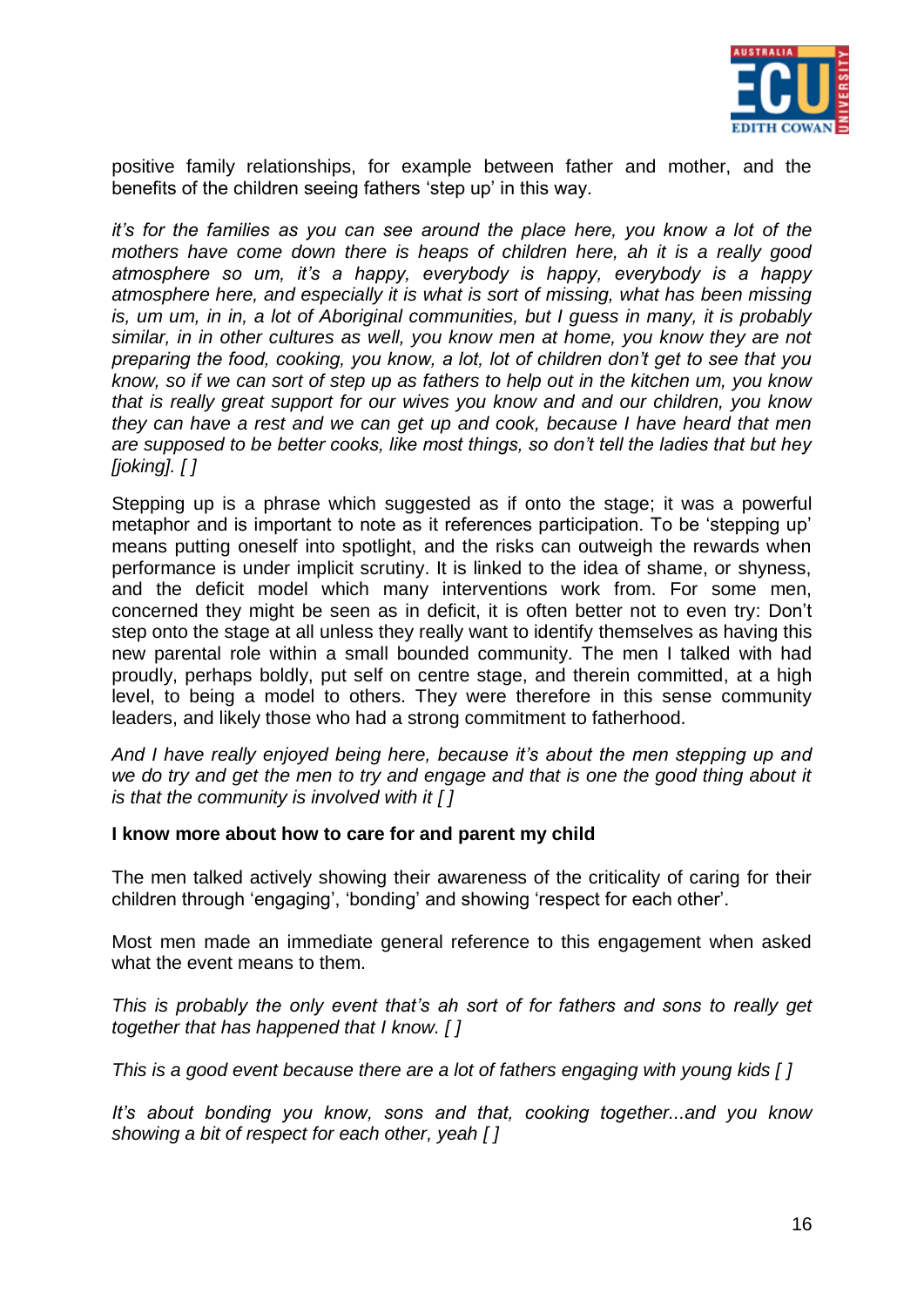

Cooking was a powerful vehicle. For example, the man was broadening the event, quite aware of his role in bonding with all children in the family through cooking at home.

*Personally as a father this is a good time to sort of bond, whether it be with your sons or daughters the children in general, it is a great way to bond and ah to do it through cooking, ah um you know everybody likes food, you know, no matter what culture, you know what culture you are in, what country you live in, yeah, everybody loves food, so you know it is really ah a great way to see families you know um, bond... [ ]*

Thus cooking was central. Linking to food was a great way of creating an "affective climate" (including attachment), "behavioural style" (including modeling) and "relational synchrony" (including "capitalising on emerging interests and abilities") (Palkovitz, 2007). Below, cooking and bonding were rhetorically linked as synonymous. However the more subtle edge was how cooking provided a space to build new forms of interaction in cooking which they might do at home.

*It's, it's something different because it is cooking, most of us men don't like cooking, [do you cook at home?], very rarely. [ ]*

Not simply the traditional hunting and cooking interactions that they might engage in together separate from the family, but new "different" interactions between father and son in the context of a new parenting role.

*Men and boys don"t really get that cooking, or that bonding time, it is mainly hunting and ah, boys will go hunting with their dads, and that is the main quality time boding that they have there, they are hunting and they are teaching as well, they are interacting with each other but on occasions like this, it is very different because they don"t do this at home, it is mainly the mums, so it is a really really good event you know and it brings out a lot in interaction and bonding between father and son [ ]*

The break from tradition was important; and men stressed this evolving role.

For example, the father talking below drew the distinction between traditional bonding opportunity during hunting, and the bonding opportunity this event afforded: a new platform on which father and son could bond and which helps form attachment on a different level. He talked about how the event introduced a new form of relationship between father and son, outside the traditional norms, and involved men and sons interacting in a way connected within the family system.

*Most of them wouldn"t, [cook at home] but now it"s just good and good for them to get around and help each other you know, father and son! Not a lot of opportunities, lot of them fathers take their sons out hunting that"s how they learn you know grow up, they know how to fish and go hunting and they know how they like cook turtle and that traditional way you know like there on the beach and like that, and you know*  like fish they would do the same, stingray, it just like growing up, but um something *different like this yeah it"s alright, because normally that"s a natural thing for going out fishing or hunting you know father and son [ ]*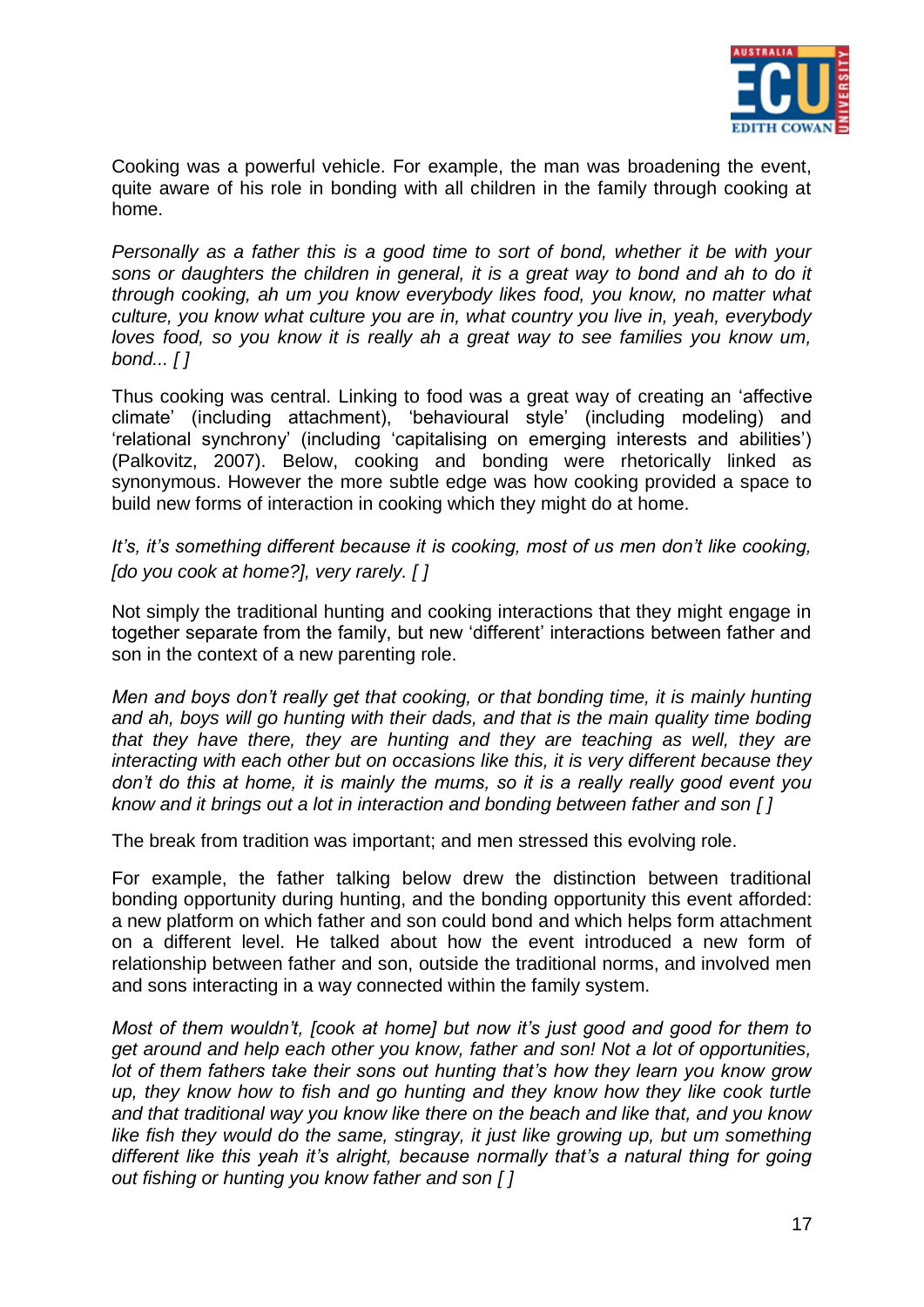

As this was something new to men as well as sons, the discourse below shows the event was a reflection point for men about their own ongoing development, and how this extends to their sons. Essentially it shows how well the event (including the facilitator), father and son are connected. Potter, Walker and Keen (2012) found the most important factor in engaging fathers' interest was shared 'cultural recognition' between the fathers and the worker heading the program. Lead by the facilitator, essentially men had warrant to display their willingness to take on a new role, by adopting new (non traditional cooking e.g. more than men cooking on the beach after hunting) styles of cooking. Thus throughout men's discourse much was being made of new, unique, different ways of cooking.

*you know having someone like Mark with his expertise in his profession, a really, a top chef like him, you know to introduce different ways of cooking as well, its unique because he uses a lot of the um, I think Australian plants as well and herbs and spices, um yeah so it is stuff that we haven"t even heard about you know, so that"s a good, you know it is a just a different way of cooking...its unique, I guess you know [ ]*

These new ways of cooking were framed as exciting, and men talked openly about their interest in learning new ways thus moving from their traditional ways of cooking, as a platform on which men were shaping their new identity.

*it"s a different style of cooking too, instead of the same old stews [ ]*

*Yeah I think it is a good thing, it is good because we don"t cook like that usually you know, all these strange herbs and spices it is a good thing because at home you know you just normally chuck it on the coals... [ ]*

*because I yeah I would like to make a damper too there, yeah I would like to try that, but you know he put in butter, for him, we don"t do like that, we don"t use butter and milk, we use a bit of baking powder, self raising flour and plain flour, and baking flour and that"s right, yeah just grab it and put it under the sand, hot sand, yeah that"s just how we cook it but he just, but when I saw the bowl there with the flour and the butter and hey I said hey what"s this doing there, and he said what do ya call it meld it through or something, and you just go like that, you know [shows hand movement] and he just kept telling us you got to let it air into I kept thinking how? How you gonna let the air go through that thing when you folding it up, air just flowing through it, but he is saying you gonna let the air go flowing through that thing it yeah but that"s very good for us we don"t know all that... [ ]*

The event became an open, sanctioning space to display interest in a new role.

*never did cook much you know, I just used to cook on an open fire, all the basic things for us, fish, turtle, and dugong, never did cook much, but now yeah always cooking can"t get me out of the kitchen [ ]*

# **I know more about how to help my child do new things**

As below, men focused on cooking skills as picking up new skills that could be taken "home" and applied with confidence in the home environment, to help out. This was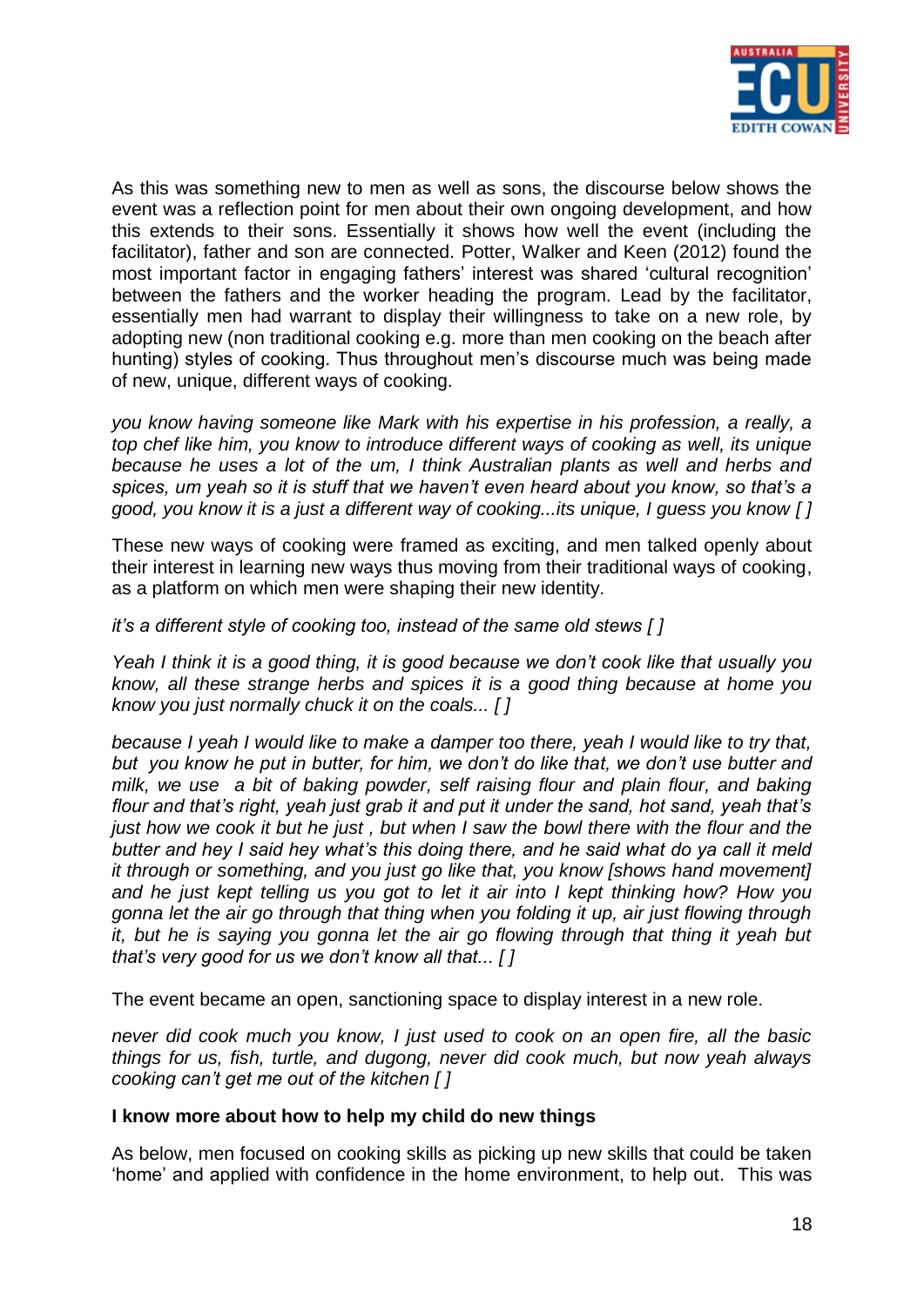

not a token suggestion; there was a considered, deep and reflective futuristic element to the speech, as in this suggestion of desire to "build on" ways in which he could help out at home.

# *Well you get to learn new skills, skills that you can take home to your own house and you can build on a lot of things [ ]*

In this context, when men talked openly about how the event was interesting and exciting for them to learn new skills, ways of cooking they were quick to point out the critical factor, that these were ways to extend their care for their family, their sons by leaving a trace on them and then their family as an ecological system.

# **I am more able to care for and parent my child**

Men highlighted their new role. As one man put it, for him the event/his actions were about leaving a 'trace' on the boys.

*...the kids they are a wild bunch but they are all watching and listening, it leaves a trace on them...for my fella well I do a lot of cooking at home, go for a lot of variety and stuff it"s a good thing [ ]*

I pulled up some chairs for several younger boys who sat and watched. Three boys next to me seemed very proud and enjoyed watching, and I noted how deeply they observed all that was happening.

However the "trace" left here was not just child development of new cooking skills, being attentive; for the men this event was more than this, it was a powerful way to showcase the ability to care for and parent their sons through modelling how men and boys can be learning something new, together, and side by side.

However further than this, men talked about these as applicable skills, as those they looked to develop in order to care for their family. However the essential bit is this new way of caring for the family was what the men were proudly modelling to their sons. All fathers expressed their awareness of how their stepping up as a role model was supporting their children.

*I mean you gotta learn these skills to cook for your own family because there is going to be one day your wife/partner is going to be sick there and the kids are going to expect a feed. For myself I like watching cooking shows (do you do cooking at home), yeah yeah, I like to share the role of cooking. They see their dad around the place cooking and see it is something they can do to, they like to join in, they like to peel potatoes and carrots, yeah, it"s enjoyable for the kids as well. [ ]*

Men pointed directly to their fathering role, as one of role modelling; a way to support the children"s development. However the men talked even more broadly, suggesting the dual role of the event was important. Men were seen to be learning alongside their sons, thus sons were witness to their fathers adopting this new learning. Sons saw firsthand men publicly showing their capacity to take on this new set of skills, a new way of being.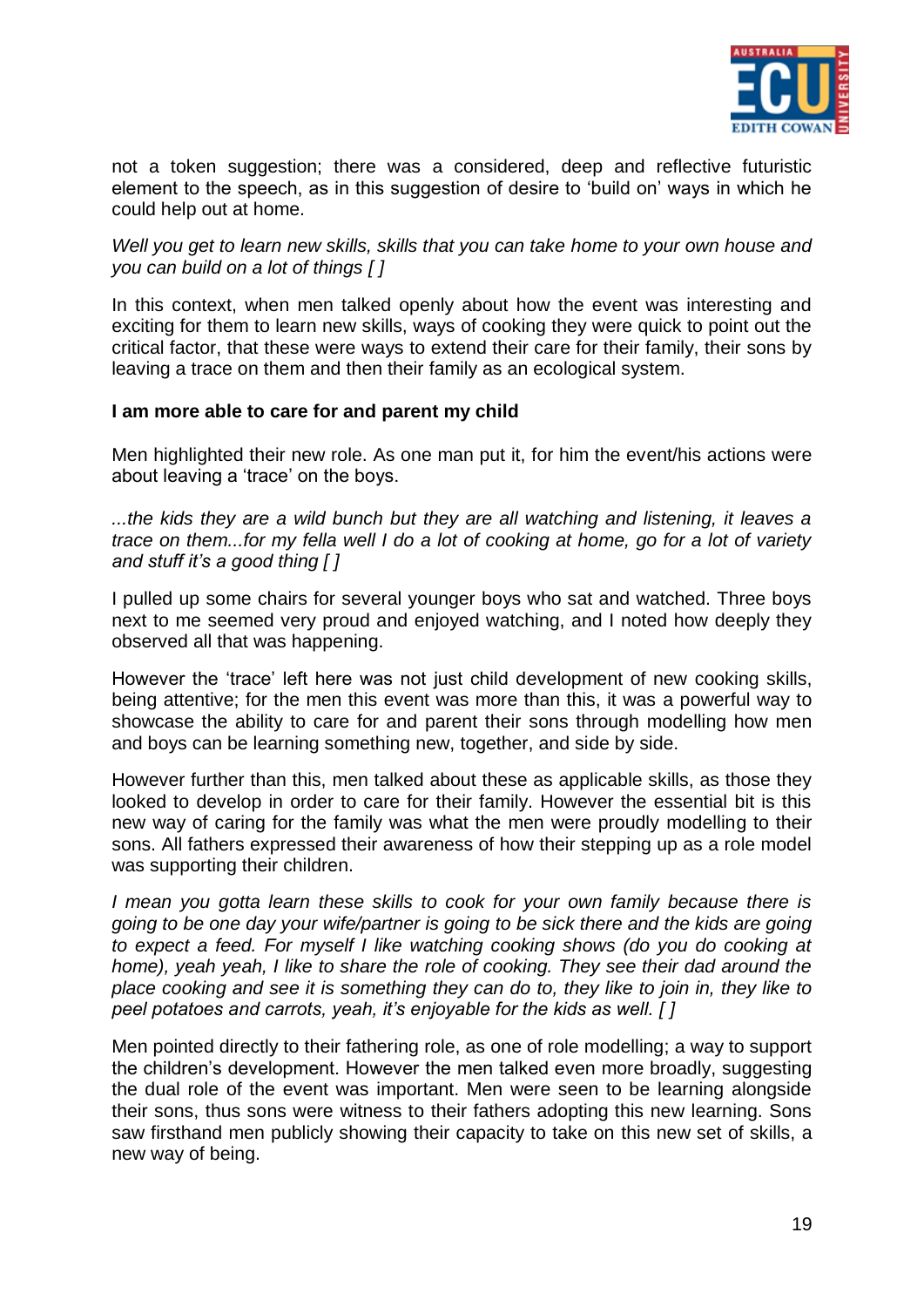

*Yeah so it is a really good way, and it"s a good way to role model to our younger ones, you know that that"s ok to, you know, for the guys to get in the kitchen as well and to help out, around you know, it is a really great way, good thing for the kids, they are all eyes and ears yeah that"s right, yeah they are fully engaged you know, they want to be a part of it you know, yeah ah whether it be slicing through an onion or rolling up you know a bit of damper, yeah yeah fully engaged fully engaged (quite timely, boy walks past calling out "where"s my dad"). [ ]*

At the event, this man talked consciously about the importance of fathers in creating a transfer of confidence in any given activity (in this case cooking in new ways) which occurs from father to son. Men were very aware of their role in modelling, of them leading the way in showing boys how to learn.

*Yeah they want to learn and builds their you know, confidence up when they see their fathers they think we"ll I have ago too you know [ ]*

The man below described very well how the event was about men and boys celebrating, learning not just new basic skills, (which are not doubt important alone) but new roles together. It was clear when they talked openly that the event supported the developmental aims they had for their sons.

*To have the sons alongside and they can see that that what"s happening here is and they think, when they are going up they think oh cooking is only for woman, you know so they see the mothers do it, but it is not that it us having a go, mm and they take it in and and yeah, sort of realise that they can you know, they can then you know sort of cook, and they will want to be more involved in cooking, when the mother or father is cooking in the kitchen they can come in and give a hand, you know so one day when they get old enough to move out of the house they know what to do you for themself you know so can cook up a little feed, you know. But learning young that it is good that is getting them active and just peeling a, a carrot is something good gets them involved, feeling a bit of pride you know just doing something [ ]*

# **Supporting child development**

The fathers took effort to stress the event was labelled as a men"s parenting support event, but was not ultimately about the adults. This man referred to not just the sons participating, but the littler kids being around.

*I mean all the little kids that were hanging around they wanted to know what was going on, and then they wanted to join in so you know, so it"s it"s a learning day for kids as well as well as the adults [ ]*

On one level, the men talked directly on the skills their child was developing, or picking up in a sense at the event.

*Yeah gives them you know, skills teaches them how to help prepare you know, especially with all the vegies and like yeah, and food we are catching, just show them you know how to get involved [ ]*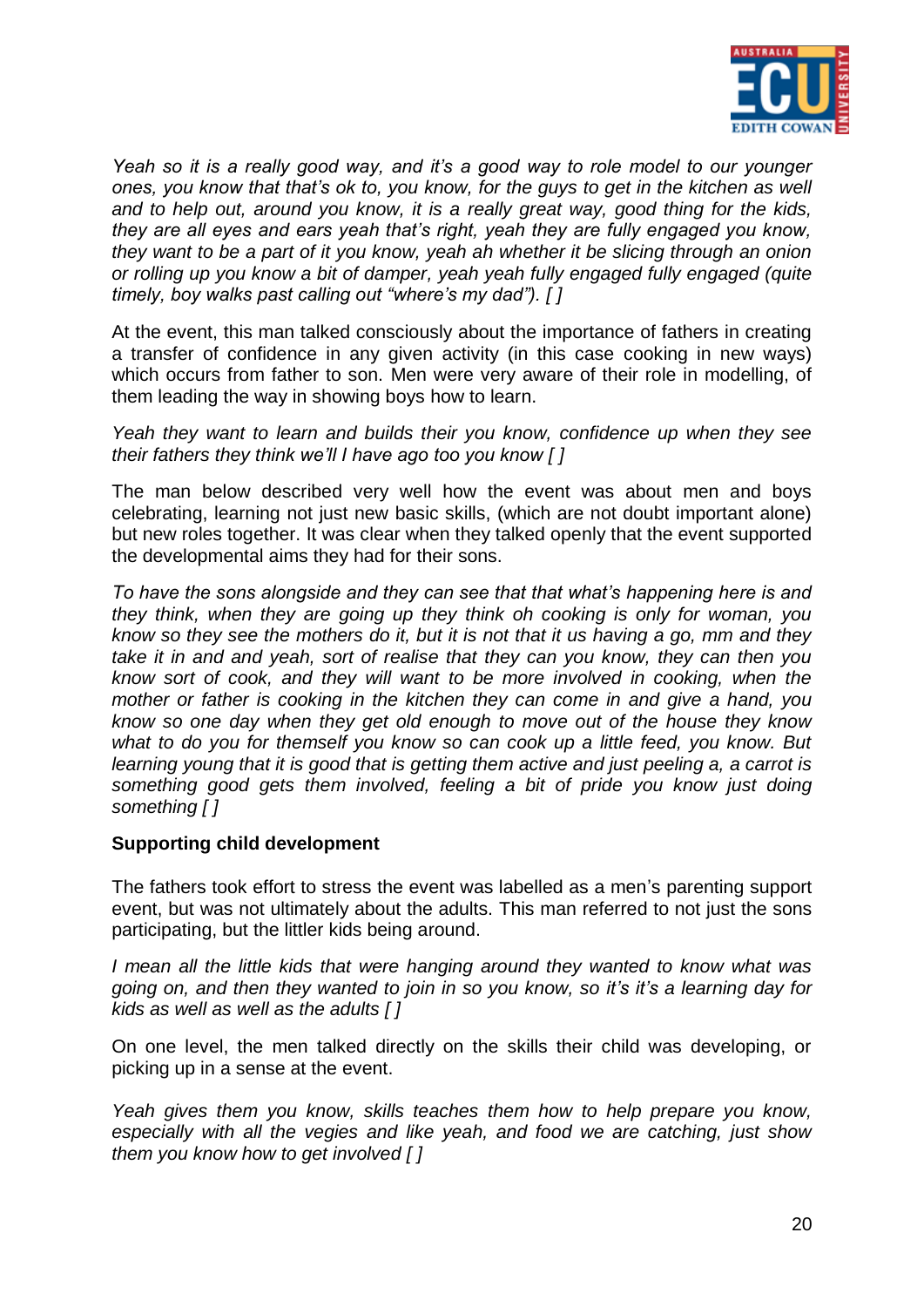

They talked about how the event was teaching boys skills, attentiveness and listening.

*like I know most of these boys, I know most of these, they would be over at the basketball court, but they are out doing this because their dads are here, and the kids when here are more respectable as well you know, they behave and listen [ ]*

Cleary the event was an opportunity for boys to bond with each other over the topic. I watched some young kids call out with giggles to one boy who came back to his station when cooking "*hey the Master Chef is back"*.

#### **I know what my child should do at this age**

Men did not talk nor were asked about children developmental milestones. They talked about this being the right age to introduce boys to this sort of role development and the importance of the "early years" on children"s development.

*I think that is where you got to get em when they are young, and they don"t be shame and shy you know [they think it is a normal thing to do [ ]*

There was evidence the event was extending in a (physically, culturally) safe way the boys" involvement in food preparation and cooking, which was advancing their role, input beyond a traditional role at this developmental stage.

*The kids learn they come to watch their dads you know, about how we got that fire, and we tell all the kids you not allowed to go near them fire like that you see, because as father we cook all them things turtle and fish, because they just stand there and watch us and we can put it on the plate for them, but like for mixing the flour and that that would be good yeah learn how to do them things [ ]*

#### **I know more about how to help and support my child to develop**

It is hard to know about the exact impact of the event in terms of men knowing 'more' than they did before in terms of how to help and support their child. This man below referred to the ice breaker.

*Seeing their dad"s cooking for them as well is another new thing as well, because, some dads don"t cook some dads do, and it is good to get the father and sons engaging and maybe learn a different method, and maybe see something healthy as well too, and it is good to see father and son interaction together, yeah it is good for us um because of a lot of us men are not fully in the mode and not bringing up our children properly so this is for the, this is like an ice breaker for us, for our men to be at least helping our children especially if men don"t take part in ah, family sort of events, ah as role models and being good role models for our kids, we are the ones*  who need to be the role models, so it is intergenerational and we are being a role *model for our kids and so it gets passed onto them and kids can say oh my dad showed me this my dad showed me that, I know how to cook, and cooking is a way a method of if we do more cooking we can influence people and this is a way of s"pose*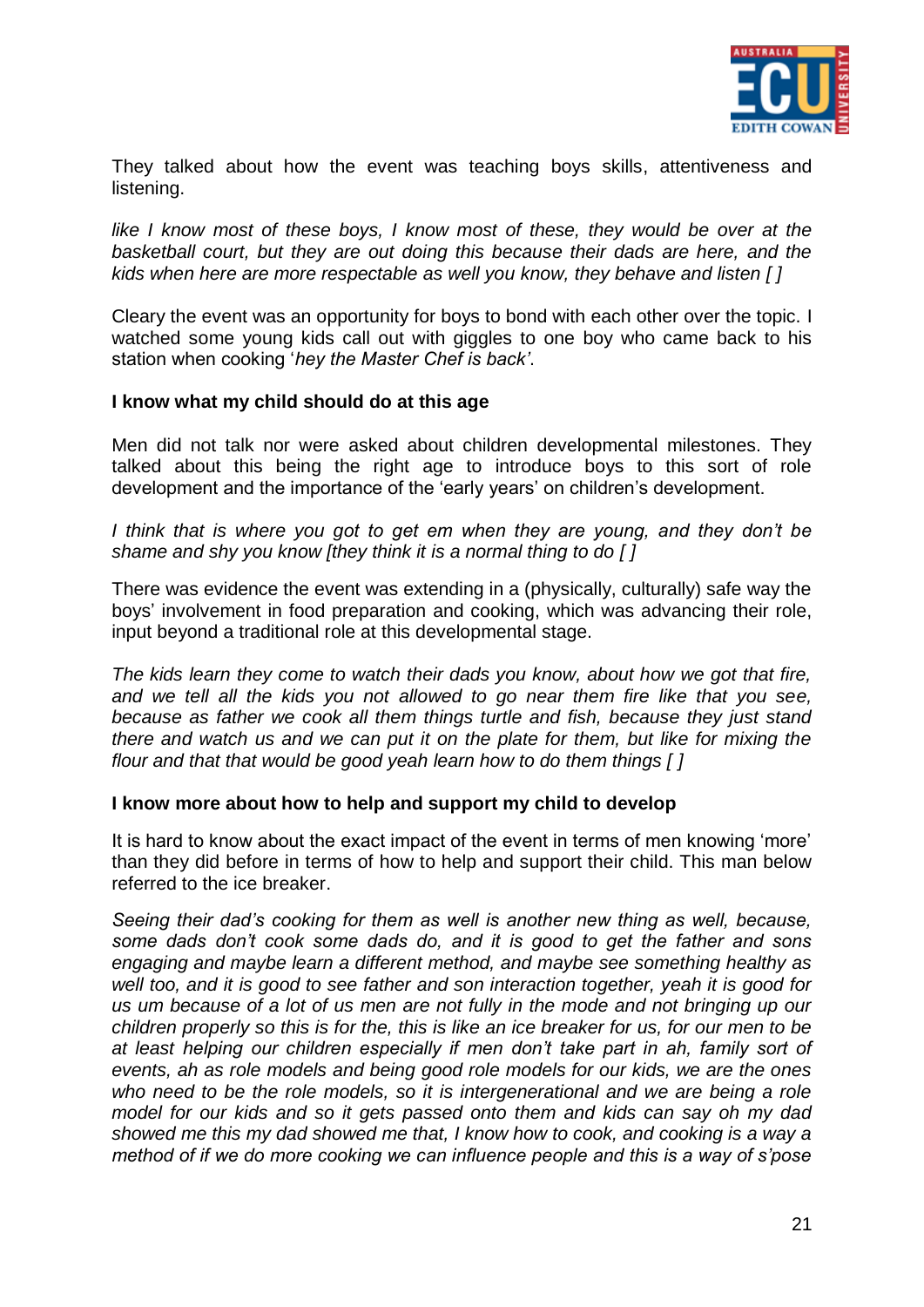

*a way of that we are engaging them in a western sort of method, to ah cook and prepare in a healthy way [ ]*

The man"s ice breaker image, suggesting that men had much to learn, is powerful when we think of social change within the community context. It links to what the founder of Action Research, Kurt Lewin (1946), suggested was the first step in a facilitated social change process; the process of unfreezing (or re-education), which refers to the deconstruction of the status quo, and realisation that change is necessary. Part of the excitement about cooking I felt was in some ways attributable to perhaps men's role in cooking having been displaced somewhat. There was a sense of men feeling liberated for an inherited male driven western system where the wife cooks in the kitchen. Here maybe could men could reinvent their more traditional role of men cooking (on the beach) into what is the new western idea or setting, which is 'the kitchen'.

# **Seeking help/articulating problems**

In this context, although the event was not targeted at encouraging help seeking per se, in the context of new role / role reversal, there was subtle evidence here, in that men embraced the opportunity to show their willingness to learn, their vulnerability or softer side in respect of things they don't know, or could get help on, and rehearse as well as demonstrate their capacity for seeking help/articulating problems; within a very safe, fun, well intentioned, innocuous, supportive, environment.

The participant observation showed the tremendous joviality, "stirring" and fun atmosphere in which men enjoyed their novice status and laughed over taking on an 'expert' like role.

An important backdrop for many Aboriginal men is a hard learned assumption that events such as this are unintentionally or otherwise aimed at exposing their deficits *[not fully in the mode and not bringing up our children properly]*. However this event, set within the safe context of "cooking" ("*to do it through cooking, ah um you know everybody likes food, you know")* helped promote men"s help seeking as evident below. When asked "Would all blokes come along, or are there some that won"t come along?" this man self disclosed there is nothing wrong with getting advice or learning something and normalises this vulnerability for others, suggesting even the expert facilitator is happily learning too, all the while kindly suggesting other men should take their lead from this self development/new learning approach.

*Oh some are shy, some are shy, we try to motivate them, [name of IPS worker] tries, but she gets me also along, to go and see them and I go there and say come with me too to try and make them a little bit, some, some of them a little bit shy and but some of them when they like shy they cook at home and stuff, I think it is just big events like this you know, but I say there is nothing wrong with a bit of advice you know, learn a different style too, no it"s been a good day, he is not gonna growl; you if you do something wrong, he (Mark) is learning stuff too , he should come down more often. It"s a good thing you know what I mean you learn a lot from it, (onto discussion of how he watched how Mark uses the knives and preparations styles he never had such as combining pearl meat with pasta) [ ]*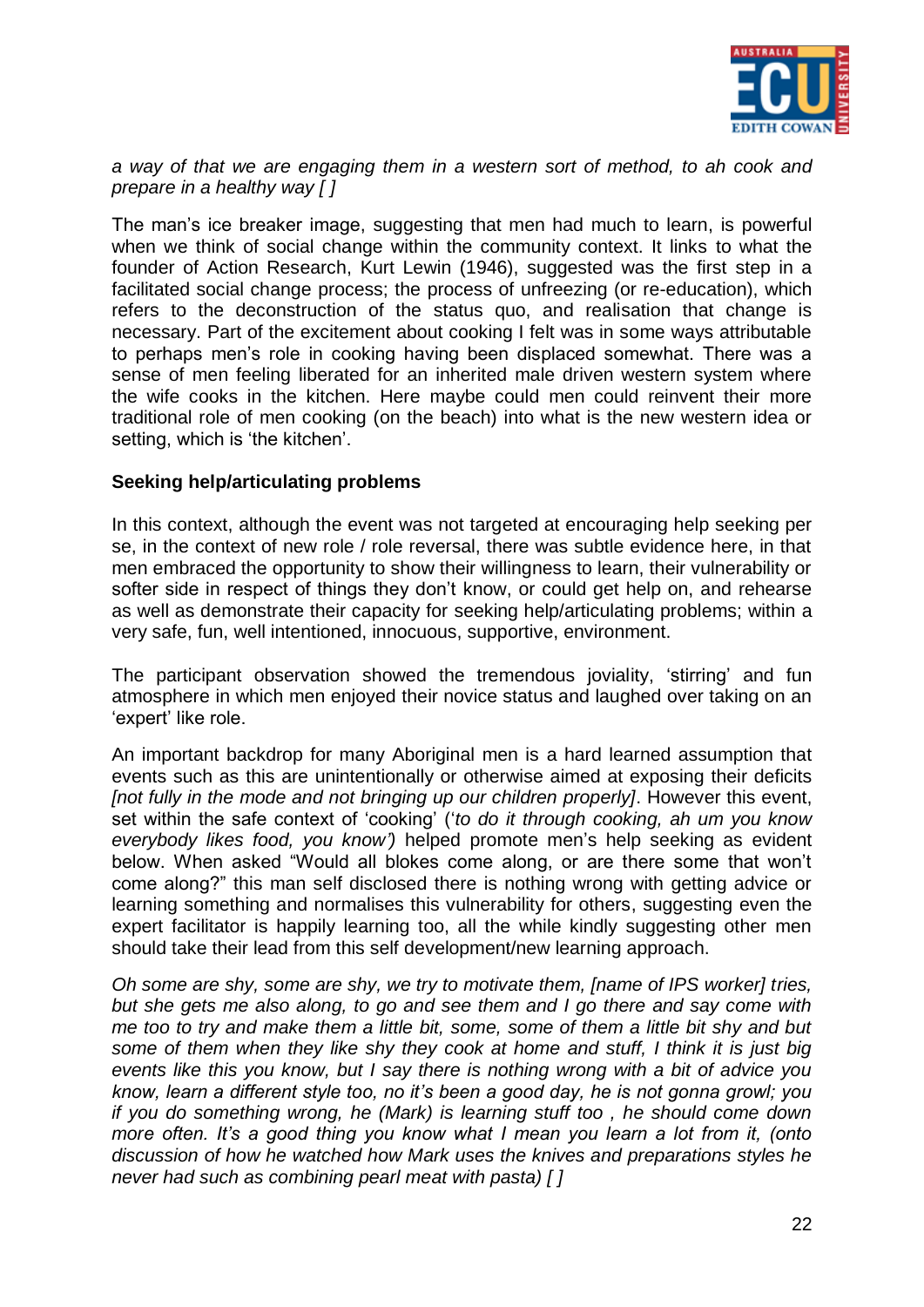

# **I have new strategies to deal with conflict with my child's other parent**

#### **Parenting arrangements are workable**

#### **My relationships with my family have improved**

These indicators imply dysfunctional family relationships. Date was not collected in reference to these. However the participant observations made showed that the families attending were clearly in high functional relationships. The event was full of joviality and laugher, *"because I have heard that men are supposed to be better cooks, like most things, so don"t tell the ladies that but hey [joking]".* I witnessed attending parents sharing the care of children of all ages at the event (checking on the child"s whereabouts and welfare, helping child get food and eat).

#### **I am more able to find help to support my child to develop**

#### **I know more about how to find help to support my child to develop**

Data was not collected on these indicators as they were a step removed from the nature of the event per se, and not topical, given the short amount of time to perform an interview with each man.

#### **FSP Indicator 2.2 Clients reporting that the service was responsive / respectful of their needs and / or cultural background.**

I am satisfied I received adequate information (including referrals to other services) to meet my needs I am satisfied with the service I received I would recommend this service to others I feel I was treated with respect I was clear about the expectations that my practitioner(s) and I were working towards The service was respectful of my cultural needs

# **I am satisfied with the service I received**

It was clear in all of the discourse that men attending the event were exceedingly satisfied and talked about several ways in which the event was appropriate to them and satisfied their needs, including the manner of delivery and the event being responsive / respectful of their needs and / or cultural background

It was clear the men attending had been looking forward with great anticipation to this event. Most men knew of or had attended in 2011 and this year was an opportunity to build on the success of the previous year.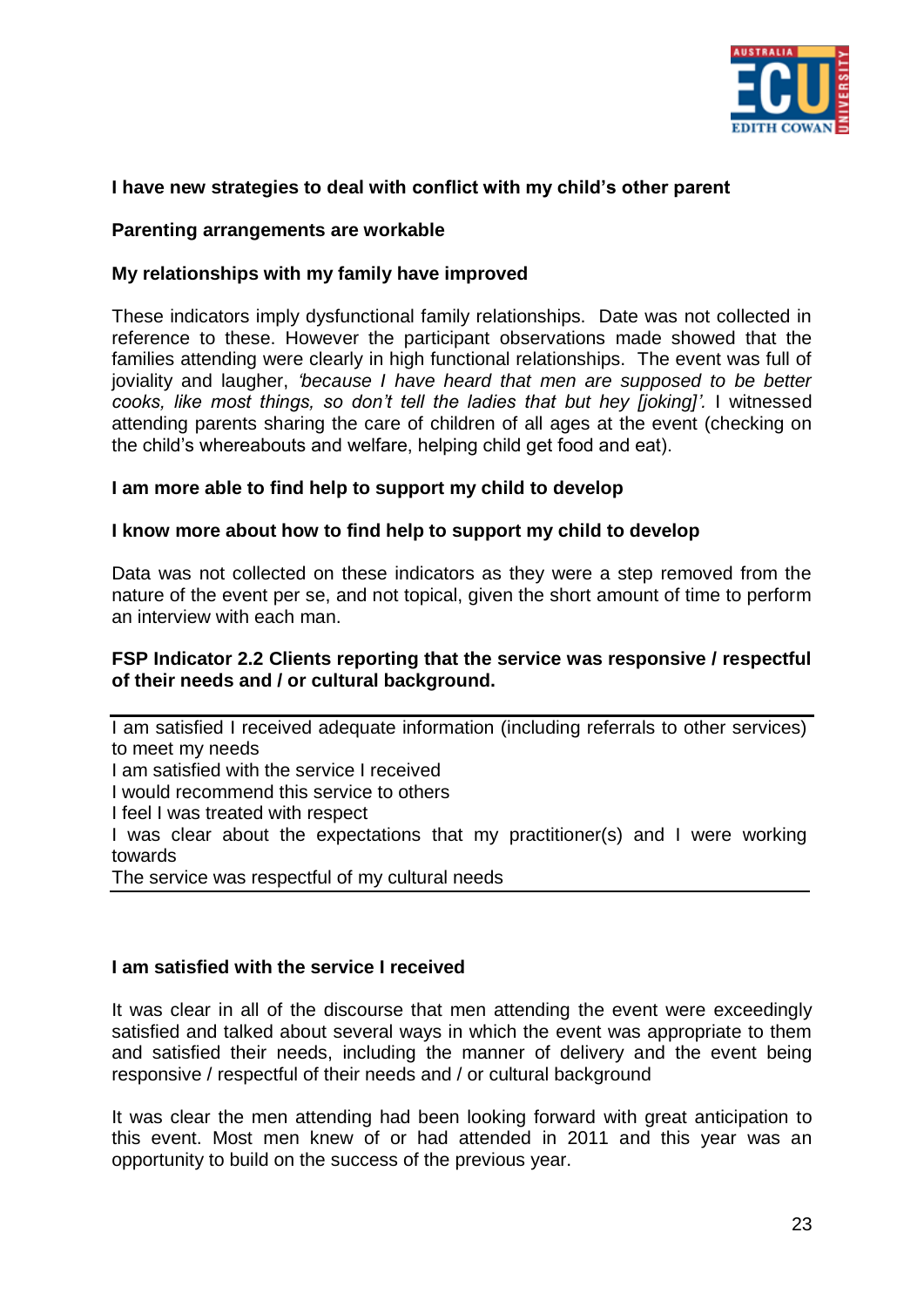

*so ah last year it was pretty good as well, but this year the same mens came back some of them anyway and some of them are a bit new, (indicates two new men) but they are enjoying it you know, not the same boys, some the same from same fathers as last year, so it"s a different mixture [ ]*

One man who had not attended last year suggested:

*When something like this comes along you gotta jump at it because it doesn"t come around too often and you don"t know how long this is going to last for so it is good if it continues on [ ]*

For all, a large part of their satisfaction was the respect they had for the facilitator. The men acknowledged the facilitator"s role in modelling to the boys.

*but it"s good like for all the young kids too as well, they only see like Mark on TV you know, for him being here it attracts a lot of kids, its good having him up here, his food is unbelievable [ ]*

One man talked about how he had benefited and how children attending would also.

*He is an Aboriginal chef too, someone to look up to you know, maybe some of the kids will follow in his footsteps and be a chef too, I mean I used to see him on TV and all that"s when I was growing up, yeah I used to see him TV when we was at school, now he is here and gives you new recipes and you can think oh I will try this out, just need the ingredients you know. They get that idea of we make a big damper we can just cut it all up and make it small, usually they are fighting for damper, usually they are fighting for damper now it is all even [ ]*

While men were happy to see him modelling directly to their sons, the reflective loop was the modelling he was providing for them. He was seen as the role model to follow in many ways.

*But yeah it is good for me to come for this yeah, I like to learn all this cooking, I usually do on the fire, salt em up hang em up, dry it out, but that"s how I think, I was here last year with Mark down the beach, and Erica told me he is coming, coming again, he is a good man and getting along very well and he is showing me all these spices that he"s bringing, not only that I like watching him on NITV, I watch him on NITV, every time, I love watching him, yeah he is very good, so when I see him I say oh wow I love to be like him, yeah I like to learn to cook like him, nah he is pertly good yeah, to come down here and teach most of us fathers here, cos that"s how we learn you know fire and a bit of boiling stuff, without any ahh other ingredients in it you know, yeah yeah that"s how we did it, [discussion of leaving herbs/spices here so can try it out] yeah just like I just done it there with the crab you know [ ]*

There was great sense of personal development being modelled by the facilitator.

*by, by benefiting from Mark, and his cooking, yeah, yeah he has got a good knowledge, he has got a good knowledge about things and food, and he presents*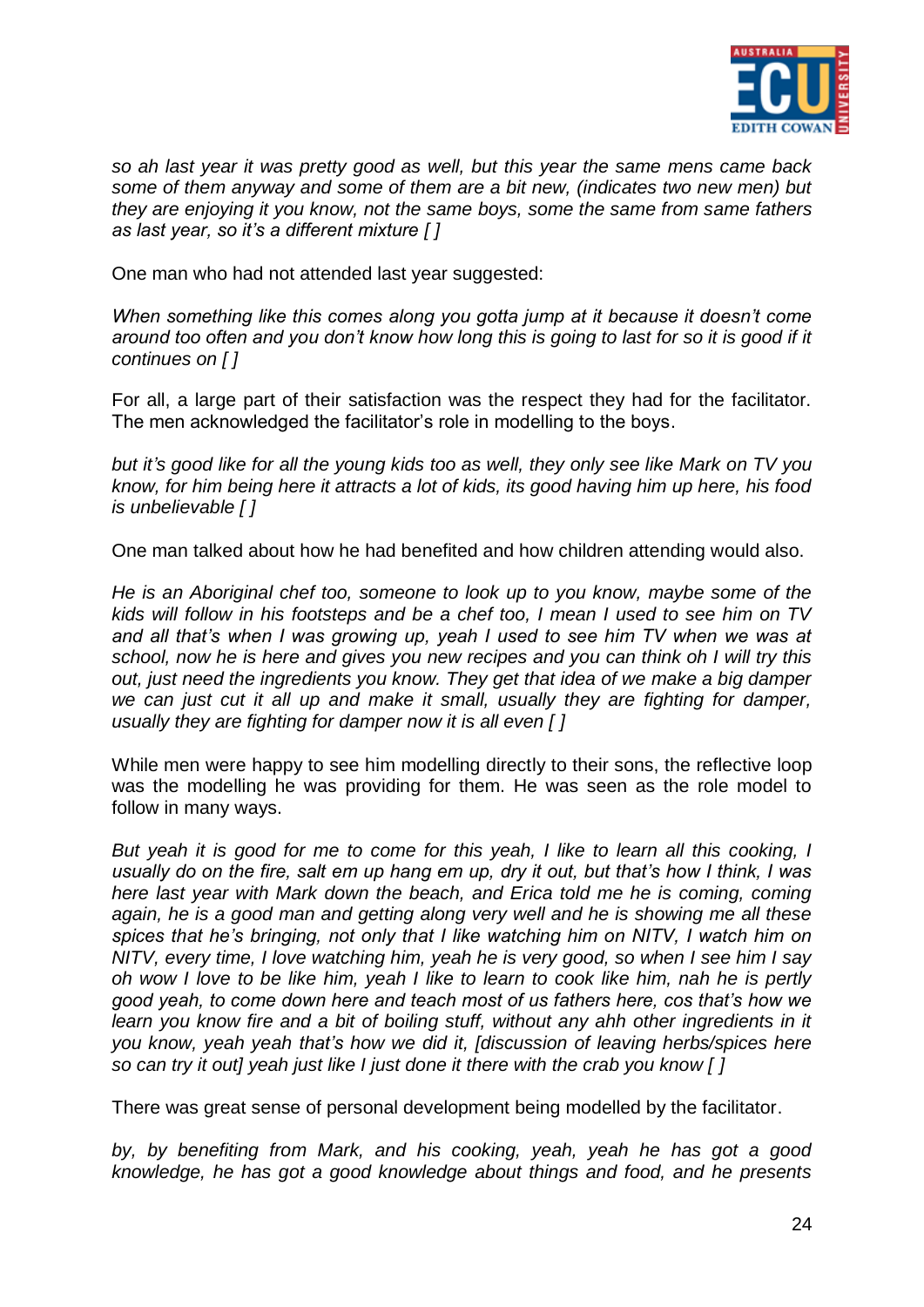

*himself quite well every time he comes across very well and he comes across every person to within the group. I sort of idolise him because he goes all over the state and he cooks and goes to all these remote places... I watch, I watch his shows on FOXTEL, they come on, yeah. [ ]*

The facilitator was an inspiration, an opportunity for opening doors in this regard; someone they could point to, to reinforce their desired role reversal.

*yeah yeah most indigenous people that go around you know they don"t hardly know how to cook, yeah see, they don"t have time most of the blokes you know so they let their wife they do the cooking you know, but for me I like to make it happen I like to get up yeah give a go brother where I come from see, yeah I love to learn to cook, be like this bloke here, yeah I like to be like Mark see [ ]*

#### **I would recommend this service to others**

Essentially men would recommend the event to others; however the discussion was more about participation. While men clearly enjoyed it and would recommend it to others, the more difficult question to ask was whether they felt other men would/should attend and to identify any reasons why there was low participation. On many levels, this is both an uncomfortable question to ask and an uncomfortable and complex one for men to give a response to. Men generally will not be drawn into giving reasons for why others would not attend, as they view these as both personal and multifaceted.

Men articulated what was being lost by men not attending. For example this man demonstrated great knowledge of event aims when concerned that some boys were missing that attachment opportunity.

*yeah, pity all the other kids their father didn"t come you now, you know the kids where, there is some extra kids here with no father, yeah so their father maybe gone in town yeah and all that yeah [ ]*

When asked about why other men were not participating, one of the complex reasons is shyness and, shame. Juxtaposed with his pride, he was suggesting some men at this point in time were not confident enough to stand on the stage that was set by the event.

*Ah, it is a bit of mix and match, some of them wants to do a lot of things and some of them want to do lesser things kind of, with me I am a proud father I like to do some things [ ]*

In the context of shyness this man talked about the possibility that there was not enough space for other men to join in. His suggestion was as much about making the event bigger to accommodate them as it was implying they were nervous and might look but would not want to force themselves in or make their participation too prominent.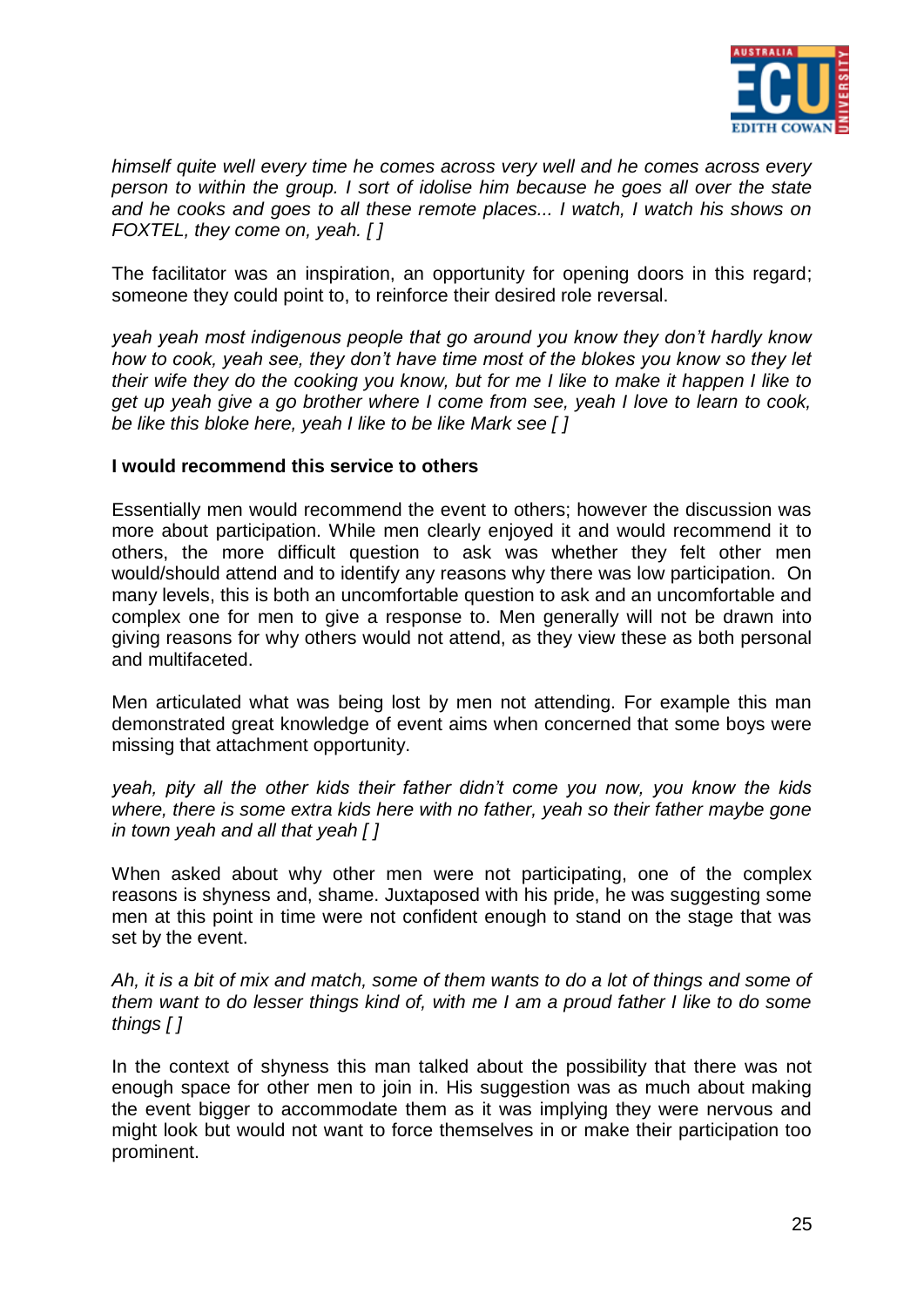

*Yeah well as you see in the early part, there was a lot of people just coming to see what"s going on and a lot of them want to participate but it"s a limited, space, but they all come around and have a look [ ]*

In Djarindjin, I watched the basketball court come alive with people, including a range of young dads who, although they did not take part in the event, obviously gravitated towards it, knowing their sons would like to check it out, and took part in their own way.

There was some evidence of the event helping to build a sense of community and the event itself was not off putting. This man below says something about the potential power of the event if men who would not normally attend felt they could attend on the day by simply walking in and talking part. It is clearly an approachable event that has the potential to attract a wide range of community members.

*Yeah like (name of man attending) he does a lot of work around the community, keeping this place all clean, and when we come down and have a bit of food and join in, and he doesn"t, in stuff he doesn"t normally join in and stuff [ ]*

One community worker attributed a proactive role to Save the Children in hosting this event. The agency was supporting men's activities within this his community and was glad to see particular members attending.

*Save the Children has done pretty good, ah, to get at least the community engaging in some sort of men"s issues and this is one way to show some ways men can be engaging and be part of the events, and ah it is good to see certain children and to include the fathers and the sons and to include the you know family, and to include the fathers and sons through that [ ]*

When asked: "Are there people there that you know you are surprised to see, you know, that you haven't seen for a long time?'

*Yeah they just come out, yeah hope we can have more get together things you know like that, keep it strong you know [ ]*

One man suggested there would be a natural evolution of increased attendance through word of mouth the more events like this were offered.

*there should be more events like this, maybe at different time of the year, maybe like this and once or two times a year, once that word get around you know, won"t be long now people be saying ohh we had this and that and ohh that was nice and then next time you know they will remember what we had and they can come in and then you know think of something new next time...to bring along, try something new, experimenting you know [ ]*

I talked with one Elder at the event and he said the event gave men an incredible sense of pride - something they can do, as roles are limited for men in the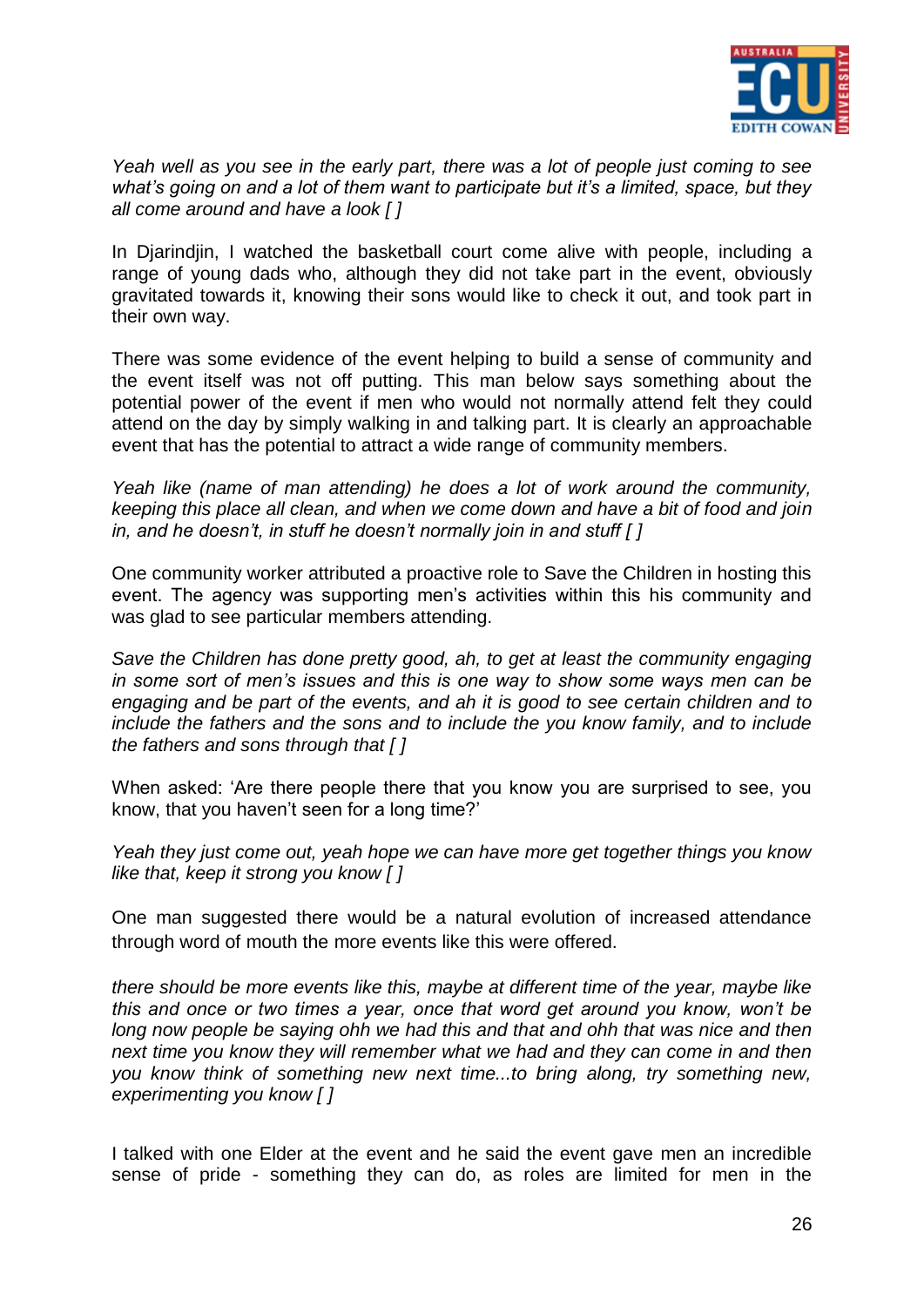

community. Here they could show off their skills and have the spotlight turned on them and what they can do, was being demonstrated in front of women. He said this was something easy to do which they should do as a community more often. He was very pleased to see boys so confidently get involved. When I asked, he gave a real sense that you cannot force men to come along, only once the event grows and they hear how good it was, they might come, but just have to put it out there and hope. However he was very buoyant about the idea that everyone in this family grouping, to do this more often; catch and cook and eat out together under the stars on a long table.

It seemed that it depended on how word got around though.

When asked 'does it take a while for the word to get around?'

*No we knew already you know, yeah we was telling everybody, so yeah, if somebody come home and tell me I go and tell the boys you know, oh " ah Mark coming back again" so start getting your feed for the boys [ ]*

Beyond these reasons, the common cause cited for poor turnout in one community was timing and, for example, and in one of communities the timing was tough.

*Sometimes it"s just the timing you know, there is always people too shy to come along, (representation of the community) um it would of been you know good to see a couple more guys turn up, um, um, you know, some people, um, you know and I heard that last year, last year was a really well attended by the guys here, this year you know the community is actually going through a lot of changes, so people have been you know, whole families have been moved around, the community actually at the moment is going through, you know we have got new housing, renovating, so um unfortunately a lot of people have had to you know shift out of the community for a while, or they are in temporary sort of set up, so unfortunately that sort of stuff, disrupts, um, can can have a an effect on events like this, um so unfortunately you know there could have been a bit more representation from the community but unfortunately you know sometimes it"s just the timing you know [ ]*

This man then ended this sequence with a positive turn:

"*yeah yeah, but everyone is having fun, it is good to see ladies down here and plenty children, especially the children*" [ ]

In Diarindiin the disruptions occurring in the community were cited a casual factor in low attendance.

*I* suppose well there is a lot happening and when the communities are in transition, it *interrupts peoples" involvement but as soon as that comes back into plan and people are back into their houses, this sort of public stuff can start happening again [ ]*

When asked about event and what it means for the community, men naturally commented on the turnout, as "wrong timing".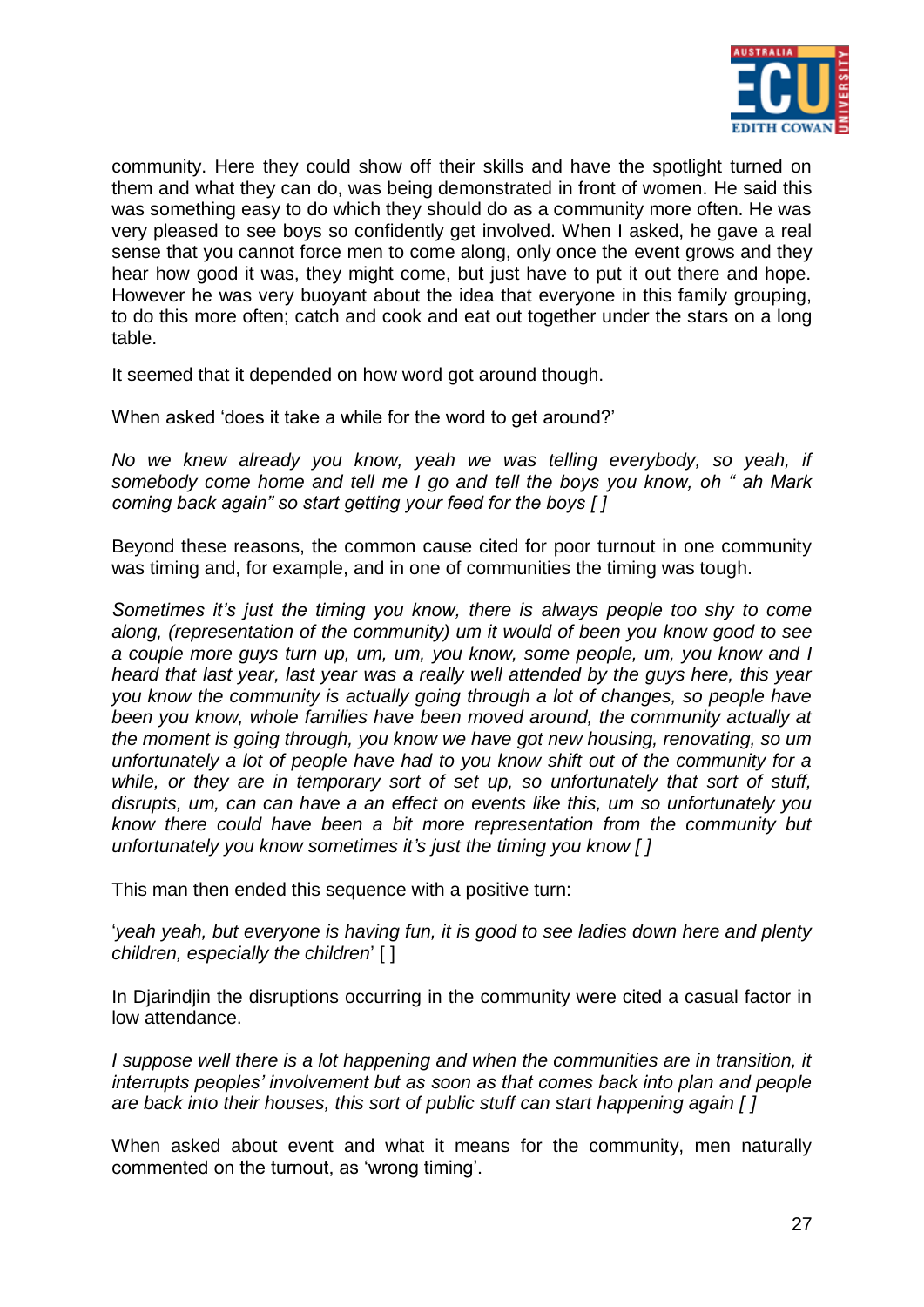

*Yeah it is a good event, but um, I wasn"t here last year but um, I hear the numbers we got this year are about the same, we have achieved it now, like last year it was good and we got the same numbers, but it is about the same, still good you know,*  we could have got a few more but, it's just the wrong timing with some people being *away and working and doing other course [ ]*

While this time of the year was fine, it was the structural factors within the community that were a problem for the event right now.

*It is hard for SCA at the moment because the community are in transition, because two communities are involved with the new housing and stuff so the ah community engagement is pretty, ah, so it"s the whole timing as well, and a lot of the community are on the movements around the community so the timing for events and stuff so we have things depending on it can be a small gathering depending on what people are around, ah this time of the year it"s pretty good because there is (firewood) and weather and people can go out fishing together and get food too as well so ah, and yeah it is good to see ah men engaging with the younger kids in their family [ ]*

Two men were quick to point out its promotion was underdone, although felt strongly the event was a good thing. For one man it was not well advertised through focused efforts to recruit men personally within their community.

*I can"t talk for everybody else, a lot of them they are in their own issues that you would have heard about before, but me I am out there I like to do a lot of things, but given the chance I doubt that they"d say no if they were asked, if they were asked personally I know a lot of them don"t like that Chinese whispers sort of stuff...I mean even if you just gave a week"s notice or something like and put it up in in the community hall, on the community notice board or something, that way they have got an idea you know, just say it"s a catch and cook ideal, sort of... [ ]*

This was echoed by another man in the same community who stressed the need to communicate the event to community members more personally, and that this would help rebuild a sense of community.

*um what I ah do think is it was put on the notice board a long time ago, quite a while ago and a lot of the stuff falls off the notice board and maybe some of the committee members of something could tee up with some of the hunters directly to supply turtle or beef yeah get someone to actually bring in their turtle, because I wasn"t even aware it was on until this afternoon, you know what I mean, but no yeah I think it is a good thing a bit of a get together, opportunities like this in the community are not very often, the community isn"t very community minded anymore I don"t think, they just sort of feed their family. We"ve only had a few get-togethers we had the ahhh, NAIDOC weekend in here and we had (name of event unclear) [ ]*

Otherwise men did not want to suggest in any way that the event was anything but positive and a great celebration.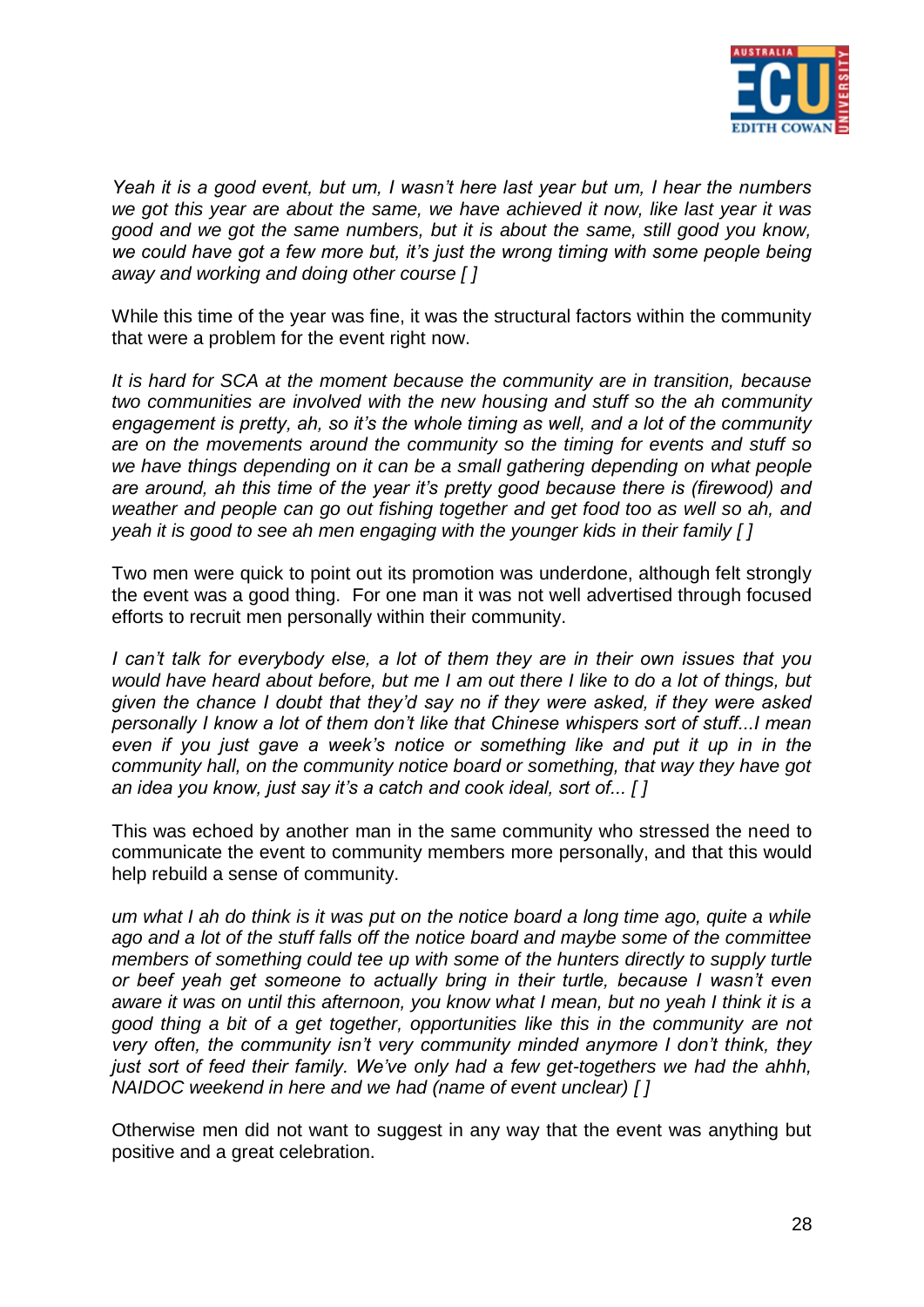

At the Beagle Bay and Ardyaloon communities and also in part at Djarindjin, there was long table. At the table I talked with people who said it was a really great event and extremely empowering for men who attended. We all sat and ate and everyone talked about and agreed they should be doing this regularly as a community, sitting out under the stars at a long table after a (catch and) cook up.

Men's discourse was positively focused on those who were attending (men, women, and children) as having a lot of fun. Men talked about an emerging history of the event from last year to this year, and made many suggestions about how the event could be extended for the future. This discourse was positive and suggestive about advertising well in advance.

*and it"s sometimes it"s a bad timing too as well, with its low people ah participating and it"s for them, but maybe you could have a look at it for next time and try maybe*  earlier during the year, and the people maybe could go earlier during the year, when *everybody, until everybody is back into their homes and stuff like that, and it would be good for people to know, about like months before, they turn up , so we can try and organise everything, as well, and so they turn up, because a lot of the communities um do get um a lot of things happening, and then there you build something and something is clashing, so I think that is related to the present (event) [ ]*

The men had a strong desire for the event to continue and showed a great sense of ownership and place around this, taking on some responsibility to help support participation.

*and it is a good idea for Mark to come here every year, for annual stuff and um a lot of people enjoy it, in the time that he comes up here and we just have to try and get as much people as possible so [ ]*

*so it"s really good ah event and I think it should happen event year and it will probably get bigger, with more happening and more people involved I suppose [ ]*

This man talked about more variety than last year not just as a point of quality, but was reflecting on an increased amount of input interest being generated amongst men in the community.

*mmh, even with the variety of the stuff that we had, we got here, it's good, we just don"t have the same, same things now, more got more from last year, we got more stuff to cook.. [ ]*

Indeed most men talked about waiting one year between events was too long and raised the their desire for holding the event more than once a year, to explore more of the local foods in season. Below, this man was reflecting on the kangaroo meat the facilitator had brought and cooked and talked about extending the event in a way that showcased unique regions: *"maybe taking Turtle and Dugong to Nygoongar, and Kangaroo to Peninsula"*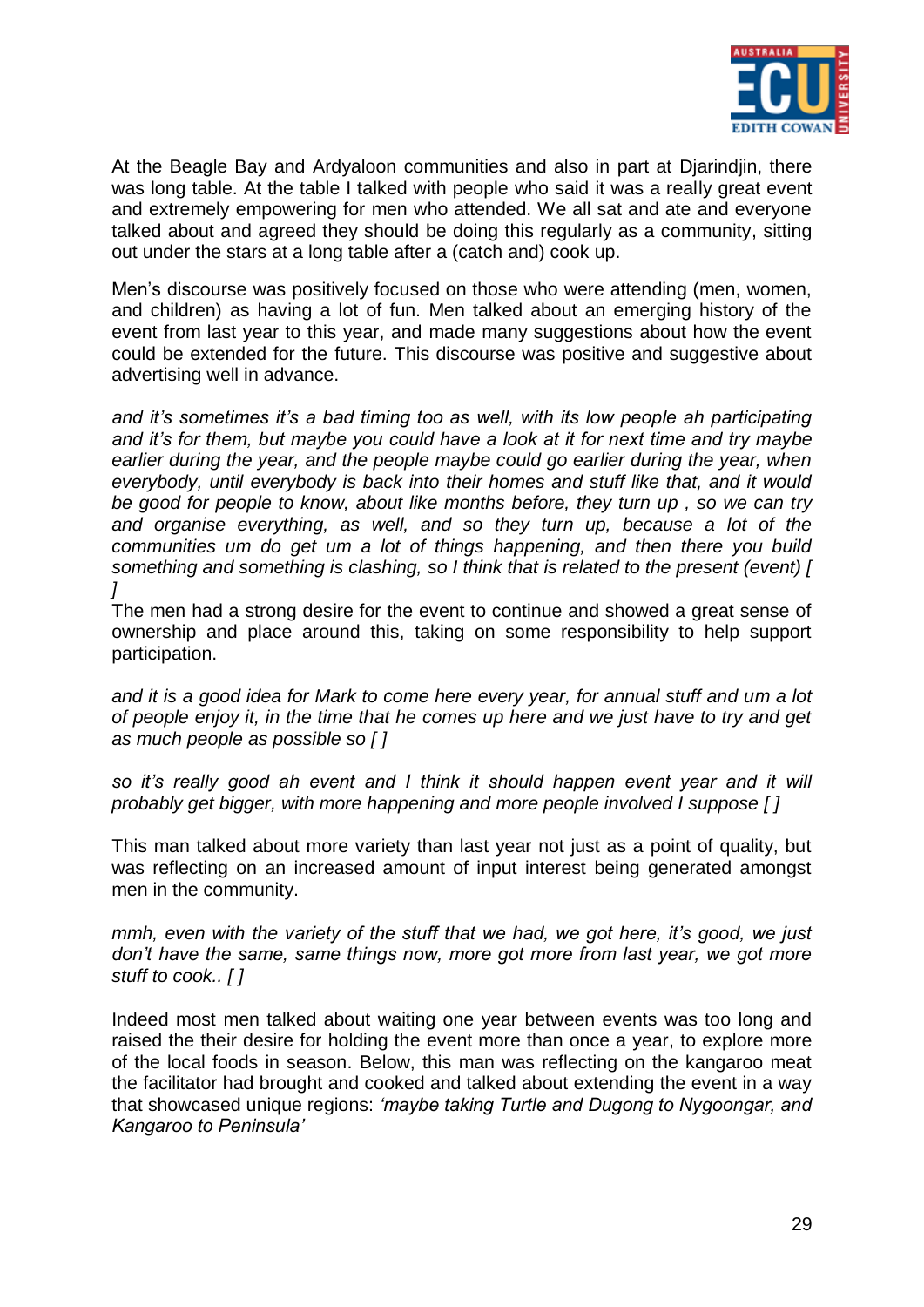

Well it is a different variety every time you come around because it is different *seasons and different things at the right time [ ]*

*there should be more events like this, maybe at different time of the year, maybe like this and once or two times a year, once that word get around you know, won"t be long now people be saying ohh we had this and that and ohh that was nice and then next time you know they will remember what we had and they can come in and then you know think of something new next time...to bring along, try something new, experimenting you know [ ]*

Men took ownership by volunteering suggestions for the future as below, suggesting involving more children and the whole of the community in a full day of family and culture.

*[reflectively while looking around] be good if we could do a whole day of this, and have the whole community involved...I mean for instance in the morning you could get families going out and catching stuff so it"s all fresh and Mark would have it in his head what to make as well as oh we have got cockleshells here oh we could do this, this and this he has already got it thinking in his head and he can put it on paper and then can do it, it as soon they get back, it may change, but he has got it already in his head what he can do, and everybody else has an idea. Yeah at the end of the day it could be family day, the whole lot, and Mark has got the patience for that he would show everybody and all the little kids around here they know all the right language so they could point out what"s the right name, and he would get an insight into their culture as well... [ ]*

It did seem that in particular men liked the women being fully involved so that they along with the children formed an audience for the men on centre stage, and could see what fathers could do.

*this one this time was um different, change differently and it was good to get the um mothers involved, and the kids to see what father"s day stuff they can do, yeah it is good to get the parents, like the fathers involved in cooking and stuff [ ]*

There was a strong theme of men cooking for women in future events and these men suggested holding events more than once a year and argued for an event which highlighted men cooking for mothers.

*um I be good if Mark came back for mother"s day as well and maybe father and son could cook up for them then, twice you know (discussion that was a good time of the year) [ ]*

*Ah it"s good that Mark comes up here you know, be good if could probably come up more often you know, and we can be a chef ourselves and cook up for the mums, maybe on mother"s day, that"s a good way for everyone to get involved [ ]*

**I was clear about the expectations that my practitioner(s) and I were working towards.**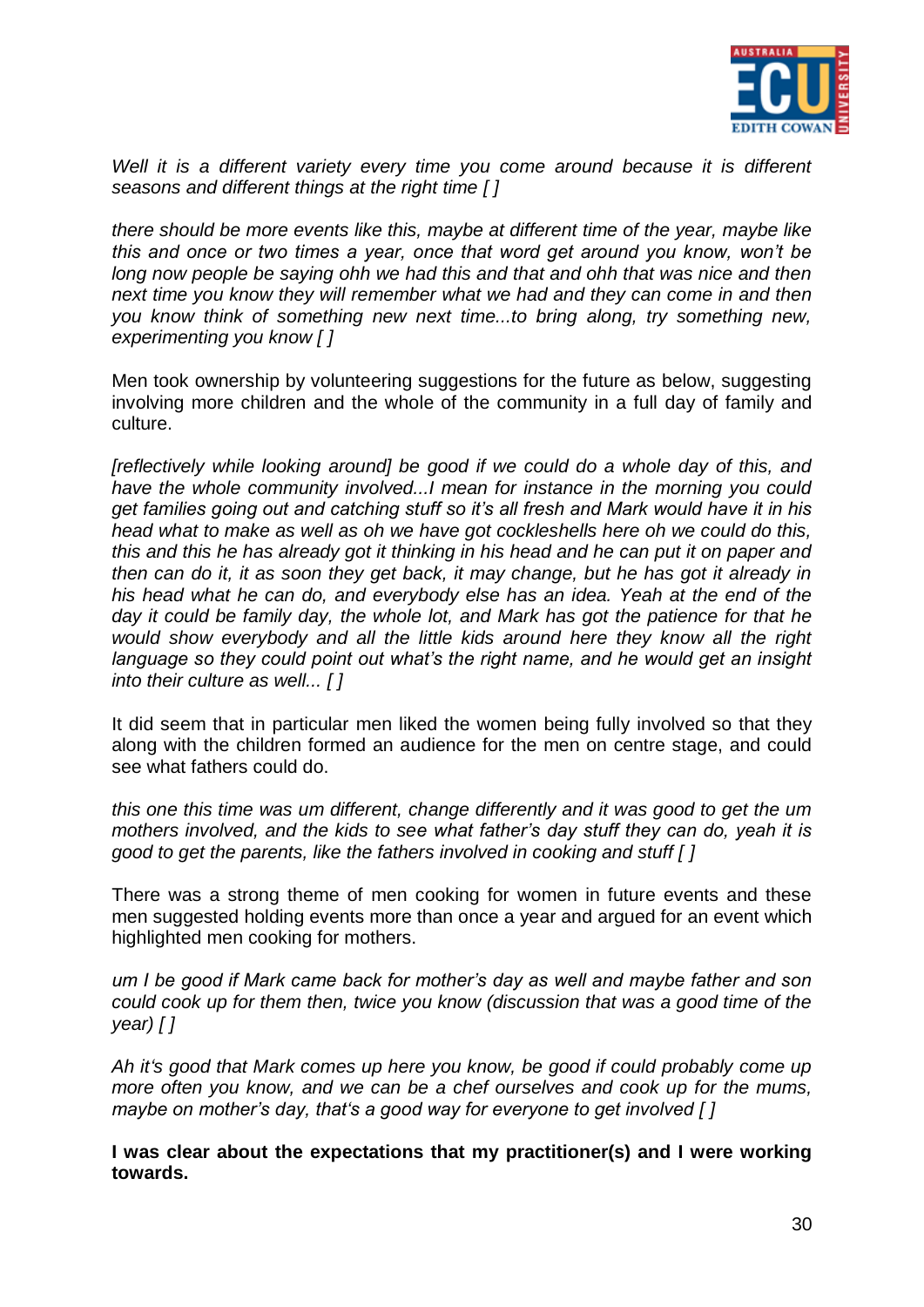

Reading the facilitator and IPS workers as the practitioners, men were clear about the expectations of them bringing traditional food they had hunted (most men brought food) and to showcase their cooking this for women/family. They were proud of the fact that they were cooking for women/family or that women and family were the audience. This *"something for their partners"* was central to the event being an "icebreaker" (as discussed above).

I could see the pride by the men who cooked. Catching turtle, crab and cooking it well is a real skill, and they were very proud to show their skills to appreciative women. One man was very vocal calling out to the facilitator if they could cook pizza base etc, which amused him a great deal (the man calling out) and suggested to the facilitator he would ask the questions on behalf of everyone, because they were shy but he was really proud to be on centre stage.

Thus one man described the event as an icebreaker, a time to celebrate a new role.

*We just sort of um, we just need more ah family events to engage with us I suppose, and this way to engage with men by cooking um, to do something and SCA are always focused to do something around the family, it is not only the children but the men women and family as well, so this way I think event is a way that men can ah, do something for their partners as well so, it"s a bit of an ice breaker too for us cooking for our partners as well, so everybody enjoy the meal while getting a shot at learning how to cook [ ]*

It was clearly the whole family and involvement of women that men enjoyed. This man talked about it extending and complementing, the men's shed, which separated men and boys from the rest of the family. For him the event supported certain topics being more a whole of family concern with "*everybody involved"*.

*because a lot that what"s that that we had before there was lot of good men turning up, and young boys turning up, there was the men"s shed that we had, so it"s really good, so if now it"s a focus you know on the mother and family and son and stuff so it"s good, so it"s to get everybody involved, especially the family that the focus, so all can be here as well, ah I enjoyed it it is one of the best that happens, even for men, it is one of the best things that happens for this community, there is a lot of things that happen with nutrition and stuff like that but a lot of men do eat with traditional food, because there"s ways of eating food too, in a a um healthy way, so we just get hold of that, there is lot of ways of method of eating food that are methods without oils and stuff and it is good, eating in the right ways [ ]*

At times there was talk that the event should not be bound to boys and men. Or that perhaps events which involve men and girls would work too.

*One man had an infant son so he brought his daughter along, because you don"t see that father and daughter interact you know much, because it's always the mum, so I mean he is a good father he has got a daughter and he has made a time and effort to come down and join in (checked with co-ordinator), it"s also special to have that*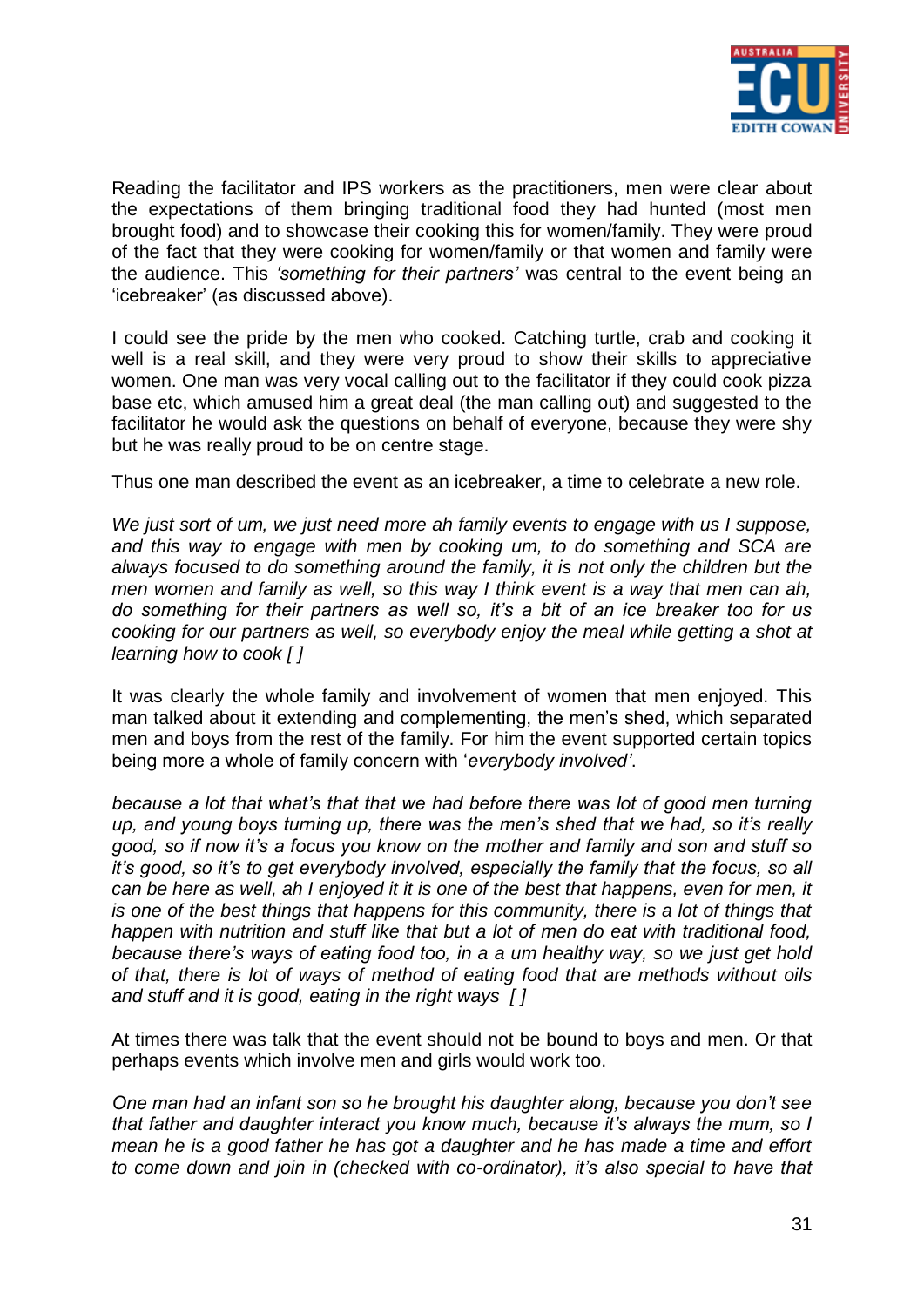

father and daughter boding time as well, because I mean that father is always going *to be a part of any child"s life and as they grow old into their teenage thing they will forget about their mum and go to their for more protection you know, and for us with Aboriginal people you know you don"t see that much happen, for father and daughter like, you know the father would say oh no you"re a girl, go to mum, you know, do do that with mum, but some fathers do that for like in themselves and they are a good role model to other young men and fathers that"s got girls, and men"s to have that bonding time, so they can do that, cos I mean you want that child the daughter, not to always only go to mum with problems and headaches, to be open with the dad as well, um, feel, feel that they could talk to him about anything, you know feel safe that if you have got problems and issues, and mum"s not gonna always be around, you know you are going to be with me sometimes, you better come and talk to me I am here as the parent, you know there might some things I am not agree on or get angry about, but that, as a parent we can talk and be friends, good friends, you know so um, yeah. I mean I got two boys and I tell my two boys you know listen if you know dad"s here, but sometimes if you got some problem or something that you don"t like to talk to dad about you know come mum, mum can talk to you about it you know [ ]*

The idea of building on father daughter relationship through this sort of event is interesting (see Rouyer, Frascarolo, Zaouche-Gaudron & Lavanchy, 2007).

# **The service was respectful of my cultural needs**

The implicit talk of new traditions was interesting: Not shifting deep traditions, but one of the successes of the event was how it reworked traditions such as fatherhood, roles and behaviour, all within a culturally respectful way.

*So it is sort of looking and living and eating in a healthier way, and cooking the tra, traditional food, in a healthier way, because we get, a lot of do have traditional ways of cooking but to balance it all out with traditional food but western sort of ways of cooking , it"s all good, I mean sooo, eating healthy in a way so it"s building a tradition of food in a healthier way, so men like us we like hunting and everything but cooking in a sort of western way, with all that good stuff [ ]*

Men talked about how they, along with the children, were witnessing something different and happily breaking with their usual practice.

*Well I quite enjoy when things like this happen, it gives other people an insight into what cooking is all about, I mean people just see the food and they don"t really understand what"s going on in between with all the vegies being cut up, and cleaned, and all the preparation side, and nine times out of ten people wouldn"t know the other side of cooking, they just know that their normal way, that they have been doing for years and years like they have seen. [ ]*

# **I feel I was treated with respect**

Much of the respect at the event was clearly attributable to the facilitator. As can be seen from various excerpts above, the facilitator appears in most of the discourse as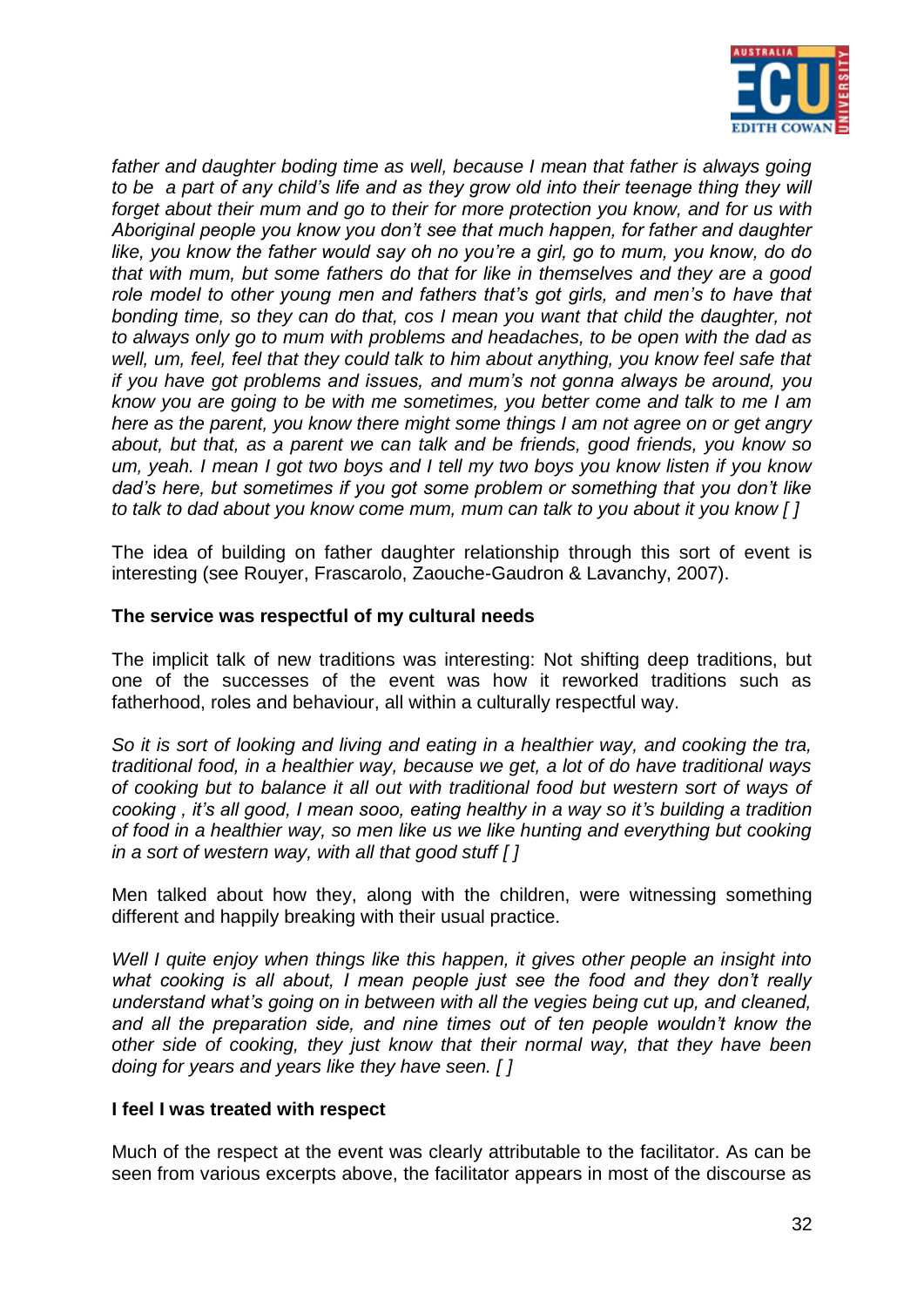

a (or 'the') key agent. He is a highly respected Aboriginal man, known to many, and men were very excited to hear from him about new ways of cooking. Given the possible trepidations of some men about being on stage in this new role his careful approach was vital.

Reciprocity is a highly valued part of relationships in many Aboriginal communities. The facilitator was clearly modelling his passion for learning new ingredients, being creative and the event was essentially him inviting and welcoming men to "show off" what food and cooking styles they had within their community. In this case, the man talked proudly about Mark learning about their unique, local ways. What was evident, and no doubt aimed by this open learning format, was a great deal of empowerment.

*and even just teaching him a bit of traditional tucker you know, some of some of the things we cook around here, we cook in a certain way as well, traditional way, and it is good for Mark too to see and one of those fish that I brought, you have to cook it with the liver and I had to show him how to cook it with the liver, something that he hadn"t tasted in his life, yeah I caught it on a handline, same like I would cook them stingrays, the fish, just with the liver the fish with the liver together, got to cut them one more layer too [ ]*

# **I am satisfied I received adequate information (including referrals to other services) to meet my needs**

No data collected on this topic as referrals to other service not a topic of the event.

# **FSP Indicator 2.3 To improve the client's access to and engagement with support services**

This indicator refers specifically to family based services and to improved access/engagement with services, clients who can find and go to services when needed and, clients with better voluntary engagement with community services relevant to their needs. To address this indicator we need to take the event in this light, the event as a one off "service" provided in which community members can voluntarily engage as relevant to their needs (in this case needs for men to be involved in family life). However the data we collected fitted better under the other 3 indicators and thus was not coded here.

I can find and go to services to help me with family issues when I need to I am able to use and get useful help from community services to help me with family issues

I can find services when I need them

I am more confident about finding and going to family services

I am able to access community services to get help with family issues

I have information about other services to meet my families needs

# **FSP Indicator 2.4 Clients with improved family, community and economic engagement**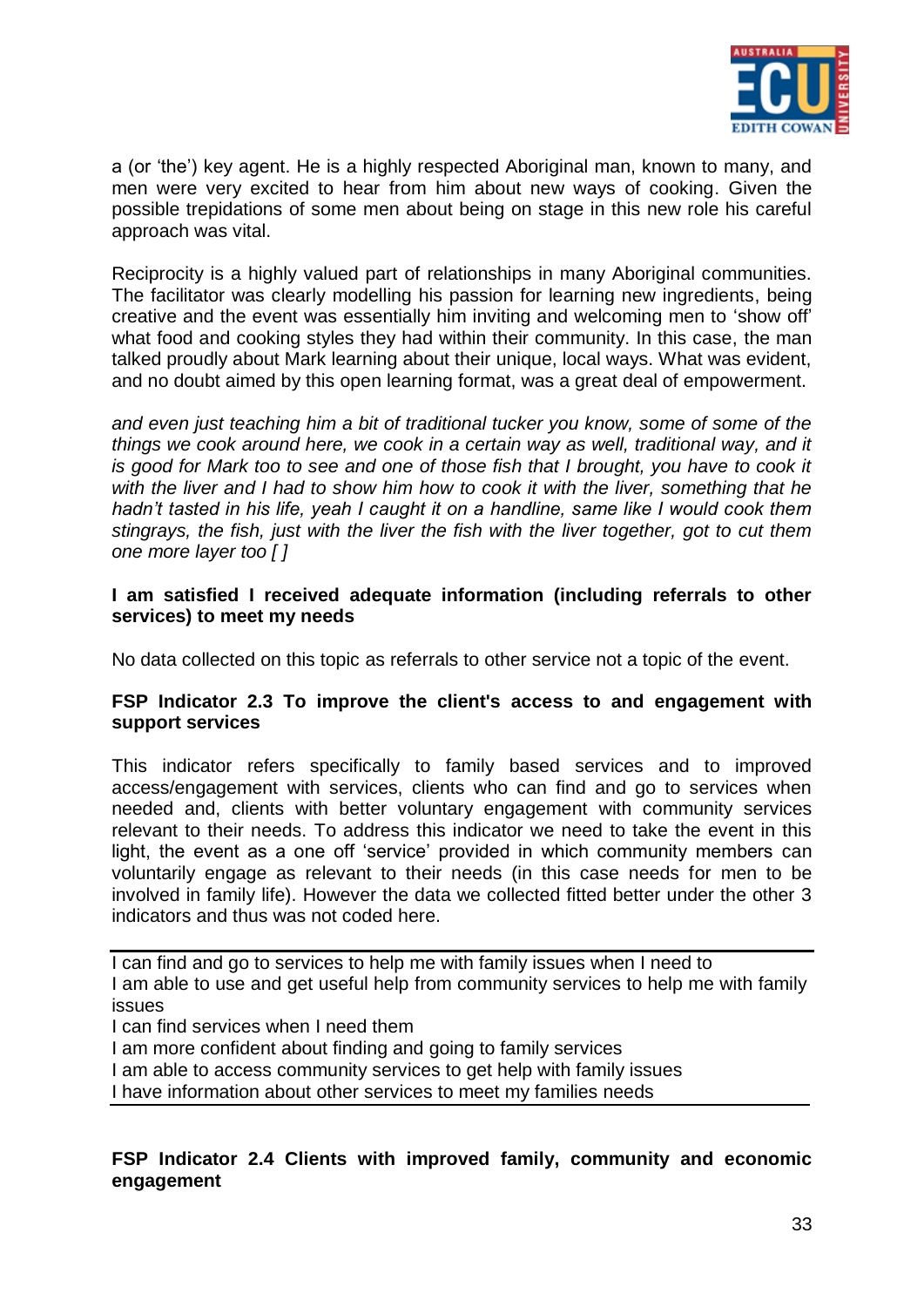

I will have more contact with family, friends and/or community members I am aware of more activities in my community My relationship with my partner has improved My relationship with my children has improved My relationship with other family members has improved There will be less conflict in our family Members of my family are safer I feel better able to cope or deal with my issues I am more connected to people I now help or support others in my community

Clearly it is essential that IPS events aim to improve family, community, social and economic participation, and the links to this is often through relationships and increased contact with family, friends and / or community members. Events such as this aim to increase civic or community participation and this can ultimately assist members to participate in activities with the potential to enhance family participation in employment, education and training.

# **I will have more contact with family, friends and/or community members**

It is important to note the event was seen as a family gathering essentially, thus for many it offered a chance for contact with extended family.

While engaged in participant observation, I spoke with one elder at Beagle Bay while other men were cooking and he said members of six very closely related family groups were participating.

At Ardyaloon I asked; "how are these kids related to each other?"

*That"s right that"s right yeah um (good question) we"ve this is the Bardi or Bard children even though you can get the Bardi children or Bard children In Djarindjin, Lombadina, they are very closely related in these communities and other communities, as well as OAP just up the road, also the Bardi people as well, so, you know a lot of these children are related to our people you might say, a lot of these people are related to people at OAP, so pretty much like a big extended family, that"s right. [ ]*

# **My relationship with other family members has improved**

The initial idea for the event held in 2011 was something for men and boys to bond separately from other members of the family. The aim was to really highlight, by singling out, the need for this particular bond and focus on it as special time between men and boys. This was successful; however this year the event was changed in an important way to acknowledge sharing the role of women. The shift in the event this year where men and boys cooked for the women was quite powerful. It encouraged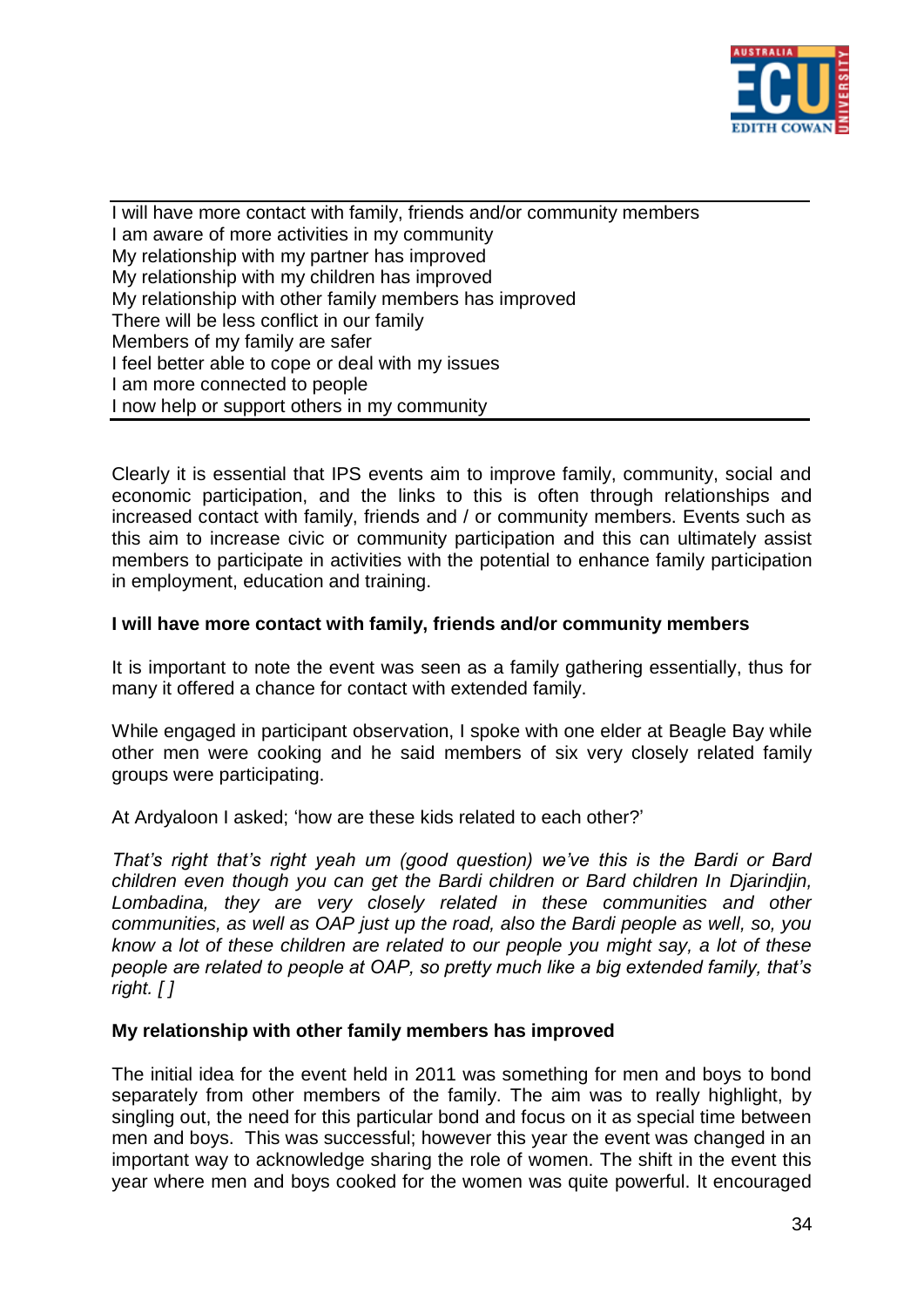

men to get involved in cooking alongside and not separate from women. The reference to 'up' below is part of the stage metaphor, and of stepping up.

*yeah yeah, but everyone is having fun, it is good to see ladies down here and plenty children, especially the children, and the grandmothers have a lot of responsibility for these kids as well, and they always just want to, to do something I guess, because they are hard workers, um, they"re willing to learn new things as well, and pass it on to the younger ladies as well, um but yeah you know, no matter um which community you go to, the ladies are always up there you know, it is matter of getting more involvement from the guys I guess [ ]*

This was an excellent example of what theorists of "ecological systems" talk about and relational based Aboriginal communities know all too well. Fathers and sons are but a micro unit within a family system. This event shows how they need not be separated as a unit; their micro unit relationship can be fully supported within the family as a system. Improving the relationship between men and boys is done so by including and in front of in many ways, the whole family.

# **My relationship with my partner has improved**

There was clearly a lot of community bonding between those that were there. There were jokes made between boys, between fathers and sons, between men and men; however I noticed a great deal of support and at times banter and fun in the interaction between women and men. There was lots of laughing and references to "Master Chef" by men, boys, and women. When one man proudly stood up to come and get involved at a cooking station, his partner called out "*look out no stopping him*  now.

# **I now help or support others in my community**

Men did not talk directly or exactly to the event meaning they will have more contact with family, friends and/or community members or increased help or support to others in their community. However one thing stressed in the discourse was that the event was a show of all men and fathers together not just individual father and son interaction, but as a community of fathers and sons. Thus one father referred to fathers and sons within the community bonding as a collective unit. He refers to bonding on the very topic of the need for fathers to interact with their sons.

*It's it's a good thing because fathers and sons are getting together and doing something positive you know. When you get all the fathers and sons coming together it is really coming together bonding you know. [ ]*

As Aboriginal communities are relational it is not surprising also that the men at the event referred to the bonding between men and boys in the context of the community bonding.

Essentially the event is a demonstration of the community bonding; getting together to unite and show their support over, in this case, the topics of men and boys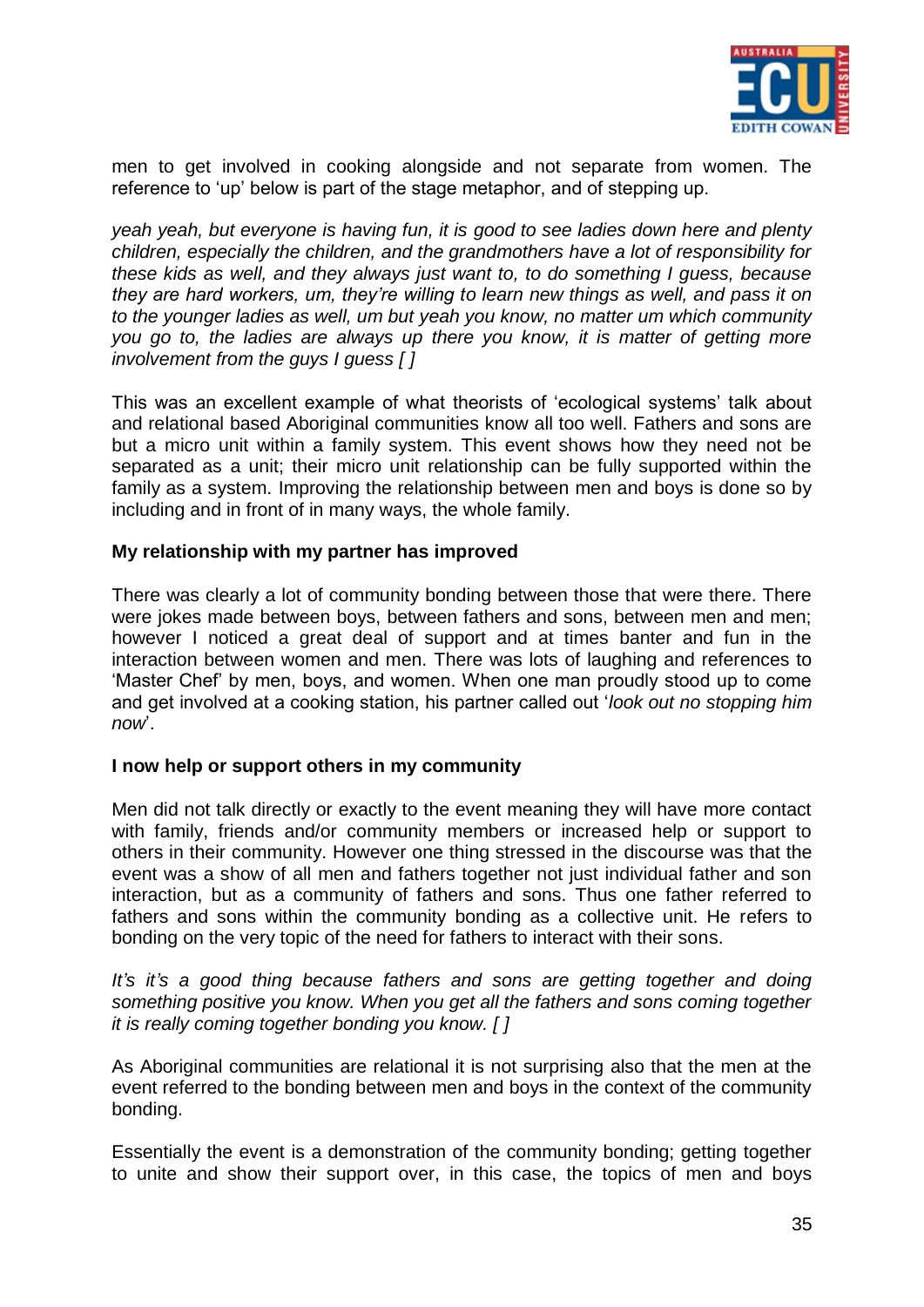

bonding and developing new roles. Simply put by one man below, who referred to the event as an example of the community coming together, the topic is second.

#### *When the community comes together like this, I think it is a good bonding thing [ ]*

When those who attended described how they actively tried to support or encourage others to attend, this shows not only their desire for others to benefit from the experience of the topic (of men and boys bonding and developing new roles); but their awareness of the way an event like this builds a sense of community, which is needed for the action to occur (within the community) around this topic. Subtly, this man is saying that the more of the community sharing in this event based experience, the better the new role of fathers will take hold within the community.

*Oh there was more, more, yeah more this year. I have been encouraging most, you know the community; fathers to come you know with their wives, mothers, grandmothers...It"s a good experience for them [ ]*

Men attending were leaders; they showed a great deal of ownership over the experience in this respect. They demonstrated their commitment by talking actively about how they could contribute to the event, its qualities such as timing, with an eye to future and how they could take part in its planning.

*this is the time too for stingrays, I should have really checked, mmh if someone went out and checked we would have stingray here too, this is a good time of the year to have this sort of event you know it"s cool, and a lot of the animals sort of this way are in season you know [ ]*

They talked actively about being involved in the "catch" side of the event. This man talked about his contribution with great enjoyment.

*so I went out yesterday to get the crabs, yeah so I got them four crabs and the fish I got with a spear yeah one shot and [whhoot quaaahhh] yeah stone dead, he just still yeah he couldn"t shake the spear or nothing, and I went to pick up I couldn"t believe it myself for a long time you know, I said ah eh I still got, I"m getting old but I still got it, yeah just like that oh it was a very lucky day I went out hunting [ ]*

For these men there was clear evidence that the event would have an extenuating ripple effect, helping as a point to extend and develop a broad sense of community for men.

*try it out you know, at home you know and tell all the boys to come around and sit down and try it out, and they would be where did you learn that from and I say oh I got it from the black olive [ ]*

#### **I am more connected to people**

Interestingly, while the event built new family relationships for men, it was also clearly a way forward, perhaps a catalyst, in supporting and extending men"s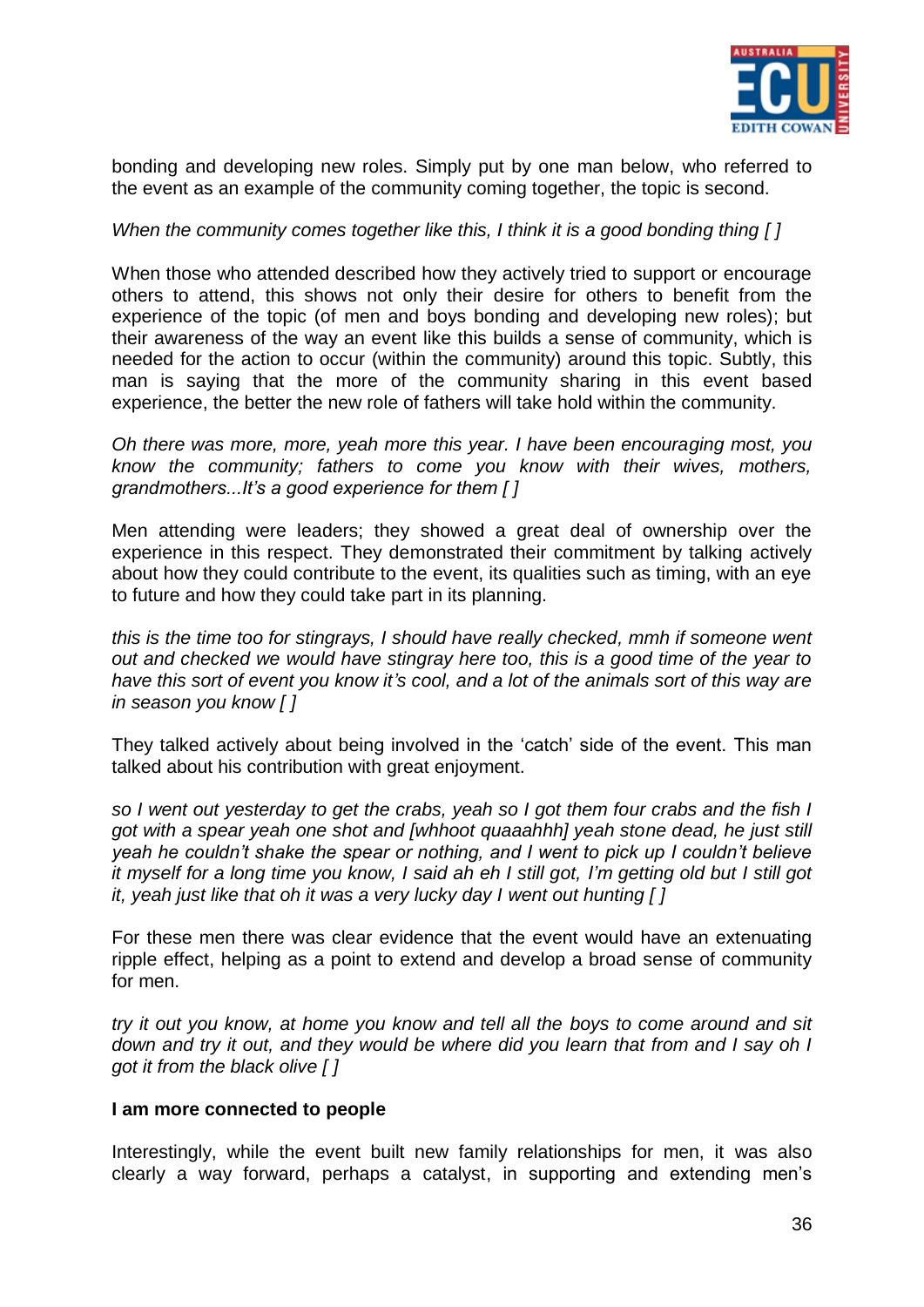

ongoing and integral connections to other men within the community through related social events.

When asked "What about for the community itself, is this a good thing for the community?" This man suggested the event was both family based and showcased men"s roles. This did not preclude it being supportive of men getting together, in fact it was a link in the chain for a men"s movement.

*Yeah, get together, yeah you know it"s good, (does it happen often that families would get together), normally ah just for a big event, ah 21st or something like that, they might get together, so we need more like this, like the event we had a couple of men"s what do you call it, meeting or or group, group (oh men"s group), happening where we sort of bought the younger ones the sons as well, they got involved we had a bbq, and we would like to have more of it you know like once a month or even every few weeks, try not to have it too far apart, doesn"t always have to be a bbq, oh we can have a bbq at the end of it but just get together sit down and the older ones the fathers can tell the stories, you know of the old days, and language and songs and that, the boys are interested you know they can learn like from the elders, because we learnt that way too once we learnt from the older ones the elders as well, with the old blokes around there, and they all get in there and (reference to food/cooking got to dig it together) have good time together, have a good time, even it is just down the beach sitting down, all, sharing stories and then having a little cook up after it [ ]*

Thus while in western and individualistic societies, there is talk of men getting together separate from their family to bond, here men having an increased role within the family sat by side with men increasing their connectivity to other men.

#### **I am aware of more activities in my community**

As described above, the event was a link to other men"s activities. When asked if a men's group was forming, the man talked more generally about a men's group forming, and thus the Catch and Cook can be seen as one event which would support and inspire men; developing greater awareness of the potential for men's based activities within their community.

*Yeah we had it a couple of times now and yeah we need to get together, and try and make it happen more, because (name of community member at event) was trying to get a little place set up down the beach there, get a few of the blokes down and just give him a hand, just a little sitting area, and so we can our own little you know whatdya call make a little space away from…(unclear rest of community), because (name of two CW"s, Anglicare, Men"s Outreach) came out here and set up a video and watch a movie and brought some drinks out, some soft drinks and (unclear) had a couple lf pots going yeah and then we had another men"s down at the old where (name of CM worker, down at the old shops that"s the CRICHE centre now but um, we got a bbq there and we watched some footage and drive down and cook up a steaks and a sausage on this bbq, and got some food oh we got turtle and dugong we just throw it on the bbq as well, so it"s more often so we can go out together and*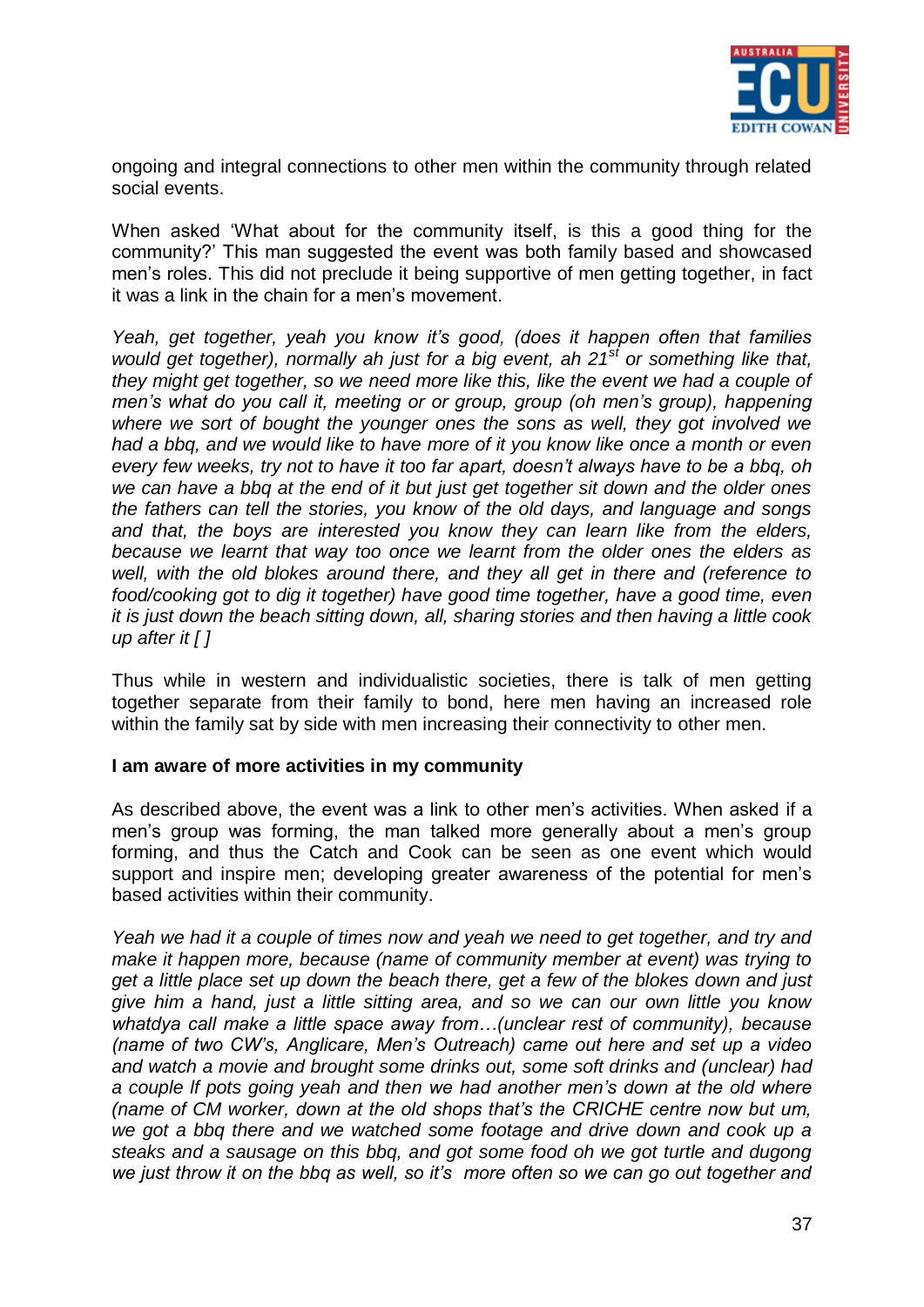

*so we can go out and catch a fish and turtle and some boys will go with the fathers and get a turtle, and others will go and catch some fish and that, another one will get crab and yeah and just cook it all up together, and like cook, catch and cook yeah [ ]*

Several men commented on the participation of non-Aboriginal community members and suggested that it was great to see them at the event, and that they were integral to men"s group activities as well.

With the men group as well we have the local workers and blokes and that we just all *mix up, it"s not just the locals it"s the white fellas working here they feel like they are part of the community [ ]*

They pointed to the involvement of non-Aboriginal members of "the community" as important.

*I mean this is our school Principal [name], (points to Principal) and he doesn"t see this all the time, it"s an ideal thing for all cultures, he is part of the school and part of the community so he gets a chance to sit down with everyone [ ]*

# **My relationship with my children has improved**

Evidence of this is addressed in reference to men"s displays of awareness and desire for bonding with their children, in particular sons, within indicators in FSP 2.2.

# **There will be less conflict in our family**

# **Members of my family are safer**

# **I feel better able to cope or deal with my issues**

Throughout the above report, evidence suggests; that improved relationships between family members, reduced conflict, and increased coping are potential outcomes of improved community and family systems which can occur through the sort of bonding evidenced at the event. Bretherton (2010) suggested that conflict within parental relationships may be related to the evaluation of each other as parents. My observations were that at the event at least the parents attending were making very positive evaluations of each other as parents.

# **CONCLUSIONS**

The structure of the event was premised on classic Social Learning Theory. Albert Bandura"s Social Learning Theory (1977) is well defined by his statement: "Learning would be exceedingly laborious, not to mention hazardous, if people had to rely solely on the effects of their own actions to inform them what to do. Fortunately, most human behaviour is learned observationally through modelling: from observing others one forms an idea of how new behaviours are performed, and on later occasions this coded information serves as a guide for action."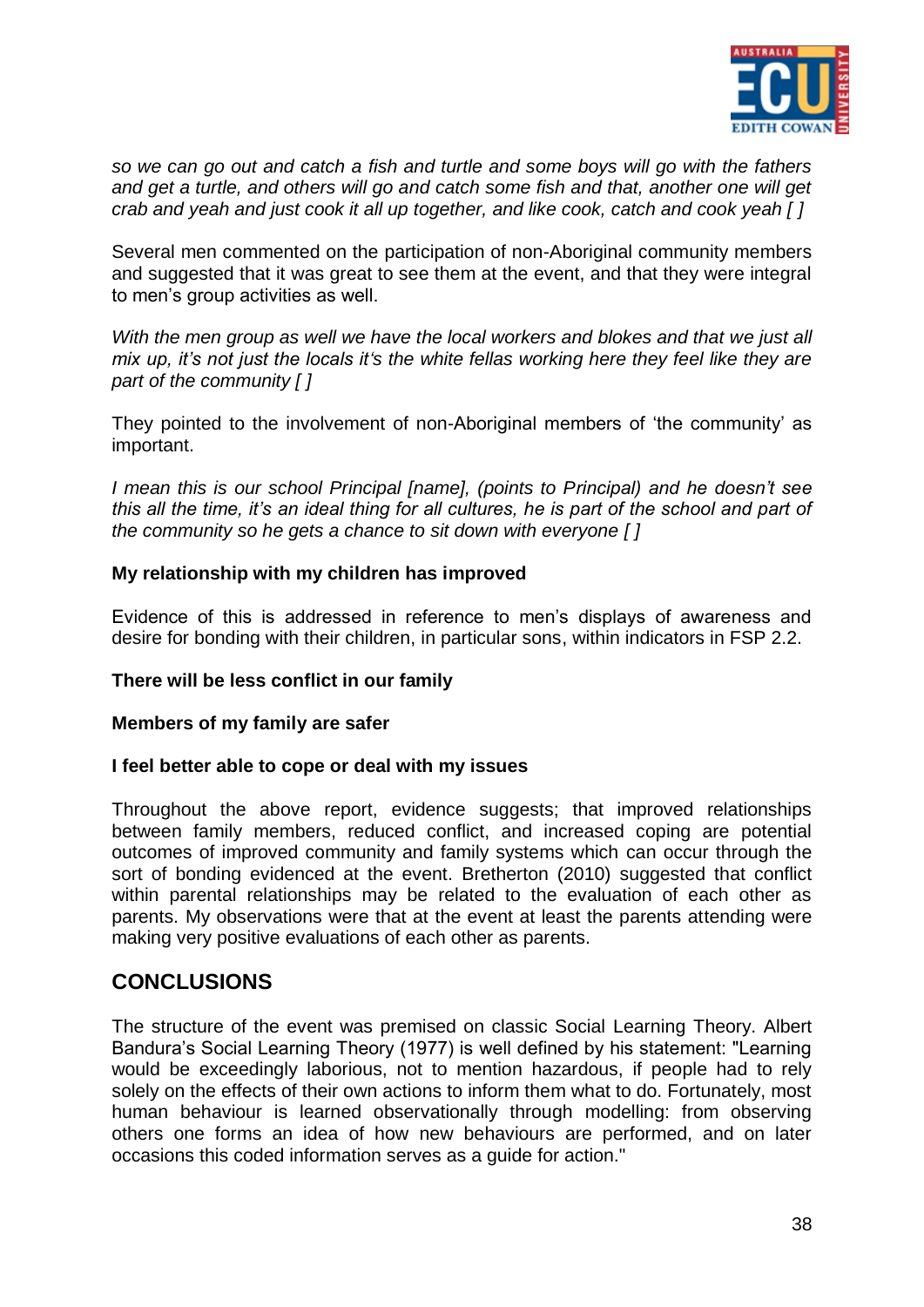

The event worked as a brilliant example of social learning and attachment theory and thus as an excellent example of family support – or supporting families, on seven levels.

First, men were being taught to cook, skilfully modelled by a facilitator and in what was being coded or at least reinforced (given the ease with which men seemed to embrace this role), was perhaps the celebration of a new gender role of cooking and preparing food. The sessions were based on principles of guided participation where the facilitator demonstrated a technique and behaviour, and asked the men to repeat this. This was not a didactic model, it was aimed at empowerment, by asking for input at all times and the cooking and cleaning up was a shared responsibility. But in the end, this skilled facilitator celebrated the achievement as that of the men.

Second, as men were being taught this, boys were witnesses to what men and are being taught and to men"s celebration, enjoyment and freedom within this new role. The men modelled learning (that conjunction of terms is deliberate); a new way of being for their sons.

Third, to reinforce the above, boys were being taught basic processes of food preparation and cooking, working alongside their father, learning via a scaffolding technique. Boys were introduced to damper, preparing, cooking and cleaning such that this basic knowledge could then build on itself over time.

Fourth, the classic perspective of the social learning theory is that people learn within a social context. Learning is facilitated through concepts such as modelling and observational learning. The Father"s Day event built a great social context. Its principle was that men (and boys alongside) were preparing, cooking and yes cleaning (up) for the women, who happily watched on. It was a way of bonding, or celebrating, rehearsing and refreshing the bond between couples within the community. Obviously the event was not designed as couples or indeed family therapy, but the point of bringing men and women together in this way should not be lost. Men benefit from couple-related interventions. For example Parker, Lee, Johnson and Ketring (2012) suggest that men with attachment avoidance and anxiety "would greatly benefit from couple based interventions to reduce individual symptom distress". The event was a celebration of having close attachments where men could safely be seen taking part in reversing, or moreover neutralising gender roles within the essential family functions of cooking and preparing food.

Fifth, couples were afforded an opportunity for celebrating not only their relationship but their relationship with their son. In bonded communities such as remote Aboriginal communities when such family relationships, in this case championing of sons, are celebrated so openly, the essential value of supporting children and the specific message of supporting our future sons, ripples across the community very quickly.

Sixth, in these same tightly bounded and relational settings, when the family unit is celebrated, so is community. The presence of the event sends another clear and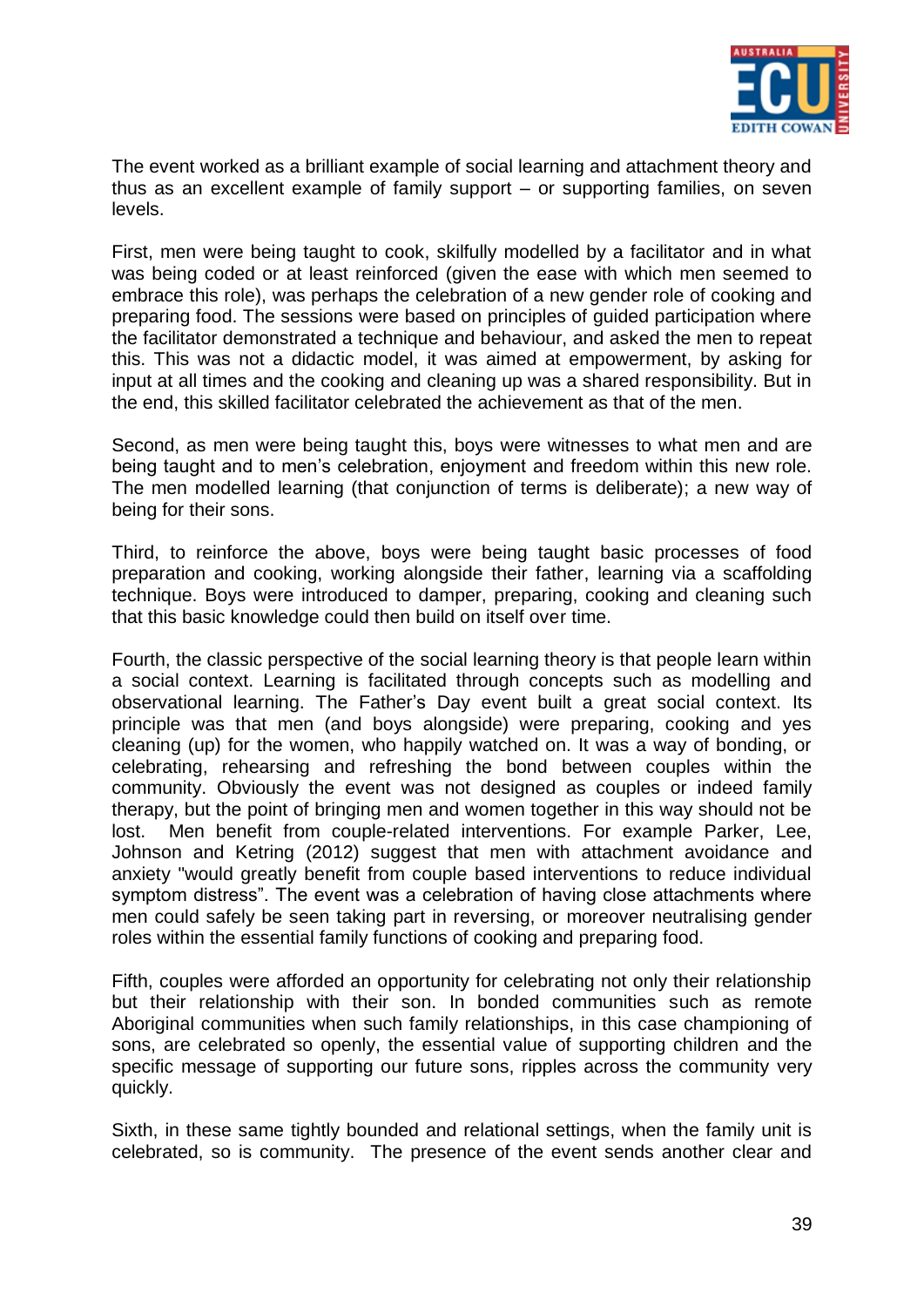

obvious message across the community of showcasing family values, and critically in this case, of implicit positive change about the need for men"s centrality in all of this.

Finally, and quite critically, men and boys were being "attached" in a very supportive context. The event was a celebration of father and son attachment. Literally, they were working together side by side in their newly fashioned roles, but in an open and celebratory way, in front of the women, and indeed proudly in view of the whole of community.

It is important not to neglect this final, essential element. Attachment between fathers and sons is vital and the event was essentially a celebration of father and son attachment. In this case I suggest the event was an excellent example of best practice work, building on the important research outlined in the introduction section of this report, on how sons and fathers can attach and the contexts which support this.

We know that particularly for fathers a lot depends on the early attachments they had with their father (McFarland-Piazza, Hazen, Jacobvitz & Boyd-Soisson, 2012) and the event focused heavily on father son attachments, however quite uniquely it focused on these within the whole family system. The Catch and Cook was a great event to model quality interactions between men and boys within the family system (Brown, Mangelsdorf & Neff, 2012). We know that programs that organize and encourage fathers" interactions, including through special events, can help fathers participate in their children's development (Green, 2003). In particular we need interventions to help men build good representations of what attachment is (McFarland-Piazza, Hazen, Jacobvitz & Boyd-Soisson, 2012). The Catch and Cook aimed directly at reshaping and confirming these positive representations for the men who attended. There is evidence of a powerful generational effect of fathers and sons forming or not forming secure attachments, and that behaviours are modeled by the sons in their own parenting practices in later life (Chae & Lee, 2011). The fact that men were modelling to the young sons was a powerful interruption of negative generational affects. In fact, the Catch and Cook event is designed to inspire fathers to create a new social-context (Taylor & Behnke, 2005) around their parenting. It used cooking as a potential shared interest (Ortiz & Ordonez-Jasis, 2005) for children and parents, one that men and fathers can successfully build new relationships around. However it did this powerfully as best practice. Research shows it is important for men to bond over their new ways of interacting with children (Bloomfield & Kendall, 2012). The Catch and Cook event was, I feel, a first class example of how support and modelling from other parents, can help build confidence in new ways to interact with children and build self efficacy in parenting (Bloomfield & Kendall, 2012). The way the event was organised ensures that men do act as effective role models to each other, (Hammond, Lester, Fletcher & Pascoe, 2004). Interaction between fathers and sons connected to traditional activities builds on bonds that are normally formed and are so very powerful (Ashbourne, Daly & Brown, 2011; Kay, 2007). Catch and Cook is a great example of how this shared modelling can occur between father-father, father to son. On top of this, quite uniquely the event connected to tradition, and built confidence by linking to natural but then extending parenting practices within culture and tradition (Manahan & Ball, 2007).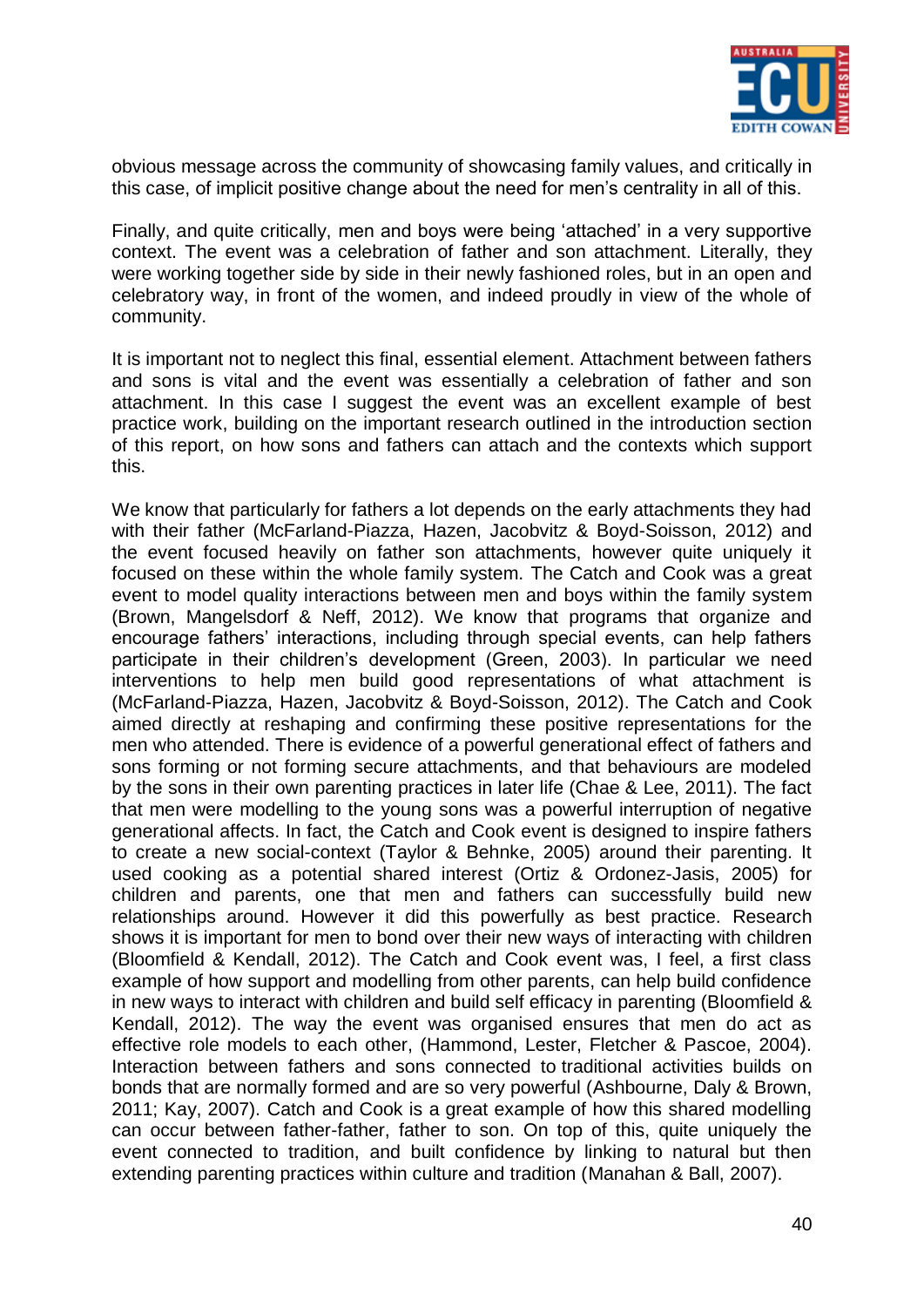

# **REFLECTIONS**

The main reflections are on the low attendance or participation and, along with this, the particular make up of the men who were able to attend, the facilitator and the role of IPS workers and perhaps, given the potential respect for the process and possible outcomes of the event by men attending, enlarging the event.

According to founder of Action Research, Kurt Lewin (1946), a social change facilitation process must go through three stages. The influence of the Gestalt psychologists on Lewin was clear when he drew on the concept of Einstellung in cognitive psychology and unfreezing and moving to a concretisation of thought – hence, the somewhat quaint use of the term freezing. He argued there was a process of (1) unfreezing (or re-education), which refers to the deconstruction of the status quo, and realisation that change is necessary, (2) moving refers to implementation of the change, and (3) refreezing to facilitate maintenance of the change.

For community empowerment to work, we need change agents. For example, Ottaway (1983) has argued that there are three categories of agent role: Generators, implementers and adopters. These are analogous to Lewin"s concept of unfreezing, moving and refreezing. According to Ottaway, types of change agents are required in every social change, and no one person can function in more than one role category at any single point of time.

# **The facilitator**

The facilitator was clearly a *generator (aimed at unfreezing or re-education)* a key change agent – able to convert an issue into a need for change, often charismatic. He was also, in working with SCA, what Ottaway would call a *patron* – able to generate public support through their position or resources. Finally, he was an *external implementer* – an agent invited in from outside, to develop internal implementers. The success of the event was synonymous with the excellent role and skills of the facilitator; he was a great agent of change and to ensure success in the future, all efforts should be made to run the event again with the help of this facilitator involved in the structure and planning of the event.

# **The IPS Staff**

The IPS staff can be seen as *demonstrators*. In organising the event they demonstrate support for change, and of course the need to be tolerant of confrontation and hostility associated with change. They are *defenders* – they aim to keep the issue alive, work out the details, and are often representative of those (men in this case) whose cause is being fought*.* They are the essential *internal* c*hange implementers (moving),* promoting change within units or groups in the community (in this case family units of men); key agents who can, as a catalyst, bring the communities together, to build networks and sense of community and who can act for, within and on behalf of the community to unfreeze, and then implement. Of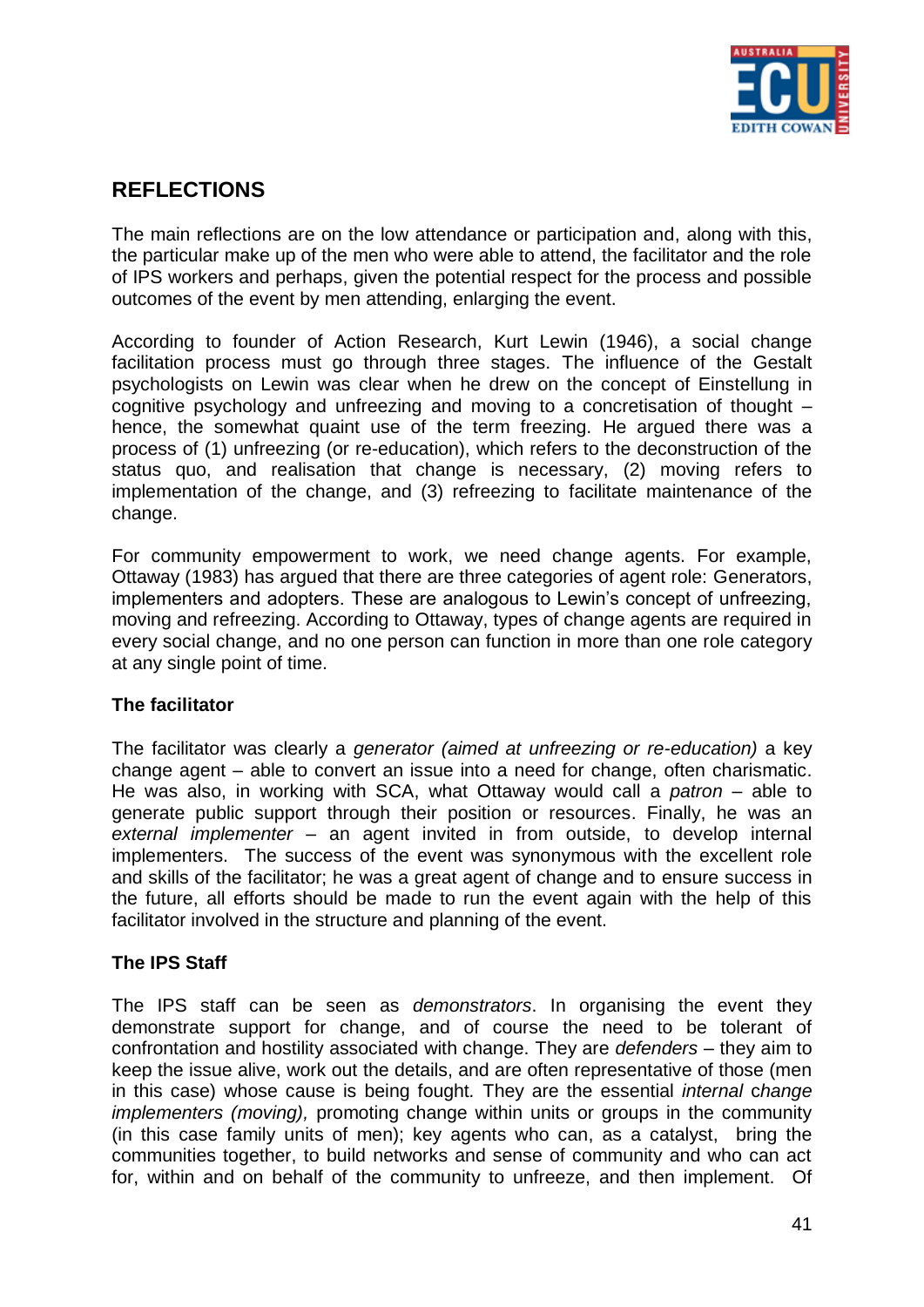

course there was no need for the workers to defend against hostility associated with change amongst the men attending. The men were already converts to the cause in a sense. The key for the future is how the workers can keep the issue of attachment between men and sons, within the family ecology, and put the table on the agenda, keep it alive and encourage more men in the community to attend events or "services" such as the Catch and Cook. Supporting the development of the men"s group activities in general might be one approach.

# **The men attending**

This sets us up to consider the role of the men attending. They were clearly change *adopters* (refreezing); they had attended the event last year or knew of it and were "early adopters" – showing high commitment to practice and normalising change. They were *guardians*, and "*maintainers*" – primarily committed to maintaining the change but adopting new change when it occurs. These men are clearly leaders and ambassadors for the cause within the communities.

As early adopters, men talked openly about the event with an incredible sense of the idea of change, stepping up proudly, breaking out, and breaking normal patterns of behaviour as a man and father. The metaphor men promoted is one of creativity, flexibility, experimenting, cooking up one's self as something new, to be open to trying something new, new ingredients if you like, into the role of men, adding new spices and herbs to this role of men, and their relationships, within the community. IPS workers must keep working alongside these men to further the change agenda.

Men were committed to the cause and offered ideas on how the event could be extended for the future and grappled with how to gain additional participation. However, either through and alongside and with the help of these men in the planning of the event, and perhaps the men"s groups, other family and men"s events, or on a more individual and one to one basis, IPS workers need to widen the net and attract more men to this agenda of being adopters of the values of men"s integral role within their family system. This lack of initially is not uncommon. Most research finds initially fathers are reluctant to participate in support groups aiming for them to be "good fathers" (Parra-Cardona, Wampler & Sharp, 2006). There was a sense that the event was quite family bound. This is a strength from a family ecology point of view, but looking with a more macro lens, one challenge is to ensure all families are well represented at this or other associated events or participating in other related activities.

# **Distribute information and authenticate event aims**

One key observation I made as a participant observer was around the opening and closing sequences. I thought a lot more could be done to introduce the event and situate it within the full context of its aims. Additionally, while preaching to the converted in a sense of men attending already being early adopters; and not wanting to interrupt the flow of the event, but perhaps as a way of arming the men who are attending with information they could disperse (see below); I thought information could be distributed at the event. Several indicators were not addressed by this report as they were not seen as relevant to the event in its current structure. In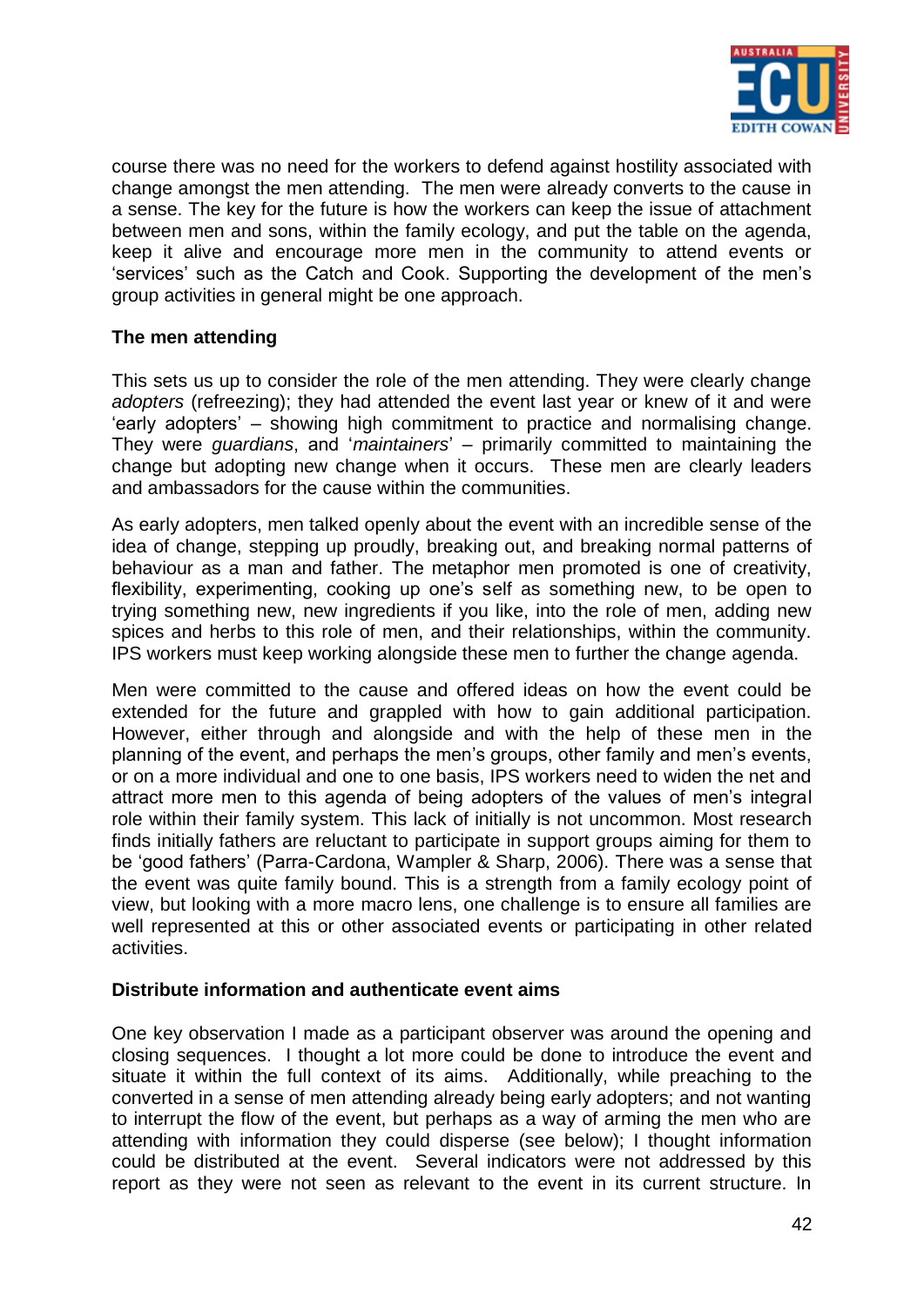

particular, I am thinking of the indicator "I am satisfied I received adequate information (including referrals to other services) to meet my needs"

This would mean putting information on the table at the event related to indicators in 2.3 around services that are available to help with family issues, the ways community services can help, where to find services when needed, how to access, and thus use the event as away to look at how services match men's needs and are clearly focused on achieving positive outcomes for men as clients.

This information may also link to indicators already being addressed (as outlined in the report above) and those not being addressed such as: I am more able to find help to support my child to develop; I know more about how to find help to support my child to develop; There will be less conflict in our family; Members of my family are safer; I feel better able to cope or deal with my issues

Thus although the data shows men immediately and naturally referring to key agenda items such as bonding etc (they are early adopters albeit); none talked about ways to support men and men"s needs for support in relation to building and maintaining bonds with their sons/children. These interview questions were not included as the event was not inclusive of these. Thus both the opening and ending sequences should highlight the full aims of the event and point to information and services and other dimensions for supporting fathers. One of the successes was all commenting on how nice it was to sit outside at a long table under the stars. Perhaps before the meal the IPS workers could confirm and acknowledge, summarise; what the event had achieved. This conclusion transfers to all IPS activities, in that the connection between the actuality and the key IPS aims in organising it are made clear to participants.

# **A potential regional event**

In this light too, it might be worth considering making the event larger. One clear finding here is the importance of food in these communities as a point of bonding. Food is a central force for building a sense of community. So the event, by focusing in on food, is a real winner*.* Essentially there is case to make for building a larger scale real display of men's unique cooking talents (both the food they can bring to the table and how they can prepare this), and thus unique roles within their community. In this case, men could take a role in hunting, and cooking at a large event, not just for their immediate family but all families, in this community, including non-Aboriginal community workers and service providers as an audience within the community. Perhaps invite families from other communities, or indeed families from Broome or Derby. It could include relevant services providers from Broome/Derby, maybe even tourists though this would perhaps shift from a family orientated event. It could be the event is stand alone or embedded within some form of Expo or other major community event that Broome families and I think service providers (given the IPS aims to connect with these) are likely to attend. This would upscale the event to give it, the region, and the unique food in the region and along with these unique men in the region; a high profile.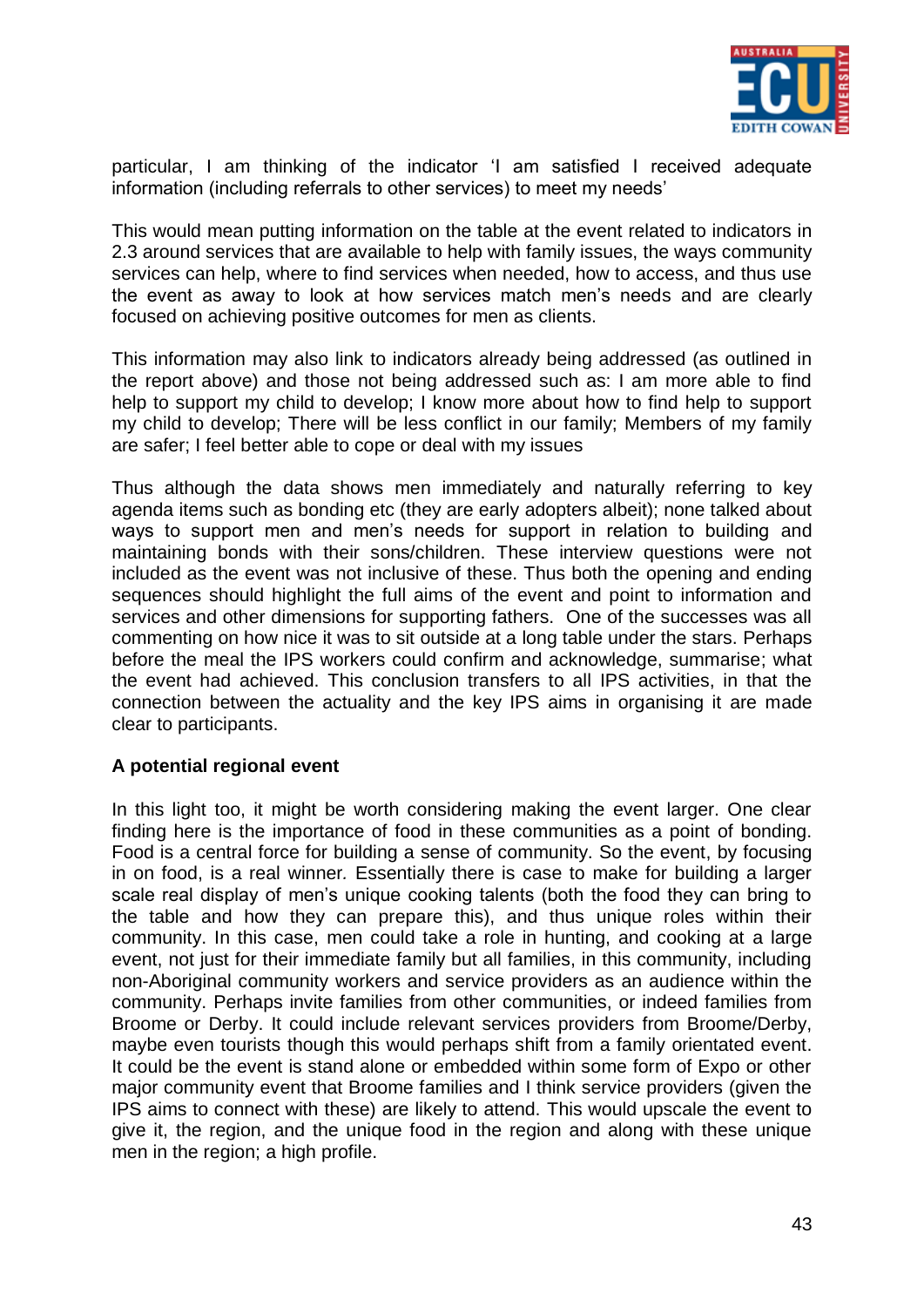

#### **Intermediate outcomes**

With or without an extended event, follow up interviews with the men who participated in 2012 should be done to determine extenuating and intermediate impacts and outcomes related to event that they voice. Research clearly shows there is always a need for on-going support to assist fathers in facilitating and maintaining close father-child relationships, as well as positive family outcomes (Gearing, Colvin, Popova & Regehr, 2008); and thus it is important to check with men what support they are receiving on an ongoing basis. This follow up would have its own action agenda.

Follow up interviews can add to keeping the issues alive and aid the "concretisation" of thought for men around the topic of attachment and family roles. At this time, men could be asked about more about community capacity (see FSP "inclusion of a community capacity measure as an intermediate outcome performance indicator for the change agenda within the community, and perhaps about the planning of the event for next year. Some argue the gains made in the program continued to be displayed 6 months following the intervention (Turner, Richards & Sanders, 2007), thus it is important to evaluate these intermediate effects.

Catch and Cook was aimed at working on building relationship satisfaction between men and boys early so that it might continue into adolescence. I argue this has potential as an international best practice initiative as it drives at creating an opportunity for father-son attachment which can have a host of benefits. It would be good to talk to men about any follow up befits they experienced as result of the event.

# **RECOMMENDATIONS FOR FUTURE**

Often men"s sense of community and how this transfers between contexts, takes a while to gain momentum (see Jia, 2000). The event must run again in 2013 and beyond as there is an expectancy element and men clearly look to it being on the horizon. There is therefore a groundswell of change that is attached to it. It connects men with each other and the family on an important topic and is a link in the chain of developing other men's activities.

Consider, if the event is to be held on same scale, running it more than once per year to build on this traction: Further entrenching bonding elements for boys and setting up an expectant routine that this is a more solid part of the community fabric, and less an unstable, less predictable, "one-off" status.

From an outsiders perspective; possibly plan the event as a bigger celebration. In this case, perhaps include solid well planned opening and closing sequences in order to reinforce messages of supporting men"s, roles, and where men can get help and support from in their new or emerging roles.

Whether held once a year, twice a year, or an event which is developed on a broader scale stand alone or embedded basis, include the men who had attended this year in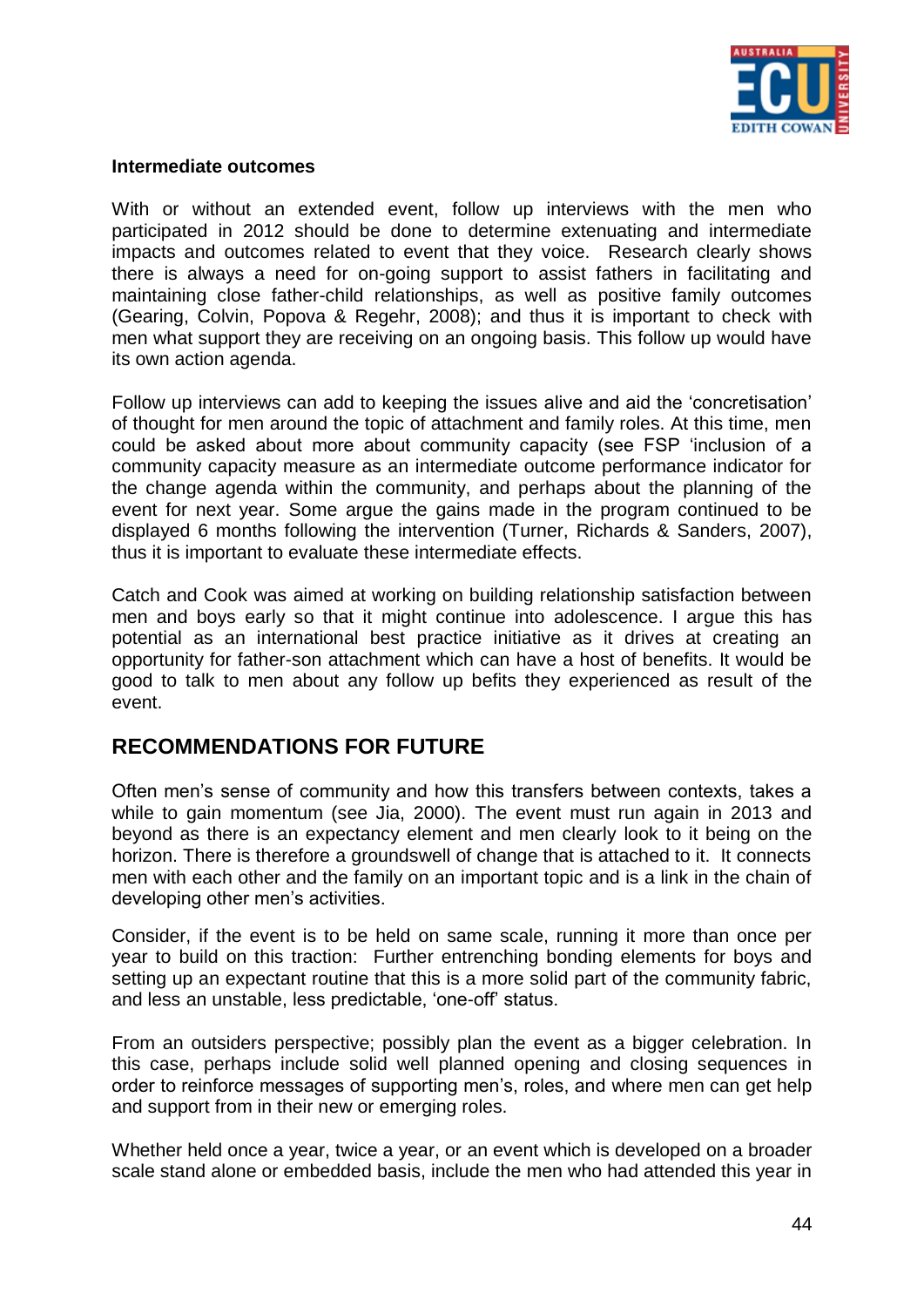

planning the timing and structure of the next event. For example, a men"s group may take lead and ownership facilitated by IPS to build up a bigger event, involved in its planning in the future, and invite broader audience.

Connected with this recommendation of men being centrally included in the planning of the event, IPS must think of ways to bring more of the community, particularly young dads, marginalised fathers and their sons to the event.

The long table was a particular success and the idea of everyone sitting at a long table was a great symbol of family/community unity, and it should carry forward to the next time the event is run.

The evaluator would like to conduct follow up interviews with men attending to pursue intermediate outcomes and possibly, if applicable, collect information which can help IPS staff in implementing any recommendations above that SCA support.

# **REFERENCES**

Ashbourne, L. M., Daly, K. J., & Brown, J. L. (2011). Responsiveness in father-child relationships: The experience of fathers. *Fathering, 9*(1), 69-86. doi:10.3149/fth.0901.69

Berlin, L. J., Cassidy, J., & Appleyard, K. (2008). The influence of early attachments on other relationships. In J. Cassidy & P. R. Shaver (Eds.), *Handbook of attachment: Theory, research, and clinical applications* (2nd ed.). New York: Guilford Publications.

Bloomfield, L., & Kendall, S. (2012). Parenting self-efficacy, parenting stress and child behaviour before and after a parenting programme. *Primary Health Care Research & Development, 13*, 364-372. doi:10.1017/S1463423612000060

Bretherton, I. (2010). Fathers in attachment theory and research: A review. *Early Child Development and Care, 180*(1&2), 9-23. doi:10.1080/03004430903414661

Brown, G. L., Mangelsdorf, S. C., & Neff, C. (2012). Father involvement, paternal sensitivity, and father-child attachment security in the first 3 years. *Journal of Family Psychology, 26*(3), 421-430. doi:10.1037/a0027836

Brown, G. L., McBride, B. A., Shin, N., & Bost, K. K. (2007). Parenting predictors of father-child attachment security: Interactive effects of father involvement and fathering quality. *Fathering, 5*(3), 197-219. doi:10.3149/fth.0503.197

Chae, J-Y., & Lee, K. Y. (2011). Impacts of Korean fathers' attachment and parenting behavior on their children"s social competence. *Social Behavior and Personality, 39*(5), 627-644. doi:10.2224/sbp.2011.39.5.627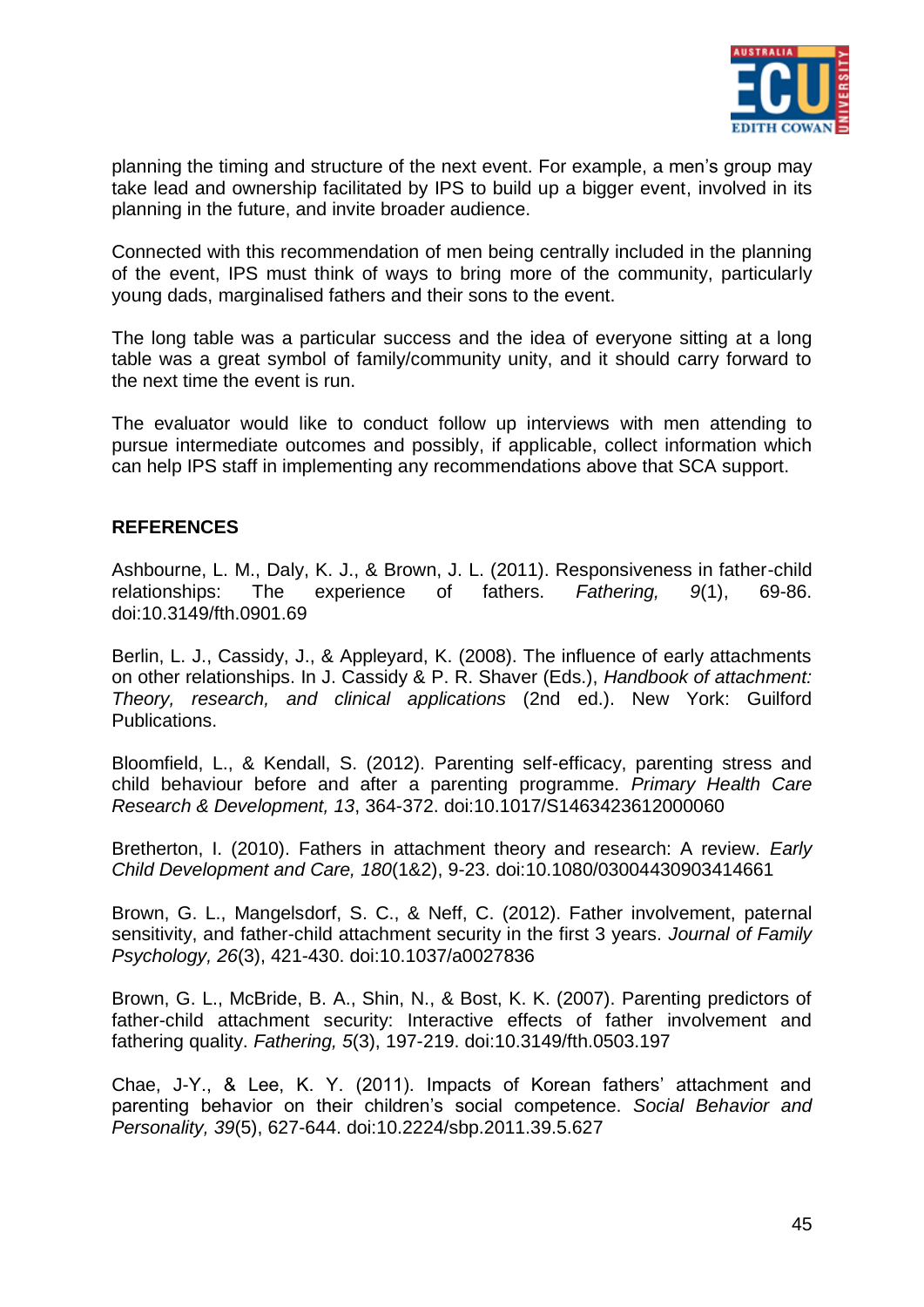

Elias, M.J. (1994). Capturing excellence in applied settings: a participant conceptualizer and praxis explicator role for community psychologists. *American Journal of Community Psychology*, 22: 1-14.

Gearing, R. E., Colvin, G., Popova, S., & Regehr, C. (2008). Re:Membering fatherhood: Evaluating the impact of a group intervention on fathering. *The Journal for Specialists in Group Work, 33*(1), 22-42. doi:10.1080/01933920701798539

Goodsell, T. L., & Meldrum, J. T. (2010). Nurturing fathers: A qualitative examination of child-father attachment. *Early Child Development and Care, 180*(1&2), 249-262. doi:10.1080/03004430903415098

Green, S. (2003). Reaching out to fathers: An examination of staff efforts that lead to greater father involvement in early childhood programs. *Early Childhood Research and Practice, 5*(2). Retrieved from http://ecrp.uiuc.edu/v5n2/green.html

Grossmann, K., Grossmann, K. E., Fremmer-Bombik, E., Kindler, H., Scheuerer-Englisch, H., & Zimmermann, P. (2002). The uniqueness of the child-father attachment relationship: Fathers" sensitive and challenging play as a pivotal variable in a 16-year longitudinal study. *Social Development, 11*(3), 301-337. doi:10.1111/1467-9507.00202

Hammond, C., Lester, J., Fletcher, R., & Pascoe, S. (2004). Young Aboriginal fathers: The findings and impact of a research project undertaking in the Hunter Valley, NSW. *Aboriginal and Islander Health Worker Journal, 28*(5), 5-7.

Jeanes, R., & Magee, J. (2011). Come on my son! Examining fathers, masculinity and "fathering through football". *Annals of Leisure Research, 14*(2&3), 273-288. doi:10.1080/11745398.2011.616483

Jia, T. (2000). Indigenous young fathers" support group. *Aboriginal and Islander Health Worker Journal, 24*(1), 18-20.

Kay, T. (2007). Fathering through sport. *World Leisure Journal, 49*(2), 69-82. doi:10.1080/04419057.2007.9674487

Laverty, S. M. (2003). Hermeneutic phenomenology and phenomenology: A comparison of historical and methodological considerations. *International Journal of Qualitative Methods, 2*(3), 21-35.

Lewin, K. (1948) *Resolving social conflicts; selected papers on group dynamics.* Gertrude W. Lewin (ed.). New York: Harper & Row, 1948.

Manahan, C., & Ball, J. (2007). Aboriginal fathers support groups: Bridging the gap between displacement and family balance. *First Peoples Child & Family Review, 3*(4), 42-49.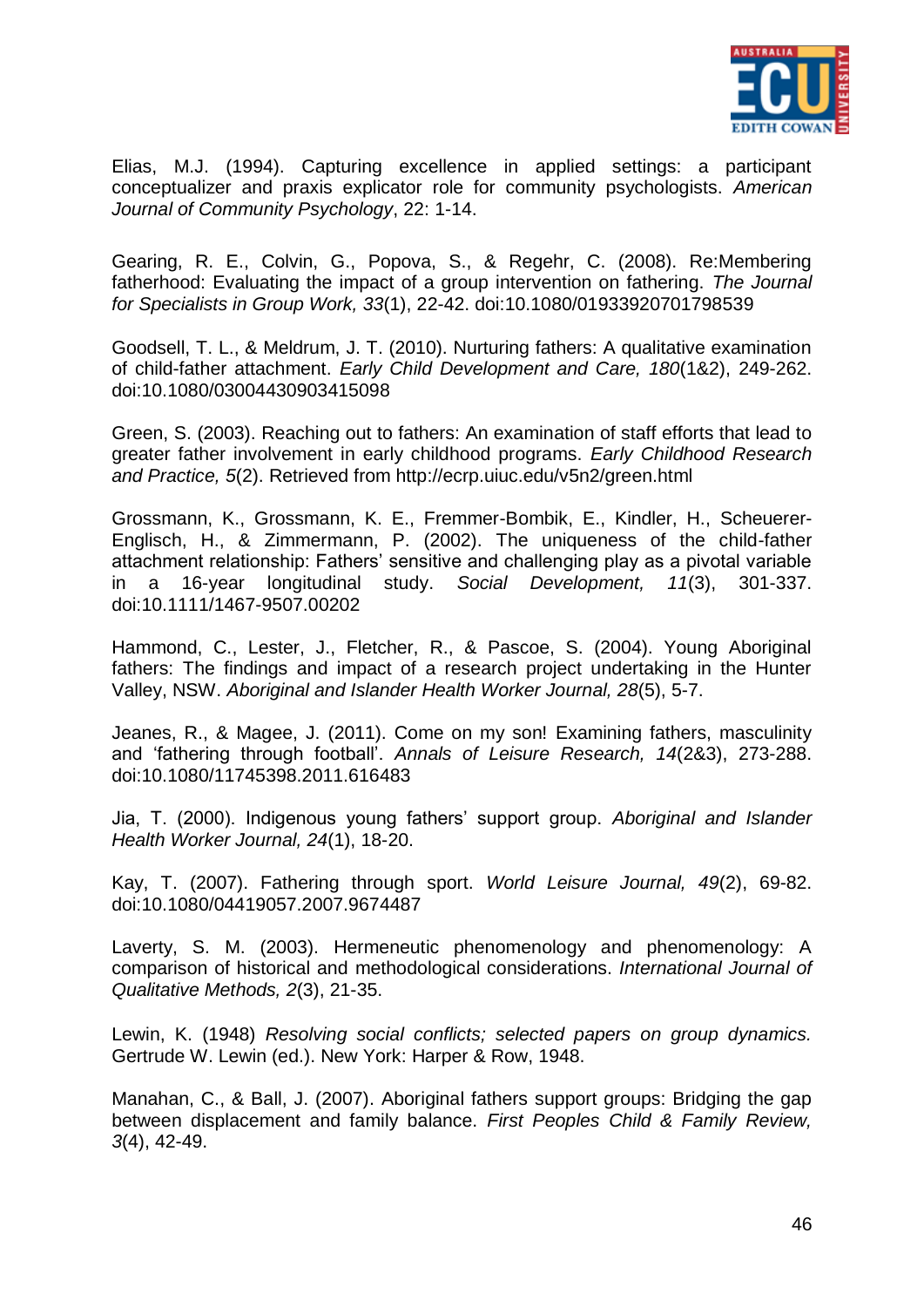

McFarland-Piazza, L., Hazen, N., Jacobvitz, D., & Boyd-Soisson, E. (2012). The development of father-child attachment: Associations between adult attachment representations, recollections of childhood experiences and caregiving. *Early Child Development and Care, 182*(6), 701-721. doi:10.1080/03004430.2011.573071

National Institute of Child Health and Human Development Study of Early Child Care accessed at: [http://ualr.edu/case/index.php/home/projects/past-projects/national](http://ualr.edu/case/index.php/home/projects/past-projects/national-institute-of-child-health-and-human-development-study-of-early-child-care/)[institute-of-child-health-and-human-development-study-of-early-child-care/](http://ualr.edu/case/index.php/home/projects/past-projects/national-institute-of-child-health-and-human-development-study-of-early-child-care/)

Orford J. (1992). Community Psychology: Theory and Practice. Wiley: Chichester.

Ortiz, R. W., & Ordonez-Jasis, R. (2005). Leyendo juntos (reading together): New directions for Latino parents" early literacy involvement. *The Reading Teacher, 59*(2), 110-121. doi:10.1598/RT.59.2.1

Palkovitz, R. (2007). Challengers to modeling dynamics in developing a developmental understanding of father-child relationships. *Applied Developmental Science, 11*(4), 190-195. doi:10.1080/10888690701762050

Parker, M., Lee N. Johnson,L. & Ketring,S. (2012). *Adult attachment and symptom distress: a dyadic analysis of couples in therapy, Journal of Family Therapy,* 34: 321–344.

Parra-Cardona, J. R., Wampler, R. S., & Sharp, E. A. (2006). "Wanting to be a good father": Experiences of adolescent fathers of Mexican descent in a teen fathers program. *Journal of Marital and Family Therapy, 32*(2), 215-231. doi:10.1111/j.1752- 0606.2006.tb01601.x

Potter, C., Walker, G., & Keen, B. (2012). Engaging fathers from disadvantaged areas in children"s early educational transitions: A UK perspective. *Journal of Early Childhood Research, 10*(2), 209-225. doi:10.1177/1476718X12442065

Ramchandani, P.G., Domoney, J., Sethna, V., Psychogiou, L., Vlachos, H., & Murray, L. (2012). Do early father–infant interactions predict the onset of externalising behaviours in young children? Findings from a longitudinal cohort study. *Journal of Child Psychology and Psychiatry, 53*. Advanced online publication. doi:10.1111/j.1469-7610.2012.02583.x

Rouyer, V., Frascarolo, F., Zaouche-Gaudron, C., & Lavanchy, C. (2007). Fathers of girls, fathers of boys: Influence of child"s gender on fathers" experience of, engagement in, and representations of paternity. *Swiss Journal of Psychology, 66*(4), 225-233. doi:10.1024/1421-0185.66.4.225

Saracho, O. N., & Spodek, B. (2008). Fathers: The "invisible" parents. *Early Child Development and Care, 178*(7&8), 821-836. doi:10.1080/03004430802352244